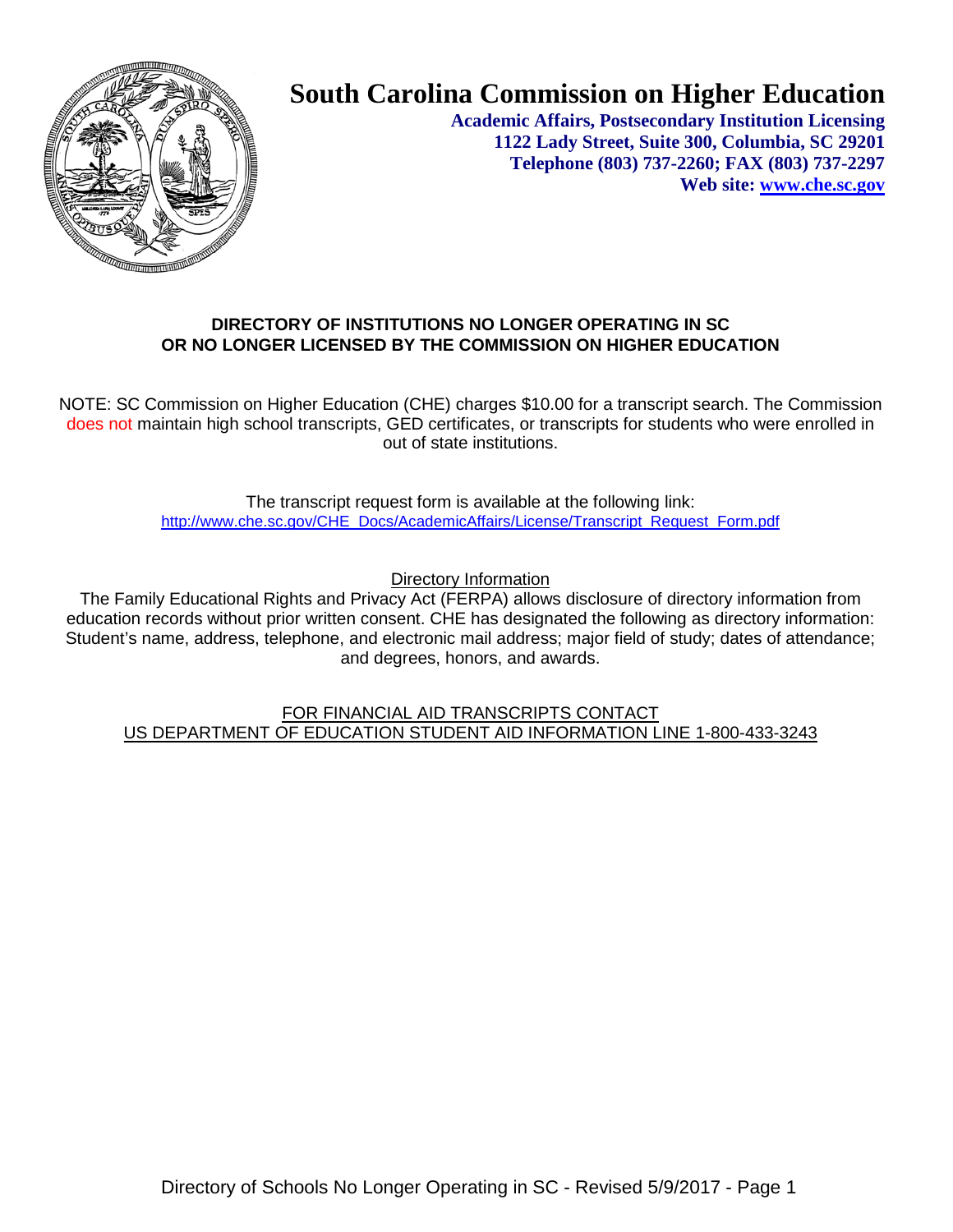## **AAA Westgate Tax & Accounting**

220 Westgate Mall Drive, Suite 6, P. O. Box 1983, Spartanburg, SC 29304; Marcus Leverette, Owner, licensed 8/12/94; courses: comprehensive and advanced tax; additional site: Best Western, Spartanburg.

## **ABC Bartending**

205 Pete Hollis Blvd., Greenville, SC 29601; Chris Nelson, Owner. Original license date 7/12/94; licensed revoked 1/5/07; surety bond cancelled; continues to operate illegally (4/21/08), offering "certification," CHE received complaints of overcharges. For records contact Dana Privett, (704) 569-9992.

## **Absolute Medical Training**

1222 S. Irby St., Ste. E, Florence, SC 29505. Darren Berg, Owner, Tiffany Richardson, Administrator, Gary Williams, administrator. Original License date 7/8/09, discontinued training and allowed license to lapse 8/30/2012. For records contact Angelic Health Care at same address. (843) 667-5100.

### **Academy for Allied Medical Services**

Newberry County Memorial Hospital-Kinard Street Extension, Newberry, SC 29108; David H. Eubanks, Ed.D., R.R.T., PO Box 76128, 201 Beacon Pkwy W., Birmingham, AL 35223. Bond cancelled 10/1/81. File destroyed 10/19/88 – no longer needed for reference.

### **Academy of Bartending**

2320 E. North Street, Suite K; Greenville, SC 29607 Brad Hoffman, Owner/Director; sold to Domenico Parisi 2/95; (803) 242-4588; Licensed: 7/19/93; closed summer-1995; Course: Bartending (nondegree). 1/14/2009 file destroyed; no longer needed for reference.

### **Academy of Real Estate**

1421 Laurens Road, Greenville, SC 29609; Ernest Bate, Executive Director. Bond cancelled 2/14/84. File destroyed 10/20/88 – no longer needed for reference.

#### **Adams & Washington University**

(aka Adams and Washington University, AWU, AWUniversity) operated illegally in SC; school officials denied "physical presence"/CHE jurisdiction and April 2004 withdrew to remove physical presence from SC in order to avoid CHE jurisdiction. Used PO Box 603, Columbia, SC 29202; address at USA / FL LPL, 145-157 St. John Street, London, England ECIV 4PY, UK, most likely a mail-drop; [www.awuniversity.org;](http://www.awuniversity.org/) Dr. Don C. Dodson (Don Dodson), Consultant, 803-736-0421 or 803-429-0091; Ms. Cheryl Johnson, Enrollment Specialist, 803-397-8127 ; Dr. Pierre Barakat, administrator, faculty; school officials recruited, enrolled, used PO Box, lived and taught students in SC;. Courses: AS, BS, MHA, MBA, DHA, DBA in health care related fields. Not accredited by an accrediting agency recognized by the U.S. Department of Education. CHE has no information on the whereabouts of student records.

#### **Advanced Career Training**

One Corporate Square, Suite 110, Atlanta, GA; branches in Riverdale, GA, and Jacksonville, FL; Sandra Lockwood, President; licensed 8/30/88-6/30/91; offered Travel and Tourism; full residence program or home study/residence combined; accredited by ACCET (nondegree). File destroyed 6/28/01 – no longer needed for reference.

## **Advanced Computer Training**

216 S. Main Street, Lancaster, SC 29720; Kevin Wallace, President; Thomas McDonald; i-recruitonline.com; [www.act-sc.com;](http://www.act-sc.com/) initial contact for licensing in May 2002; rather than comply, decided to restrict availability of programs to sponsored students. February 2003 rumored closed.

#### **Advanced Dental Training Institute**

SC Dental Assisting Training School, LLC, 953 Orangeburg Road, Suite A, Summerville, SC 29483; Dr. Keith Wickizer, owner. Licensed from August 20, 2011 through June 8, 2012 and from November 5, 2014 through October 31, 2015. Letter of collateral expired 6/8/12 and did not wish to renew or continue training. Contact Dr. Wickizer at 843-261-2001 for records.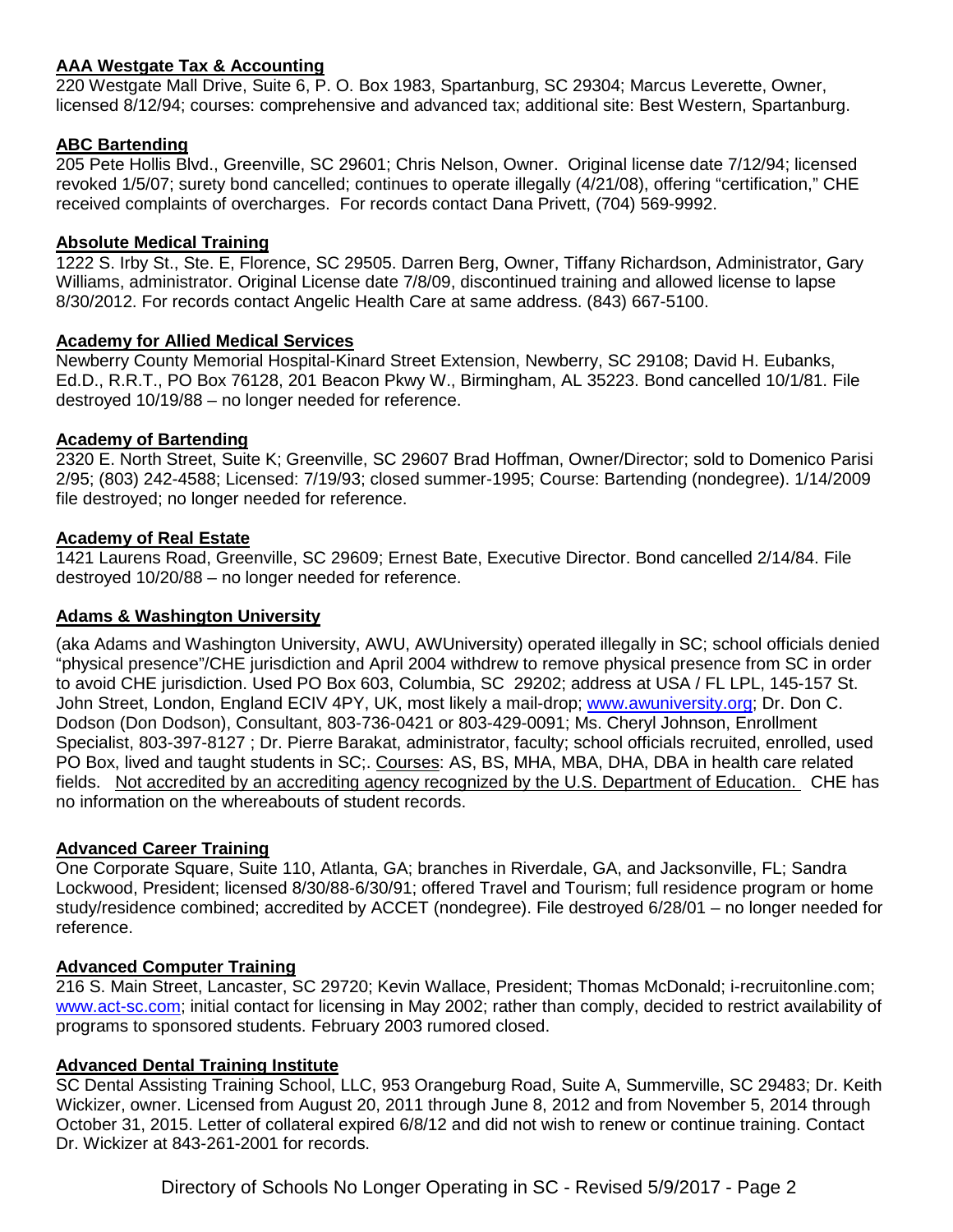## **Advanced Technology Institute**

5700 Southern Boulevard Virginia Beach, VA 23462; Richard Daigle, Campus President. Originally licensed 10/4/2012 to recruit SC residents. Notified CHE on July 27, 2016 they were not going to renew their license or send new agents to recruit. Sent license surrender letter on July 29, 2016. For records, students may contact the Registrar, Shannon Voigt, at (757) 490-1241 or SVoigt@auto.edu.

## **Advanced Therapeutic Massage, Inc., d/b/a Advanced Therapeutic School of Massage**

253 E. Main Street, Spartanburg, SC 29306; Judy Pope, owner 864.585.8266. Originally licensed 9/25/2002 to offer 500-hour course in massage therapy. Notified CHE in April 2003 that she did not and would not initiate training. 1/14/2009 file destroyed; no longer needed for reference.

## **Airline Academy Flight Training Center**

New Charleston Flight Academy, Inc., 2700 Ft. Trenholm Road; Johns Island, SC 29455 Steve Eubanks, Manager; teach-out completed 5/1/94 - surrendered license voluntarily; See**:** Euroflight Inc. DBA International Flight Academy (nondegree). File destroyed 6/28/01 - no longer needed for reference.

## **Alliance Tractor-Trailer Training Center**

Did not renew license to recruit in SC; license expired 1/31/2007; after several attempts to get renewal, cease and desist recruiting activities notice sent 7/11/09. P. O. Box 883, Arden, NC 28704; Phone: 828.684.4454; Training site and corporate office: 2765 Hendersonville Road, Fletcher, NC 28732; Additional sites: (Mailing address is P. O. Box 804, Wytheville, VA 24382); 100 Nye Road and Cove Road, Wytheville, VA; Phone: 276.228.6101; D. E. Welch Company, Inc., d/b/a Alliance International, Inc.; Brad Welch, President 828.684.4454, Joe Sowers, National Training Director; Susan Welch, Corporate Administrator 828.684.4454 fax 828.687.2725; swelch@alliancetractortrailer.com; [alliance@alliancetractortrailer.com;](mailto:alliance@alliancetractortrailer.com) Tractor-Trailer Driver Training-Class B (100 hours=40 class, 40 field, 20 driving); Tractor-Trailer Driver Training–Class A (200 hours=180 resident, 20 IS)

### **All About Travel**

5900 North Kings Highway, Myrtle Beach, SC 29577; 843-497-8586; George Driscoll, owner; offered Travel Agent Training from 5/28/96 – 7/31/98

## **All-Brite School of Real Estate**

640 ½ A Leigh Plaza, Hwy 17, So. Myrtle Beach, SC; Dorothy Blanton, Director. Contact SC Real Estate Commission. File destroyed 6/27/91 – no longer needed for reference.

#### **Alpha School of Massage**

499 S. Pleasantburg Drive, Greenville, SC 29607; Michael Lanning, Owner; Patricia Neitzer, Director. Licensed to offer Massage Therapy from 12/11/98 until 2/28/06 closure. For records contact CHE.

## **Alpha Learning Center**

Carowinds Blvd @ Hwy 51, Ft. Mill, SC 29715; K. Holsey West, Director. File destroyed 7/26/93 – no longer needed for reference.

#### **AMAN Institute, Inc.**

4881 Whiskey Road, Aiken, SC 29803; Carol Spencer, owner; licensed from August 30, 2010 until December 31, 2014. Taught out all students. Offered NA and EKG programs. Carol's email [cotk2008@bellsouth.net.](mailto:cotk2008@bellsouth.net) School is to reopen under different owners and name. (Judy Floyd, Christ Central's Hope Center, Graniteville, SC). For student records, contact Carol Spencer at [cotk2008@bellsouth.net](mailto:cotk2008@bellsouth.net) or 803-642-6829.

## **American Career Training (ACT)**

#### Pompano Beach, FL; Licensed in SC 10/31/85-6/30/90

Records seized by US ED in late '90 or early '91; US ED shows closing date 3/29/90. 3/4/98 updated info from Guerry Davis, FL licensing; US Inspector General's office destroyed records; transcripts not available. They could not segregate by state to send to licensing authorities. Students may call FL Commission on Independent Education for letters. (850) 245-3200. (nondegree)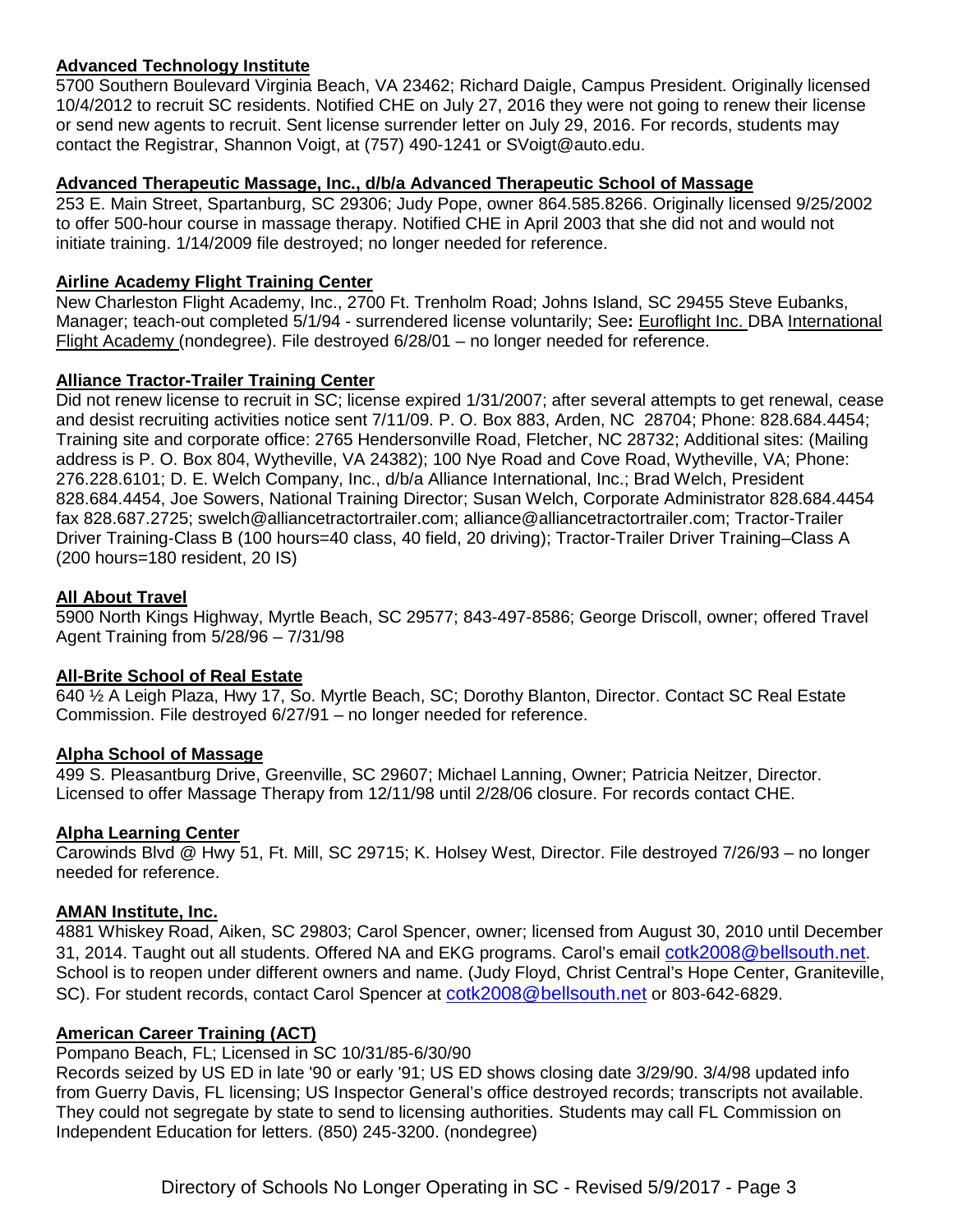## **American Career Training Corporation**

450 Winchester Road, Memphis, TN 38109; Gary L. Eyler, President; bond cancelled 5/9/83; licensed cancelled 5/10/83 as request from school. File destroyed 10/19/88 – no longer needed for reference.

**American Management College** 5000 College Drive, Spartanburg. SACS candidate for accreditation; owned by Carven Sumerell (Ph.D., Columbia Pacific University); offered BS in Business Administration; previously associated with Limestone College, Gaffney; closed 1989, after non-renewal of license by SC Commission on Higher Education. No info on records – were at Bristol University, Bristol, TN; since also closed. TN Higher Education Commission does not have records from American Management College; records not available.

### **American Red Cross**

P. O. Box 9035, 940 Grove Road, Greenville, SC 29604. Sylvia B. Coltrane, RN., Director, Vocational Health Care Training. CHE licensed from 7/20/1993 through June 30, 2007, to offer Nurse Assistant 141 hour course. Taught out students. For records, contact ARC office.

## **American Technical Center**

4201 North 47th Avenue, Phoenix, AZ 85031; George Milhoan, President. File destroyed 10/20/92 – no longer needed for reference.

### **American Institute for Paralegal Studies, Inc.**

One South, 450 Summit Avenue, Suite 340; Oakbrook Terrace, IL 60181; Mr. John S. Shaheen, Executive VP; Anita Sacks, Director; (630) 916-6880; 1-800-553-2420; Original License: 6/18/93. Converted to distance education courses. Did not renew 98-99 year, per letter dated 6/23/98. Records are available from AIPS 17W705 Butterfield Rd, Ste A, Oakbrook Terrace, IL 60181, Fax (630) 916-6694. Accredited: Accrediting Council for Continuing Education and Training (ACCET). Not ABA approved. Courses: Paralegal - Legal Astnt. Sites: College of Charleston Conference Center, 160 Calhoun St., Charleston, SC 29402; Lutheran Theological Southern Seminary, 4201 North Main St., Columbia, SC 29203-5989; Greenville County Square 301 University Ridge, Greenville, SC 29601 (nondegree). 1/14/2009 File destroyed; no longer needed for reference.

#### **Annie's School of Dog Grooming**

1778 Highway 17 North, Surfside Beach, SC 29575. Ann Marie Saunier, owner. Originally licensed 2/16/07. Advised CHE staff May 2008 that she would no longer offer program. Contact Annie (843) 232-0044 for records.

#### **[Art Instruction Schools](https://artinstructionschools.edu/)**

6465 Wayzata Blvd., Ste. 240, Minneapolis, MN 55418. Tom Stuart, President. Originally licensed 1/14/1972 to recruit SC residents into its programs. Advised CHE 2/5/2016 that it no longer employs recruiters in SC. For student records, contact the school at 1-800-ARTISTS.

## **Ashley School of Travel**

2420 Mall Drive, North Charleston, SC 29418; Beth Sanborn, Owner. Closed school and surrendered license on 3/21/89. File destroyed 10/20/94 – no longer needed for reference.

#### **[Assisted Care Services, Inc](http://www.assistedcareservices.net/)**.

2700 Middleburg Drive, Suite 217, Columbia, SC; 803-400-1601; Anna J. Kilgore, Owner, Pennie C. Peagler, Director. Licensed from 12/7/2006 until 1/31/2008. Offered Medical Terminology & Receptionist certificate program. Due to increased business flow, owner decided not to renew or continue offering classes.

#### **Associated Schools, Inc.**,

110 N.E. 163rd St, N. Miami Beach, FL; Elaine P. Miles, President; Robert Erdmann, VP/Director until 1/31/84, then Michael Schwam; licensed 7/1/77 - 3/30/93 license surrendered; terminated SC permits 9/2/92; school closed 4/93; offered Airline and Travel Agency Personnel Training; and Airline, Travel & Tourism Full Resident Training; Graduates can contact Dr. Guery Davis in Florida at (904) 488-9504 to get a detailed letter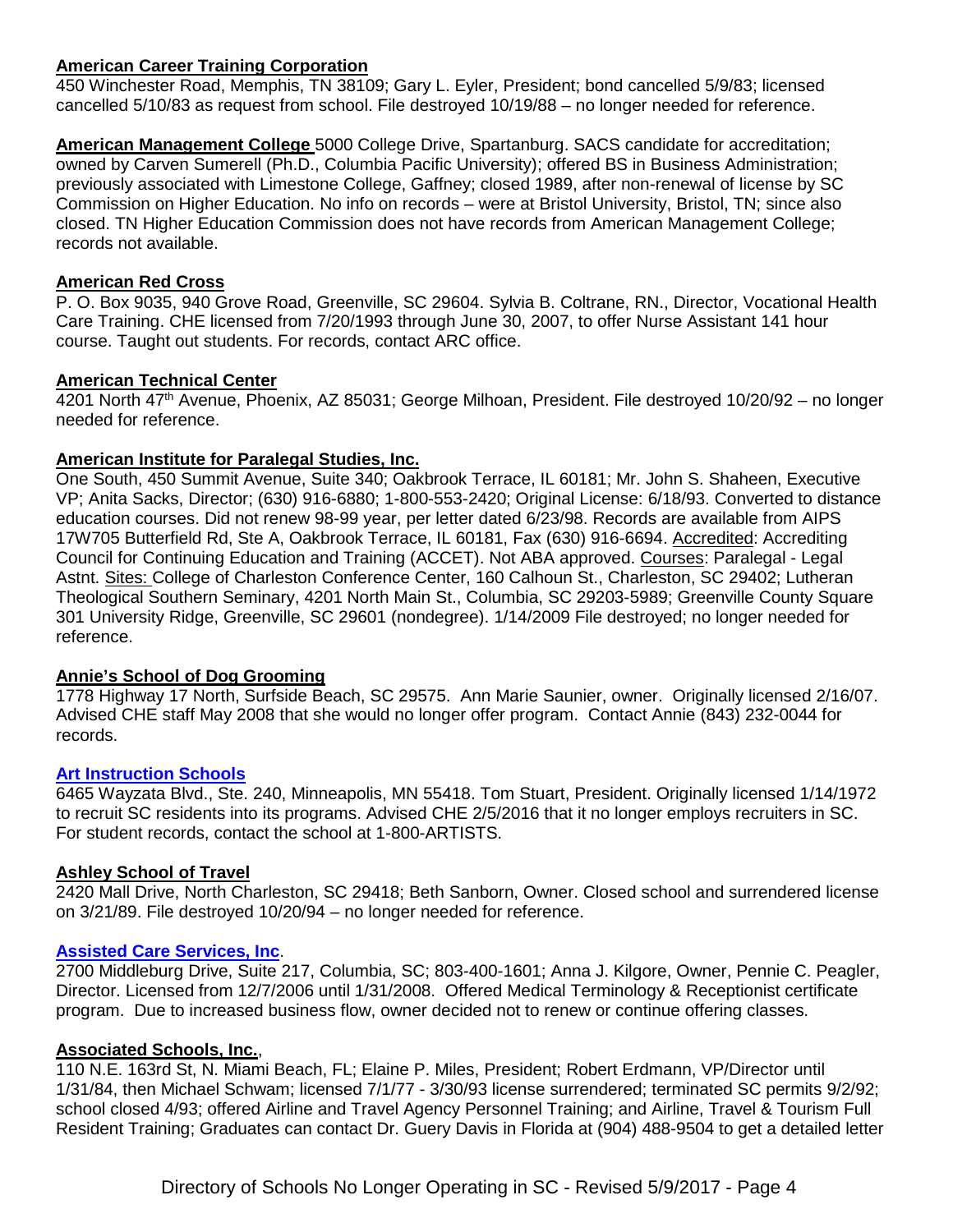concerning unavailable transcripts. They must be able to prove that they graduated. (nondegree). File destroyed 6/28/01 – no longer needed for reference.

#### **Atlanta College of Medical & Dental Assistants**

1280 W. Peachtree Street, NW, Atlanta, GA 30309; Fred W. Rich, President; Earl Eubanks, Director. School requested cancellation due to no solicitation in SC. File destroyed 10/19/88 – no longer needed for reference.

### **ATP Gunsmithing**

1340 College Park Road, Summerville, SC 29483 Arlyn T. Pendergast, Owner; licensed from 7/2/2009 through 6/30/2012; did not renew. Never enrolled students.

### **Avalon School of Massage**

514 W. Palmetto St., Florence, SC 29501; Ron McBride, Director; Additional Location: The Yoga Room,196 C Stonebridge Dr., Myrtle Beach, SC 29588. License expired 5/1/2017, did not renew. Not operating.

#### **Avery Normal School**

Charleston 29401 (1933-1947); records at Burke High School, Charleston 29403; reported in 1998-2000 edition of AACRAO Transfer Credit Practices.

## **B & A Travel School**

2001 Greene St.; Columbia, SC 29205; (256-0547) Owner/President: William R. (Bill) Coracy; First Licensed 7/21/92; Course: Travel Agent Training (nondegree); School voluntarily surrendered; license in October, 1994. File destroyed 6/28/01 – no longer needed for reference.

### **Baptist College**

Charleston 29411 (name changed to Charleston Southern University in November 1990)

### **Barber College of Charleston**

Hanahan, SC; Hiawatha Woods, President; Hiawatha Woods was convicted of 16 counts of conspiracy and in 1983 plead guilty for 3 years probation; falsifying records to State Board of Barber Examiners and Veterans Administration with intention of defraud, obtain signature by false pretenses, claiming VA benefits. Condition of probation, "Defendant cannot participate in any manner in the operation of any barber or beauty school, college or training center and that he receive no income from any such institution." Conspiracy with Hiawatha Woods, Elizabeth Ann Scanlon, Donnie Jerry Burretto, Allen P. Catalon, James F. Pinckney, Bennie Jean Riggens, Ethel Howard, and Tommy Lee Pulliam.

#### **Barbizon Academy of Charleston**

2155-A Northpark Lane; N Charleston, SC 29418; Cheryl Peach, Owner; previous owner, Gergory K. Haller; (803) 797-1417; Original License: 11/3/86 taught out own students 12/20/94; Courses: Female Major Modeling, Male Major Modeling, Pre-Teen Modeling, Female Personal Development, Advanced Professional Modeling, Plus/Career Modeling. File destroyed 6/28/01 – no longer needed for reference.

#### **Barbizon Academy of Charlotte**

2030 S. Tryon Street #3G, Charlotte, NC 28203; Domenic Camposeo, owner; Josi Cilotte, registrar. Original license: 12/3/1996. Did not complete renewal process, no response to emails or letters; license expired 6/30/2013. Certified mail was "unclaimed." Offered Female Major Modeling and Male Major Modeling. Contact 704-544-1550 for student records.

#### **Barbizon Academy of Columbia, Inc.**

7201 Parklane Road, Unit I, Columbia, SC; Gregory K. Haller, President (803) 788.8073; offered Female Major Modeling, Female Personal Development, Male Major, Pre-Teen, Advanced Professional, Plus; licensed from 5/4/88 until school closure on 12/23/94. File destroyed 6/28/01 – no longer needed for reference.

#### **Beacon Institute of Learning**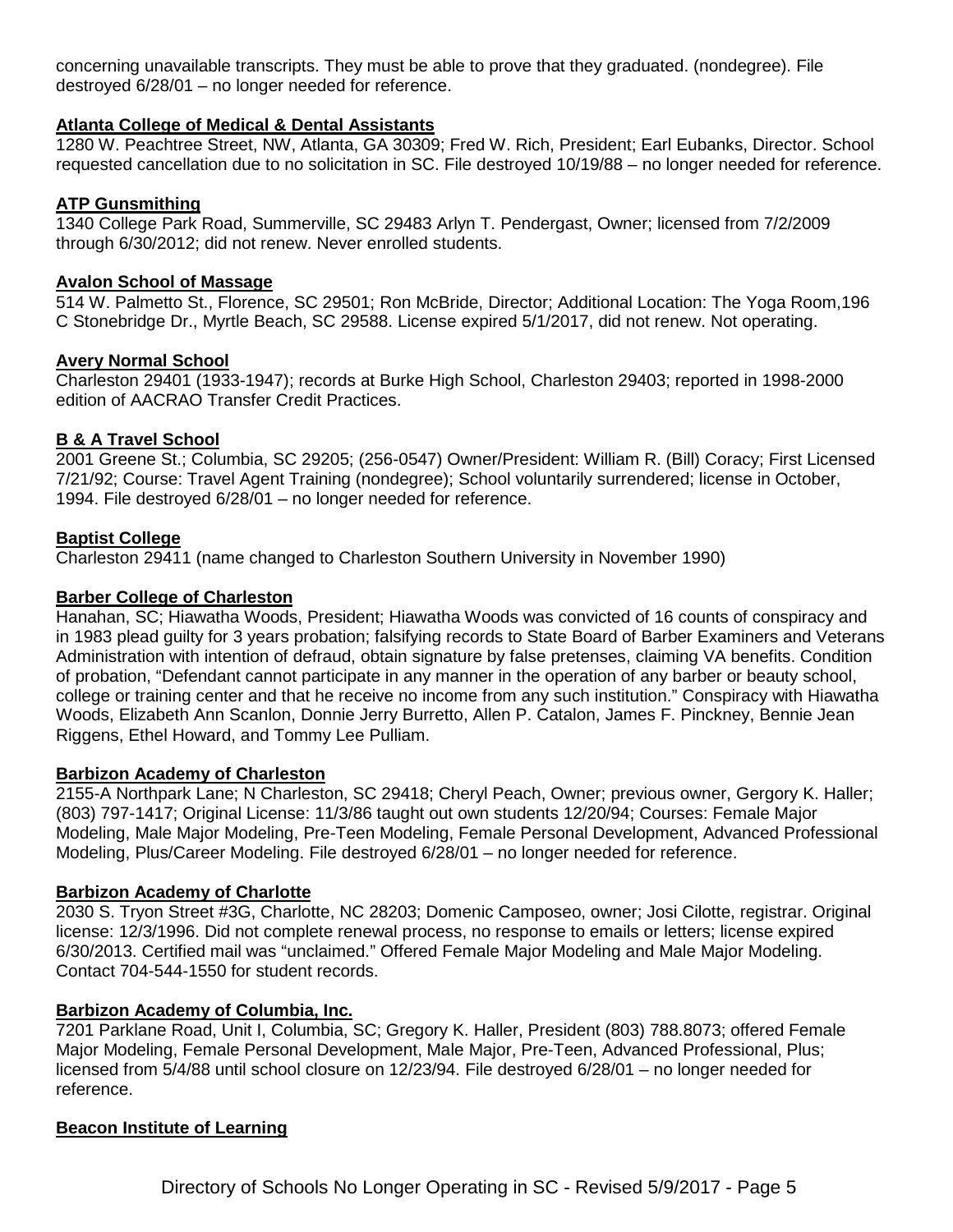NetGen (at USC, Columbia, Dave Wilson), computer technology program(s) offered maybe by Midlands Technical College in space rented from USC/NetGen. Unknown to SC-CHE until a complaint from a former student in July 2003. Evidently Beacon closed (2001-2?) without completing training, was not authorized by CHE.

## **Beacon University**

6003 Veterans Parkway, Columbus, GA 31909-4663; Ronald E. Cottle, Ph.D., President; John A. Durden, Vice President, Academic Affairs. Licensed 10/18/2002—1/31/2006 by SC CHE to offer credit-bearing courses at Evangel Cathedral, 200 Evangel Road, Spartanburg, SC 29301; Charles H. Gaulden, D.Min., Site Director, David M. Powell, Staff Minister. Discontinued classes because of low enrollment. Offered less than 50 percent of the following programs: AA, BA, MA in Biblical Studies; MA, Practical Ministry; M. Div.

### **Berkeley-Charleston-Dorchester Technical Education Center**

Merged with Palmer-Charleston Campus; records at Trident Technical College

#### **Beta Tech**

Charleston/Columbia. Name changed to Centura College

### **Bettis Junior College**

Trenton (Edgefield County); Closed 1951 Contact: Strom Thurmond High School; Route 1, Box 82, Johnston, SC 29832

### **Blanton's College**

145 N. Church St; Spartanburg, SC; Closed 3/27/92; SC ED licensed CareerCom Junior College from 10/86- 9/88; name changed to Mansfield Business College 9/88; school purchased by Wayne Blanton 12/89 from CareerCom Corp; Patricia Wilson, Director; CHE issued temporary 1-yr license as degree-granter 8/91; closed 3/92; accredited by ACICS. Blanton's offered paralegal, business, administrative assistant, automated accounting, data processing generalist, word processing, data entry, general office. Some records are available from: NC Office of Archives and History, 4614 Mail Service Center, Raleigh, NC 27699-4614; telephone (919) 807-7310. Requests must be in writing and must be accompanied by a non-refundable fee of \$2.00 per copy. They should include the name of school, city, student's full name during attendance, SSN, date of birth, dates of attendance, signature, a complete address where the transcript is to be mailed, and the student's current mailing address.

#### **Blanton's College**

Tractor Trailer Training Center, 126 College Street, Asheville, NC 28801; Wayne W. Blanton, President; Tractor Trailer Driver Training; closed March 1992.

#### **Blue Flame Bartending, LLC**

4458 Augusta Road, Suite 3-B, Lexington, SC 29073; Jayne Elmgren and Catherine Favati, owners. Licensed August 23, 2012 through September 30, 2013. Offered Mixology and Responsible Pour; did not renew license. Records are maintained at CHE.

#### **Brainerd Junior College**

Chester; Closed 1939; records destroyed by fire.

#### **Brewer Hospital School of X-Ray Technology**

Greenwood; hospital no longer operating; records not available.

#### **Brewer Junior College**

Greenwood; Closed 1935; Records at Greenwood High School, Greenwood 29646

#### **Brush Institute of Real Estate**

1700 Old Towne Road, Charleston, SC 29407; Bert Brush, Owner. Surrendered license 11/89. File destroyed 10/10/97 – no longer needed for reference.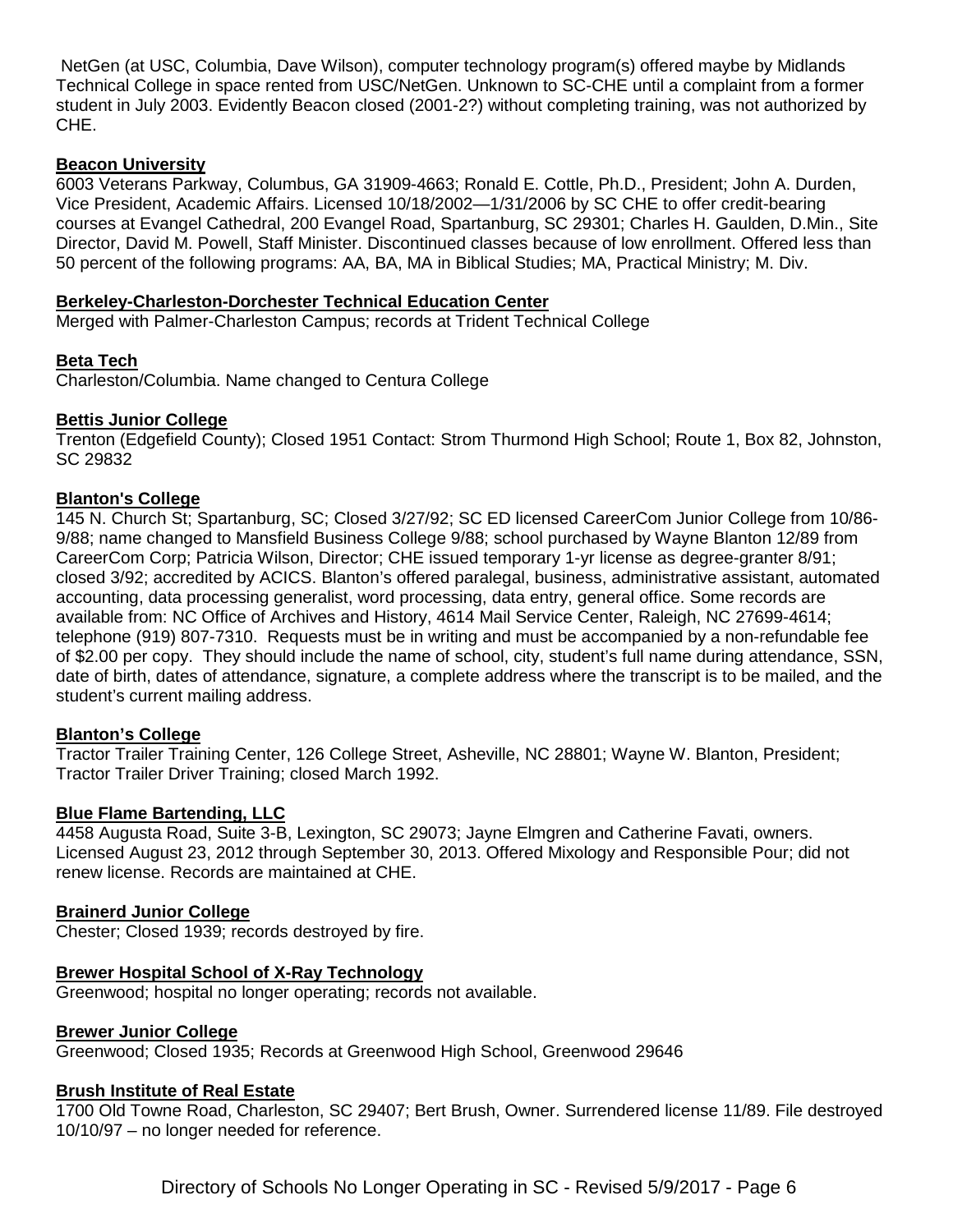## **Capitol Radio Engineering Institute**

3939 Wisconsin Avenue, NW, Washington, DC; J.F. Thompson, President. Bond cancelled 7/22/81. File destroyed 10/19/88 – no longer needed for reference.

#### **Capt. Hoyt's School of Seamanship**

1710 Savannah Hwy., Charleston, SC 29407; W. C. Hoyt, Owner. Did not renew license 7/1/84. File destroyed 10/20/89 – no longer needed for reference.

#### **CareerCom Junior College**

Spartanburg, SC, licensed as non-degree granting institution on 10/28/86; 12/18/89, sold to Blanton's College, Inc.; school closed effective 3/30/92; see Blanton's for records info.

#### **Career Development School**

307 Yates Avenue, Charleston, SC 29472; Samual Fennessy, Owner. Owner closed school 6/30/81. File destroyed 10/19/88 – no longer needed for reference.

### **Caring Hands**

411 Donaldson Rd., Greenville, SC 29605; Carol Searles, Owner. Original license 12/8/2009. Did not renew license after 11/30/2014 expiration. Offered nurse aide training.

#### **Carolina Aviation**

890 Greyback Road; Summerville, SC 29483; Thomas E. Brown, President; (803) 851-0970; Original License 5/14/91; license expired 8/31/95; did not renew; training not structured; hour by hour only; Course(s): Private Pilot, Instrument Pilot, Commercial Pilot, Multi-Engine Pilot, Flight Instructor, Instrument Flight Instructor, Multi-Engine Flight Instructor, Commercial/Instrument Pilot. File destroyed 6/28/01 – no longer needed for reference.

#### **[Carolina Bodywork Institute](http://www.carolina-massage-school.com/)**

850 South Pleasantburg Drive, Suite 105; Greenville, SC 29607; Paul Thompson, Director; Nikki Sword, Co-Director; Original license: 2/26/07; previously a Southeastern School of Neuromuscular Massage (from 1997). Non-accredited/Non-degree granting; Certificate Program: Professional Clinical Massage Therapy. Closed owing refunds to students who enrolled in fall 2008; taught-out other students. Notified CHE of closing in January 2009; taught out May 2009. 7/9/2015 records are available Paul Thompson cell 828.545.4230; he is teaching with Kyle Wright at NC School of Advanced Bodywork, 1327 Charlotte Highway, Fairview NC 828.628.3007 (outside of Asheville) Paul Thompson 228 Vehorn Road Fairview, NC 28730

#### **Carolina Career Institute**

6615-B Two Notch Rd., Columbia, SC 29223. Yvonne Harrison, Tiffany Peoples, owners (Theresa Peoples, administrator). Closed Aug. 26, 2015, owing refunds to students. Offered entry-level medical training. Records are not available.

#### **Carolina College**

Sumter, SC; the Commission staff has received several telephone inquires about this institution, but we have no information about its operation. Annotated 4/6/2000.

#### **Carolina College of Commerce**

Florence, SC. 2/7/05 someone inquired about a transcript; previous to that, CHE had no information on this institution. The only web information was someone graduated in 1956.

#### **Carolina Court Reporting**

63 Broad Street, Charleston, SC 29401; Bernadette Cali, Owner. Owner left country 8/8/85. File destroyed 9/18/90 – no longer needed for reference.

## **Carolina Health Care**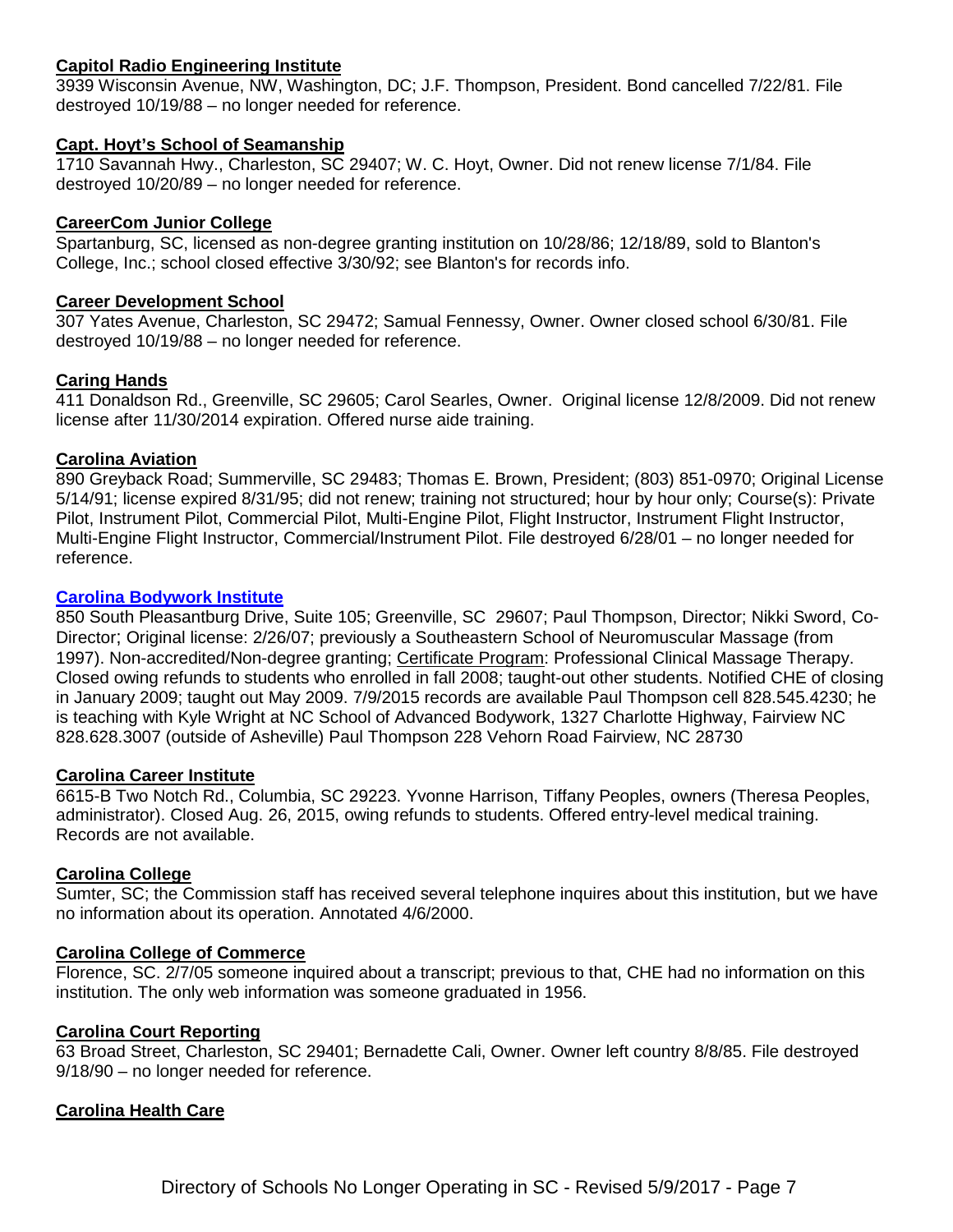2408 Two Notch Road, P. O. Box 8051, Columbia, SC 29202; Jeirline B. Jones, President; courses: Homemaker Home Health Aide, Nursing Assistant, Child Care Assistant. Licensed 5/9/88; surrendered license 4/23/92. File destroyed 6/28/01 – no longer needed for reference.

## **Carolina School of Commerce**

East Benson Street, Anderson; founded by R.C. Carr; purchased by Charles M. Palmer in 1951; moved to 500 N. McDuffie St in 1954; moved to 601 E. River St, 1963; name changed to Forrest College; purchased by John Re and Charles Palmer in 1985; name changed to Forrest Junior College in 3/89 and back to Forrest College 7/1/2010.

## **Carolina School of Clinical Massage Therapy, LLC**

401 Western Lane, Suite 10A, Irmo, SC 29063; Marion H. Davis, Owner/Director, Becky Scott, Associate Director. Licensed 11/22/02; teach-out completed under the name of CSCMT at Midlands TEC 11/6/03. Graduated five students in Clinical Massage Therapy. CHE has records.

## **Carolina School of Real Estate**

175 St. Andrews Blvd., Charleston, SC 29407; Charles E. Roche, Owner. Bond cancelled 5/9/80. File destroyed – no longer needed for reference. Contact SC Real Estate Commission.

## **Carolina Vocational Center, Inc.**

#1 Chick Springs Road, Suite 304-B, Greenville, SC 29609; John K. Mussetto, Ed.S., Director; (864) 235- 3350: Original Licensed: 8/3/93; Course: Nursing Assisting (nondegree); Additional Site: 6699 Two Notch Road, Room #31; Columbia, SC 29223. Did not renew license that expired 6/30/99 because most training was sponsored by employers or SC Department of Health and Human Services; offering only contract training. Records are not available.

## **Caro-Wings Flight Services, Inc.**

PO Box 2832 CRS, Rock Hill SC 29730; John R. Springer, President. License expired June 1981; did not renew. File destroyed 10/19/88 - no longer needed for reference.

**Cecils Business College; LTV Education Systems, Inc.**, Vincent A. Hayes, Director; 395 Serpentine Dr.; Spartanburg 803/585-3446; and Patrick Turner, Director, 604 Laurens Road, Greenville, SC 29607 803.232.2447; Accreditation listed in 1972 Directory of Accredited Institutions for The Accrediting Commission for Business Schools of the United Business Schools Association (now ACICS), Washington, DC. Limited student records available. Contact: SC Commission on Higher Education, 803.737.2260. Records mingled with Phillips/Rutledge records.

## **Cecil's College Transportation Division**

24 Pond Road, Asheville, NC 28806; John T. South, Jr., President; Tractor Trailer Driver Training; licensed from 1/25/89 through 6/30/92. File destroyed 6/28/01 – no longer needed for reference.

## **Center for Financial Education**

217 Whitsett Street, Greenville, SC 29603; William D. Goepper, President. File destroyed 6/27/91 – no longer needed for reference.

## **Central Michigan University**

Charleston Air Force Base Extension; Charleston AFB, SC 29404; For records contact: Gail Clarke; Fairfax, Virginia; Telephone: (703) 207-9744.

## **Central Michigan University**

College of Extended Learning; Mt. Pleasant, MI 48859. Jill Noch, Director, Administrative Services; 517.774.4464; [http://www.cmich.edu](http://www.cmich.edu/) ; CHE approved licensure 10/1/01, but the school did not have sufficient enrollment to begin Site: Beaufort Memorial Hospital, 955 Ribaut Road, Beaufort, SC 29902 Holly Scobey, Director of Education, 843.522.5724; Program: Master of Science in Administration with a concentration in Health Services Administration.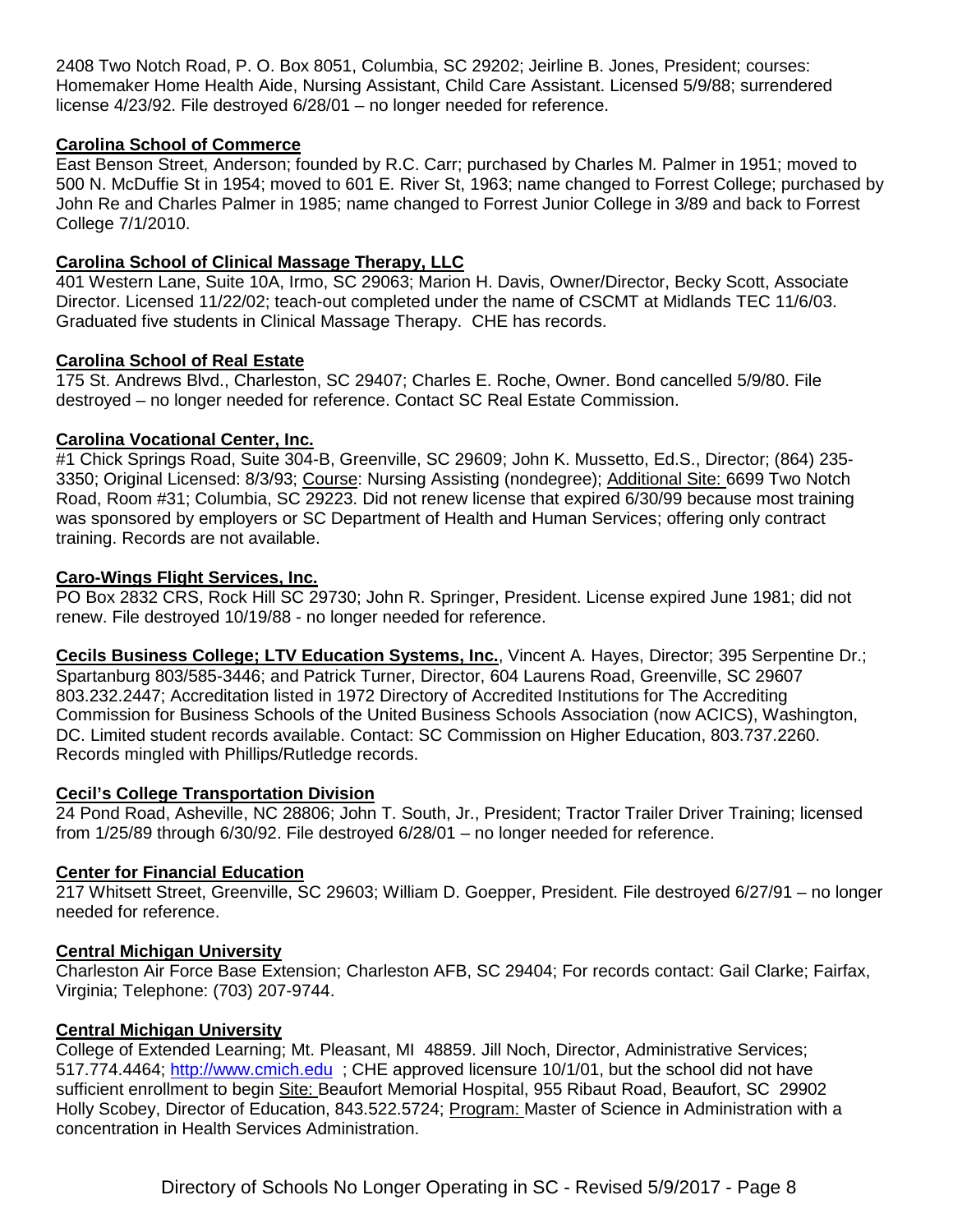## **Central Wesleyan College**

Central, SC 29630; name changed to Southern Wesleyan College in October 1994

## **Centura College, N. Charleston (formerly Beta Tech)**

On October 31, 2016, Centura College completed a teach-out of its N. Charleston campus, located at 8084 Rivers Ave., N. Charleston, 29406. Currently the College still operates a location in Columbia, SC. All academic and financial records will be available after graduation or withdrawal by calling Centura's corporate offices at 757-456-5065, or mailing the Corporate Registrar at 4455 South Blvd., Suite 250, Virginia Beach, VA 23452.

## **Changes of Charleston**

18 Leinbach Drive, Suite G; Charleston, SC 28407; licensed for: professional, male, teen, preteen, and advanced modeling; personal development; buttons and bows; acting; (nondegree) Owner: Cathy C. Woolard, c/o 315 Hayne Street, Walterboro, SC 29488; Licensed 3/9/89; closed 8/15/93. File destroyed 6/28/01 – no longer needed for reference.

## **Charleston Academy of Travel and Tourism**

742 St. Andrews Blvd, Charleston, SC; previously at 946 Orleans Road, Suite 82, Charleston; and 2009 Harrell Square, Charleston; Ms. Sonia Errthum, Owner/Director (803) 766-7779 fax 766-7817; Original License: 8/1/90 – surrendered license 2/28/94. Re-licensed 5/26/95 Course: Travel and Tourism (nondegree); did not renew license expired 4/30/97; bond cancelled effective 11/12/97. File destroyed 6/28/01 – no longer needed for reference.

## **Charleston Business Institute**

128 ½ Meeting Street at corner of Haskell, according to a former student who attended there in 1969-71. 3/29/2012 telephone call, the first information about this school; no records are available. 6/2012 CHE received another request for records. Public directory shows the school closed in 1973.

## **Charleston Executive Terminal, Inc.**

PO Box 12709, Charleston, SC 29412; Raymond L. Thomas, VP. Bond cancelled 2/25/83. File destroyed 10/10/88 – no longer needed for reference.

## **Charleston Medical Institute**

Vendue Range, Charleston, SC; No records available.

## **Charleston Psychotherapy Institute**

635 East Bay Street, Carriage House North, Charleston, SC 29403; Dr. Diane Hamrick, Psy. School went out of business 11/21/81. File destroyed 10/19/88 – no longer needed for reference.

## **Charleston School of Court Reporting, LLC**

721 Long Point Rd., Suite 401, Mt. Pleasant, SC 29465. Owners/Directors: Cheryl Milligan and Suzette Weis Original License: 6/29/04 Course: Court Reporting. Letter of closing received Feb. 21, 2006. Last class held June 9, 2005. Program sold to Trident Technical College. Contact TTC for records: Bill Spaulding, Program Manager, 843-574-6778 or Pierrette Kessock, 843-574-6304.

## **Charleston School of Dental Assisting, LLC**

924 Tall Pine Road, Mt. Pleasant, SC 29464. Owner, Dr. Jared Slovan; licensed from May 21, 2012 through May 31, 2013. Nonrenewal; bond cancelled July 14, 2013. Contact Dr. Slovan at (843) 849-6093 for information regarding student records.

## **Charleston School of Electrolysis**

55 Windermere Blvd., Charleston, SC 29407; Sandra Field, Owner. Cancelled for non-renewal. File destroyed 10/20/92 – no longer needed for reference.

## **Charleston School of Massage a/k/a South Carolina School of the Healing Arts**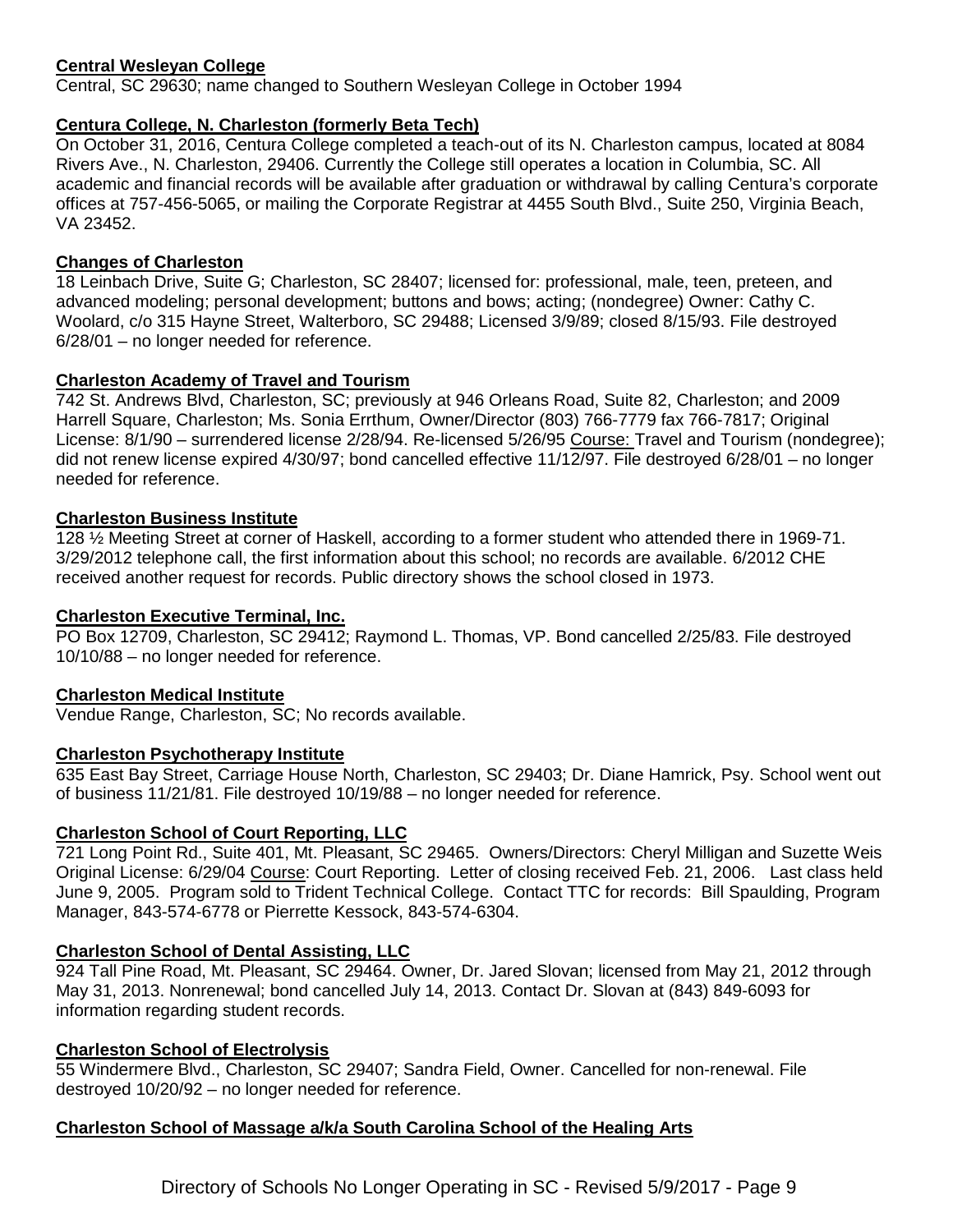778 Folly Road #3, Charleston, SC, 29412. Owners, Mark and Denise Hendler. School closed 7/31/2012. Licensed by the Commission 9/5/1997 until closure. Accredited by ACCET. Contact: SC Commission on Higher Education 803.737.2260 for records.

## **Charleston School of Protocol & Etiquette**

Cynthia Grosso, President. 8566 Sentry Circle, Charleston, SC 29420. (843) 207-1025. Originally licensed to offer modeling courses; opted to surrender license in August 2016 because School did not offer any programs requiring licensure.

## **Charleston Trident Board of Realtors Association**

5675 Woodbine Avenue, Charleston, SC; Kacky R. Gallotta, Director; licensing authority transferred by statute to the SC Real Estate Commission in 1991.

## **Charleston Ultrasound Institute**

#2 Race Street, Charleston, SC 29403, Lisa D. Bachan, Program Director, (843) 722-2107, Original License: 7/20/1998, Course: Diagnostic Ultrasound Technology in Echocardiography and Vascular Ultrasound; taught out students and suspended training May 2001. Records are available from Lisa Bachan at 954 Nabors Drive, Charleston, SC 29412.

## **Charles Towne Institute**

5290 Rivers Avenue, Suite 218, North Charleston, SC 29418; George Orr, Owner. Surrendered license. File destroyed 6/27/91 – no longer needed for reference.

## **Charlotte Diesel Driving School**

PO Box 560613; 6000 North Tryon Street Charlotte, NC 28256-0613; John Chris Watson, President; (704) 597-9550; 1-800-438-7714; Surrendered license 5/30/96. Established resident school in SC; authority with Public Safety. File destroyed 6/28/01 – no longer needed for reference.

## **Charlotte Truck Driver Training School, Inc.**

6060 Belhaven Blvd., Charlotte, NC 28216; Gene M. Collins, President. Sold school – file destroyed 7/26/93 – no longer needed for reference.

## **Chicora College**

Chicora College was founded as the Presbyterian Female Seminary in Greenville, SC, on September 30, 1893. That school closed and was reorganized as Chicora College for Young Ladies in 1898. The college remained in Greenville until the fall of 1915. In 1890 the Presbyterian College for Women was founded in Columbia, SC; it was housed in the Hampton-Preston House, 1615 Blanding Street. It was one of the first colleges in the South to offer a rigorous education to women. In 1910, the name of the school was changed to College for Women. When the school closed in 1915, the Presbyterian Church offered the property to the trustees of Chicora College. At that time, Chicora moved to Columbia, SC onto the property formerly occupied by the College for Women. The name became Chicora College for Women. In 1930, the Presbyterian Synod of South Carolina recommended that Chicora College be merged with Queens College, Charlotte, NC. From 1930 to 1939, Queens College was known as Queens-Chicora College.

(This information is from http://campus.queens.edu/library/archives/chicoracats.htm)

During the period 1927-30, overflow housing for Chicora College was in the Robert Mills House, 1616 Blanding Street, Columbia.

June 25, 2009, *The State* included an article about the Historic Columbia Foundation exhibit at the Hampton-Preston Mansion. A PDF is available from CHE.

## **Chris Logan Career College**

SACS-COE accredited; placed on warning 1996, institution withdrew; US Inspector General audited (report dated 12/94) student financial aid with many findings, appeals. CHE school files destroyed 6/28/01 – no longer needed for reference. Student transcripts are not available, per Chris Logan July 1998.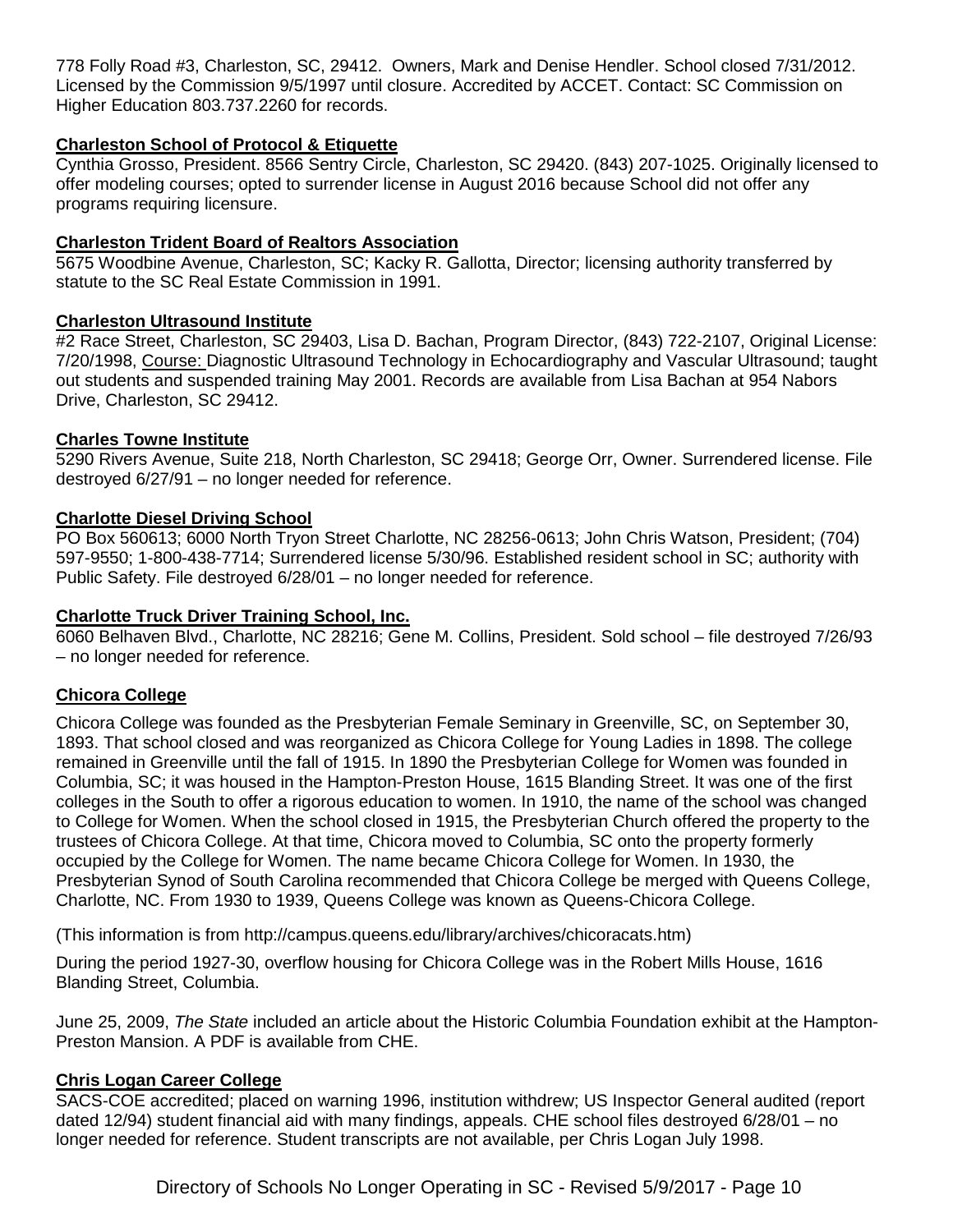**Anderson,** 3420 Clemson Road, Anderson 29621; CHE licensed 7/1/89-6/30/93 Nurse Assistant; Directors: Audrey Guy 1989; Selma Sexton 1990; Beverly Myers 1992; surrendered license 6/93 because of change in Cosmetology Board disallowing multiple use of facilities

**Bennettsville,** 1125 Highway 15 – 401 Bypass, 29512; CHE licensed 1/26/89-1/31/95 Nursing Assistant (600 clock hours), Private Security Officer (325 hours) added 5/9/89, discontinued 6/30/92; taught out 1994; directors: Pat Kale 1989, Bruce Blackmon 1990, Nancy Rogers Norton 1992

**Florence**, 1810-B Second Loop Road 29501; licensed 7/22/88 Travel and Tourism (336 clock hours) (dropped 1991) and Nursing Assistant; taught out 12/8/95; directors: Mary Jane King/Macon Easterling 1989, Reba Gainey 1991 Sandra Edwards 1992

**Greenville** 1235 S. Pleasantburg Drive 29605; CHE licensed 11/28/88-6/30/93; Travel and Tourism (336 clock hours, increased to 615 hours 6/22/92) and Nursing Assistant (600 clock hours) (dropped 1992); directors: Jeff Boyle 1989, Donna Bailey 1991; Tom Rorick 1992; Jane Caldwell 1992

**Sumter** 256 Pike Rd; Sumter, SC 29150; CHE licensed 12/2/88; Nursing Assistant; taught out students 3/28/96; directors Holly DuBose 1989, Brenda Flannigan 1990, Angela Woods 1991, Trish Boudria 1992; Sandra Edwards 1995

## **Clemson Montessori School/Montessori Teacher Training Institute (MTTI)**

207 Pendleton Rd., Clemson, SC 29631. Eleanor Elzerman, Director of Training. 864.654.4814 [www.clemsonmontessori.com](http://www.clemsonmontessori.com/)

Originally licensed 4/3/1996; notified Commission 9/29/2014 that it would discontinue Montessori teacher training. For records, contact Clemson Montessori School.

## **Cleveland Institute of Electronics, Inc.**

1776 East 17<sup>th</sup> Street, Cleveland, OH 44114; John Randall Drinko, President

216.781.9400; Susan Wilks, Licensing Administrator, [instruct@cie-wc.edu,](mailto:instruct@cie-wc.edu) 216.781.9400 ext 502 fax 216.781.0331 watts 800.243.6446, [www.cie-wc.edu,](http://www.cie-wc.edu/) licensed from 7/1/74 annually under Act 405 through 6/30/93; 7/1/93-5/31/94 Stagger; 4/7/94 6/1/94-5/31/99 Commission action as degree-granting institution, 8/1/96 5/31/99 Add non-degree Computer Programming, 11/4/99 Commission action to renew for five years 6/1/99-5/31/2004. Did not renew; no longer uses recruiters. Records are available from the school. Accredited by Distance Education Training Council (DETC), Associate in Applied Science in Electronic Engineering Technology; Diplomas: Automotive Electronics – Course 7A, Broadcast Engineering – Course 2, Computer Programming – Course 1C, Electronic Communications – Course 4, Electronics Engineering – Course 6, Electronics Technology with FCC License Preparation – Course 1A, Electronics Technology & Advanced Troubleshooting I & II – Course 11, Electronics Technology w/Digital & Microprocessor Labs – Course 14B, Electronics Technology with Laboratory – Course 1B, Industrial Electronics – Course 5

## **Coast Adjusting, Inc.**

5290 Rivers Avenue, Suite 305, North Charleston, SC 29418; Richard Greene, President; Courses: Agent Licensing Course-Life/Health, Agent Licensing Course- Property/Casualty. Licensed from 10/2/87 through 6/30/92. File destroyed 6/28/01 – no longer needed for reference.

#### **College of Commerce**

Florence; John Barnes administrator; operated for approximately 10 years; closed probably1966, before any state oversight of private institutions in SC; records are not available.

#### **College of Commerce**

Rock Hill; reported by former student. Proprietor Gene Hackney, located on Oakland Avenue; closed approximately 1970. Records were destroyed in a fire.

## **College of Marine Arts**

Sullivan's Island, SC, a subsidiary of Sea Research Society, Edward Lee Spruce, President. Evidently awarded several "paper" degrees in approximately 1973-74, before licensing authority was enacted.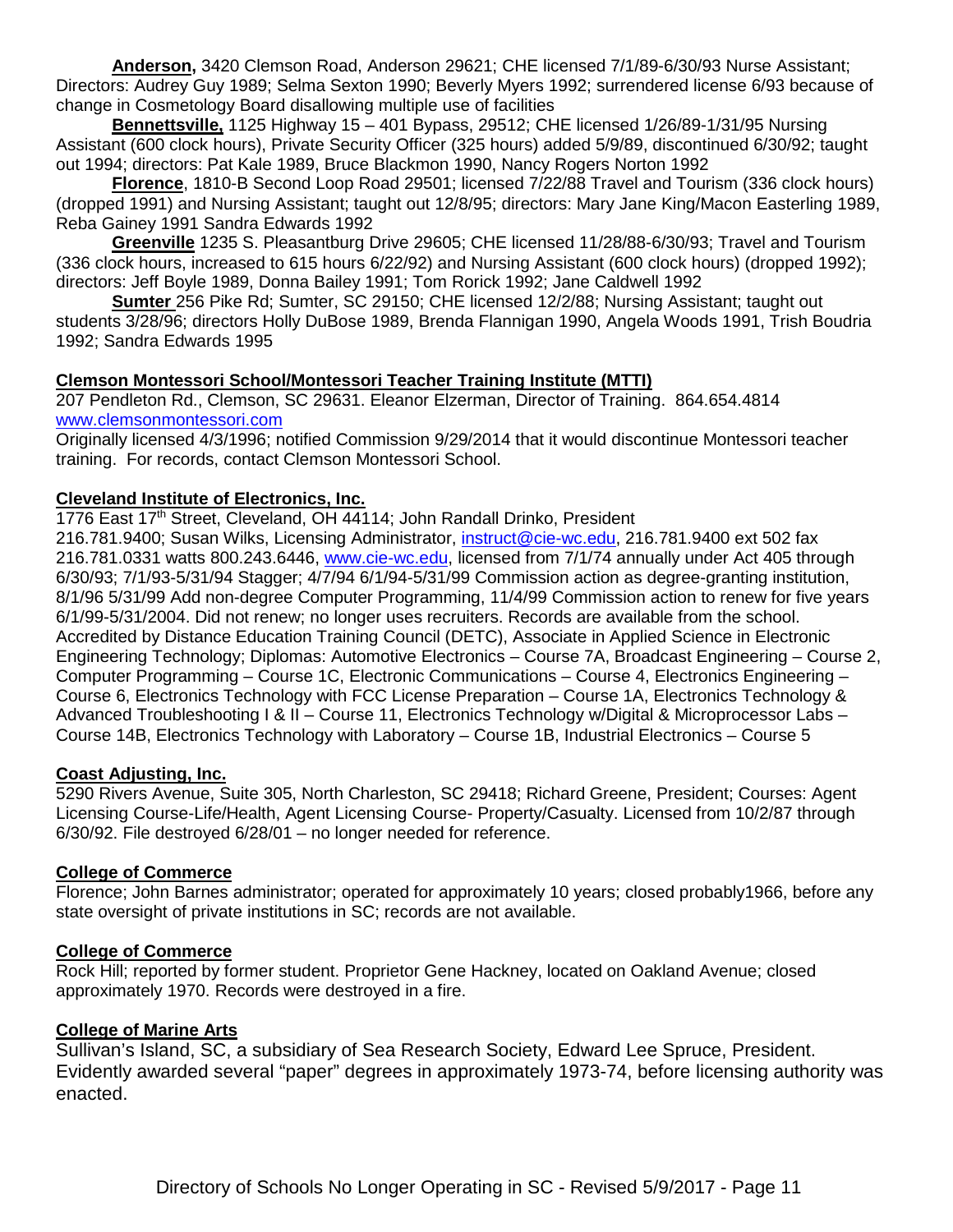## **Collins Models**

1410 Colonial Life Blvd. #230, Columbia, SC 29210; Diane Turok, Owner (licensed 2/10/99 – 5/31/00), 803- 216-0550; previously owned by Ruth Anne Collins, 1441 Greenhill Road, Columbia, SC (licensed 8/28/1991- 11/30/1998); licensed courses: Advanced and Photographic Modeling courses; 12/2010 file destroyed; no longer needed for reference.

## **Columbia Bible College and Seminary**

Columbia, SC; name changed to Columbia International University March 8, 1994

### **Columbia Christian High School**

Covenant Road, Columbia, SC – St. Andrews Christian Academy maintains student records. Contact Dr. Floyd at 803-772-1556

### **Columbia Fashion Merchandising**

Records are not available.

## **Columbia Healthcare Services**

4700 Forest Drive, Suite 200, Columbia, SC 20206, a division of Staffmark. Licensed from 2/25/1994 until 2/5/2015; nonrenewal. Offered Nursing Assistant program. For student records, please contact Carol Fraser at Staffmark; 803-782-2000, ext. 6028.

### **Columbia Hospital School of Nurses**

Contact: Palmetto Health-Richland Hospital; Columbia

### **Columbia Junior College (CJC) (1999-2001) formerly Columbia Junior College of Business (1980- 1998) formerly Columbia Commercial College (1975 ACE Directory – 1979)**

(AICS (predecessor to ACICS) accredited 1964; associate degrees). June 1978 CHE licensed based on recognized accreditation; 2001 CJC became a branch of South College; name changed to South University 2002. Charles Gorman was president until 1981 then Michael Gorman. In 1983 location 1234 Hampton Street; 1984 at 5315 Fairfield Road with branch at Dutch Square Boulevard; 1985-2006 at 3810 Main Street. South University retained a small number of records; records do not exist elsewhere. Contact (803) 799- 9082.

**Columbia Regional Technical Center** and **Columbia Technical Education Center** see South Carolina Area Trade School; contact Midlands Technical College

## **Columbia School of Neon Arts**

228 Parson Street West Columbia, SC 29169 (803) 926-0085; CHE licensed 9/25/96-10/31/97; Jeremy McIntyre and Richard Smith, owners; did not renew; school never enrolled students; 357 clock hour course in Neon Techniques; 12/2010 file destroyed; no longer needed for reference.

#### **Columbia School of Real Estate**

1931 Assembly Street, Columbia, SC 29201; James Montgomery, Director. School went out of business 6/1/81. File destroyed 10/20/88 – no longer needed for reference. Contact SC Real Estate Commission.

## **Columbia School of Real Estate**

4600 Forest Drive, Suite 7, Columbia, SC; G. Rudi Laub, Jr., Director; licensing of real estate schools transferred by statute to RE Commission 1991.

## **Columbia Technical Education Center**

Merged with Midlands Tech and Palmer College-Columbia Campus; Contact: Attn: Records, Midlands Technical College; P. O. Box 2408, Columbia 29202 Registrar's Office 803-738-7798.

## **Columbia Vocational School**

A small proprietary owned by Charmaine Powell. Records are not available.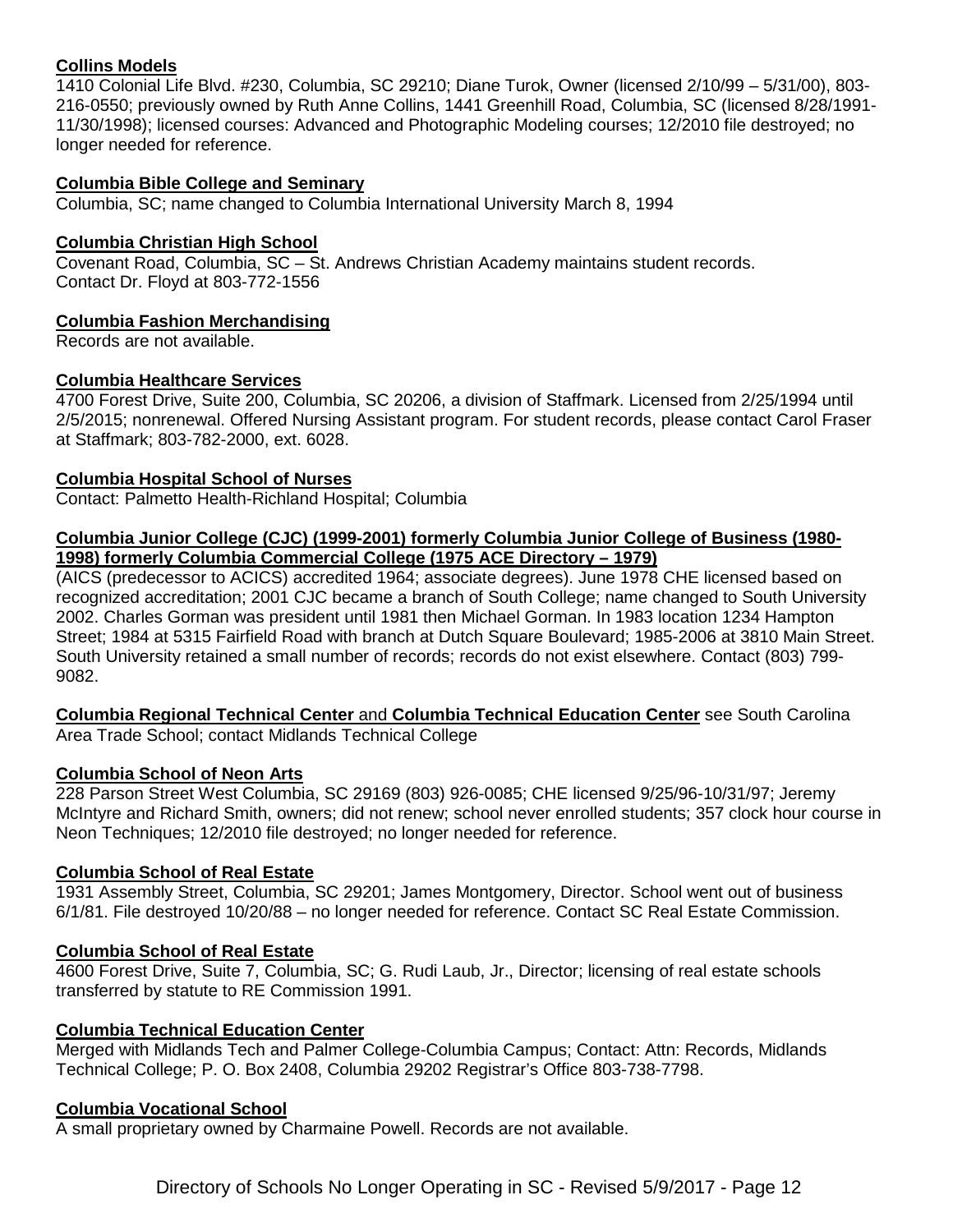## **Computer Education Services Corporation**

(formerly IKON Office Solutions, Inc., formerly The Computer Group) 920 Albany Shaker Rd., Latham, NY 12110. Last date of classes offered in SC 6/17/05. Update: 2007; NY office closed; no notice of records.

#### **Computer Group (The)**

11 Technology Circle, Columbia, SC 29203 and 2154 N. Center Street, Suite D-406, North Charleston, SC 29406; licensed 3/1/94 to offer Certified Netware Engineer; Michael Anderer, Parter/President, Joel Weinbach, Partner; Brian Taylor, Partner; Gary Taylor, Partner; Ton Winterstein, Partner; Richard H. Byers, Training Director; Rob Corder, Administrator at Charleston branch; Jeff Nelson-Folkerson, Administrator in Columbia; 1995 renewal coordinated by Diana Penning, Marketing Communications, added Microsoft Certified Systems Engineer and Lotus Certified Notes Specialist; 1996 renewal coordinated by Wilson Daughtry, Accounting Manager; Ikon Office Solutions purchased the operation, but never completed the renewal for the period beginning 6/1/97.

### **Conede Business School**

Charleston, SC; operated approximately 1960-1968; Robert Coulter, Bob Newton, Jack Degnan. CHE staff contacted Robert Coulter 9/3/2002; no records available. Not licensed by the Commission; operated before licensing statutes were enacted.

### **Connecticut Business Institute (SC College of Professional Studies)**

38 New Orleans Road, Hilton Head, SC 29928; Craven Sumerell. Temporary license only. File destroyed 10/20/92 – no longer needed for reference.

### **Connections School of Modeling**

323 St. John Street, SE, Orangeburg, SC 29115; Todd R. Hewitt, Owner. Licensed from 12/12/90 through 9/11/91 – license revoked/bond cancellation. File destroyed 6/28/01 – no longer needed for reference.

#### **Continental Training Service, Inc., d/b/a Superior Training Service**

2346 South Lynhurst Drive, Indianapolis, IN 46241; Gary L. Eyler, President. Did not renew license 7/1/83. File destroyed 10/20/88 – no longer needed for reference.

## **Coulter Junior College**

Closed 1948; Records at Cheraw United Presbyterian Church; Cheraw, SC 29520. College records only. High school records are supposedly located at Long Junior High School in Cheraw. Other records may possibly be located at Robert Smalls Elementary School in Cheraw. For additional information, call Mr. H. L. Marshall (843) 537-2152

## **County Schools, Inc.**

3787 Main Street; Bridgeport, CT. 06606; NHSC (DETC) accredited; Institution originally licensed Jan. 1987, to offer a variety of residence correspondence courses. Institution voluntarily surrendered license effective September 27, 1991, due to cancellation of their bond. Institution was bonded in the amount of \$20k, with Hartford Fire Insurance Company, bond # 31RN4572293, which was cancelled effective 9-27-91. For further information, contact the Connecticut licensing agency, Private Occupational School Approval, State Department of Education, 25 Industrial Road, Middletown, CT 06457, Phone (203) 638-4159. File destroyed 6/28/01 – no longer needed for reference.

## **Court Reporting School of South Carolina**

3935 Sunset Boulevard, Suite H West Columbia, SC 29169 Jennifer L. Thompson, Owner/Director (803) 772-6176 Original License: 2/6/2007 Non-accredited/Non-degree granting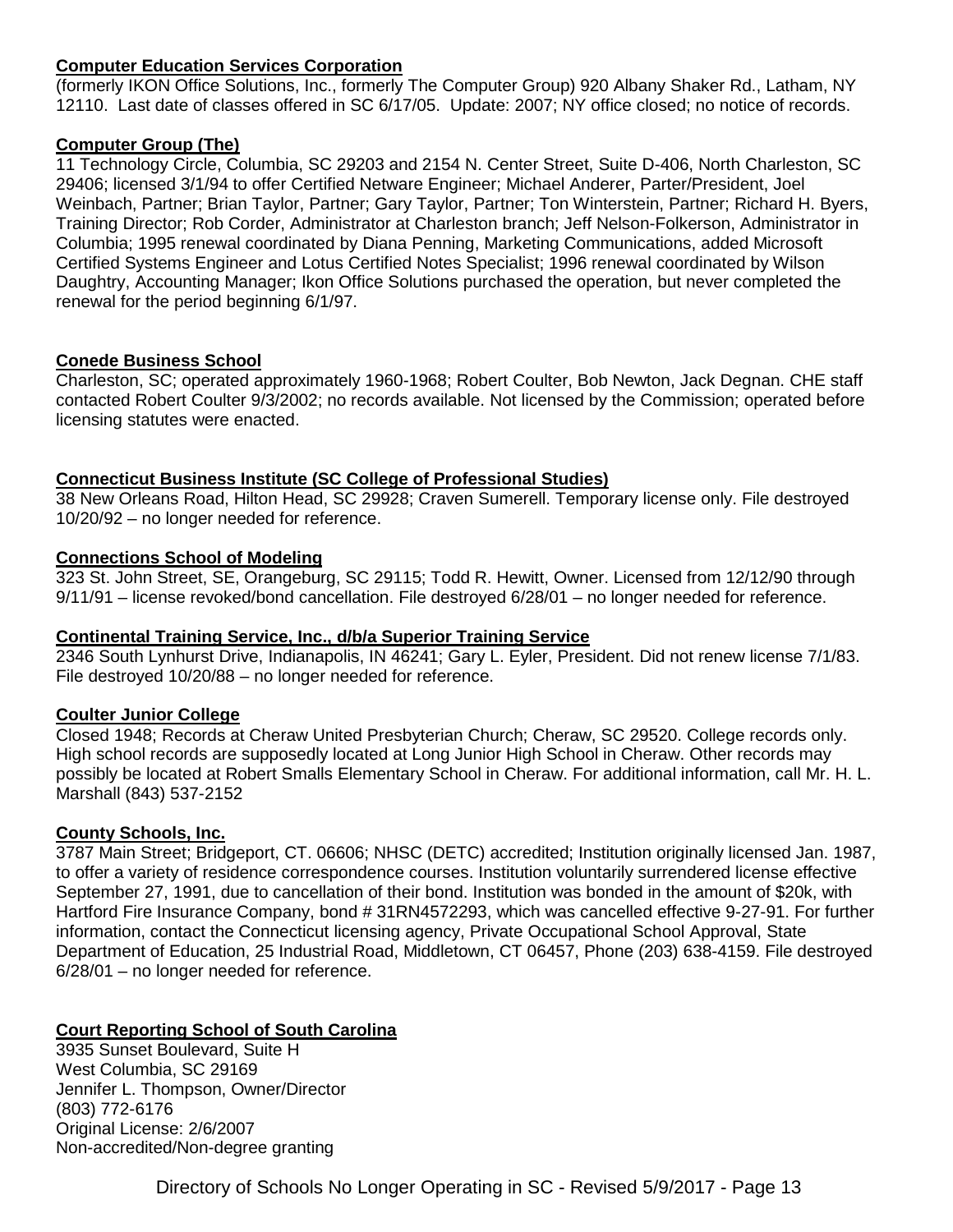## **Crystal Aviation**

Route 2, Box 215A, Bamberg, SC 29003; Harold Starling, President. File destroyed 6/27/91 – no longer needed for reference.

## **Darlene Winn Seminars**

125 Finsbury Road, P. O. Box 7164, Columbia, SC; Rita Darelen Winn, Owner; licensing of real estate schools transferred by statute to RE Commission 1991.

## **Dilmar Aviation, Inc.**

215 South Piedmont, Florence, SC 29501; Frankie Finks, VP. School no longer operating effective 4/20/81 – surrendered license. File destroyed 10/20/88 – no longer needed for reference.

**Discovery Training Center**, A Continuing Education Division of Herzing University, 1064 Gardner Road, Suite 212, Charleston, SC 29407. Herzing University purchased DTC from Martha and Rick Nye on 1/4/2010. DTC offered computer courses/programs. School closed effective 1/8/2013. DTC was licensed from 11/18/2004 through 1/8/2013. Student records are maintained at Herzing University, 525 North 6<sup>th</sup> Street, Milwaukee, WI 53203; telephone 414-271-1607; [www.herzing.edu.](http://www.herzing.edu/)

## **DPW Tax Services Income Tax Course**

1026 NE Main Street, Simpsonville, SC Licensed 8/26/93; basic and comprehensive tax courses

**Draughon's** Columbia and Charleston; was never associated with Draughon's in Atlanta or Montgomery, AL; Draughon's in Memphis, TN & Tulsa, OK, closed in 1974. For records, contact: Attn: Records; Midlands Technical College; P. O. Box 2408, Columbia, SC 29202 Registrar's Office 738-7798

## **Draughon's Business College**

Wade Hampton Mall, Greenville 29609; non-degree school; first students enrolled in 1910; licensed by SDE in 1971, then owned by E. N. McCluskey; Larry Armentrout purchased on May 1, 1972; Accrediting Commission for Business Schools accredited in 1971. Classes discontinued May 6, 1973; bankruptcy. U.S. Attorney General investigated for misuse of student loans; SCDE revoked license for failure to make refunds. Records are not available.

## **Draughon's Junior College**

2220 College Drive, Johnson City, TN 37602; owned by Dewitt Shelton, President. Licensed 2/9/90 – 6/30/91 to recruit into Tractor-Trailer Training program. Last class graduated 2/22/91.

## **Dunes Dental Assisting School**

100 Sutter Dr., Ste. 106, Surfside Beach, SC 29575; Alina Muntean, DMD, DDS, Owner. Licensed 9/9/2013; surrendered license upon renewal in October 2014. Student records available at dental office (Dunes Dental Services); 843-215-2160 (same address as school); office@dralinamuntean.com.

## **Eagle Aviation, Inc.**

2861 Aviation Way, Columbia, SC ; T.H. Dorsey, President. Flight school certification surrendered 3/21/84. File destroyed 10/20/88 – no longer needed for reference.

## **East West Massage School LLC**

4341 Charlotte Hwy., Ste. 205, Lake Wylie, SC 29710; Soyeom Jang, Owner. Offered 650 clock hours, certificate program in massage therapy. [www.eastwestmassageschoolllc.com](http://www.eastwestmassageschoolllc.com/) CHE revoked license April 1, 2014; school did not maintain records of student attendance or clinical hours; appeared to "teach to the test" computer memorization rather than in-class training. No transcripts on file; CHE only has copies of student applications for enrollment.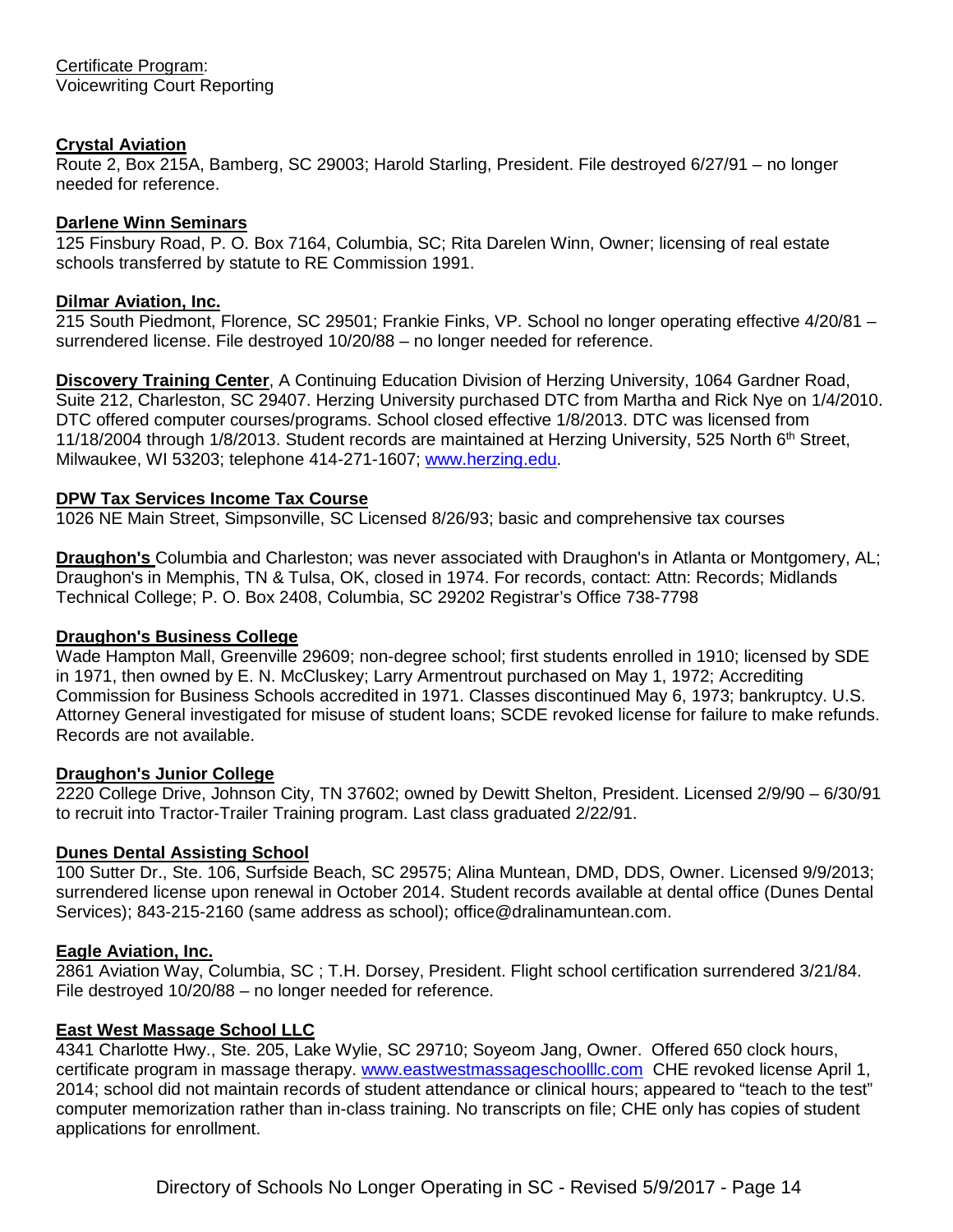## **Eastern Appraiser Training Institute (a Division of Robinson Real Estate School)**

P. O. Box 424, Atlantic Beach, NC; Jim Robinson, Owner; Course: Professional Appraisal Certification; 7510 Two Notch Road, Columbia, and 144 Bee Street, Charleston, SC; licensing authority for real estate schools transferred to RE Commission 1991.

**Elite Training, Inc.,** 2359 Perimeter Pointe Parkway, Suite 120; Charlotte, NC 28208; Krista Gable, owner 704.424.4089 Location: Pelham at Hyland Business Center 7001 Pelham Road, Suite H; Greenville, SC 29615; Benny Coxton, Ed.D.; VP for South Carolina & Licensure; **Courses:** Certified Internet Webmaster (CIW); CompTIA A+; CompTIA Net+; Cisco Computer Network Administrator (CCNA); Cisco Certified Network Professional (CCNP); Microsoft Certified Database Administrator (MCDBA); Microsoft Certified Systems Engineer (MCSE); Microsoft Certified Systems Administrator (MCSA); Oracle Database Administrator (ODBA). Conditional license issued 6/11/02; 9/24/02 CHE placed license in probation status due to failure to meet conditions of licensure regarding finances; school closed 9/27/02. For records contact CHE 803.737.2281.

## **Envision Healthcare Training, LLC**

100 East Lee Road, Suite A, Taylors, SC 29687; Carolyn and Shawn Garrison, owners. Licensed from June 1, 2012 through May 31, 2013; Nurse Aide; nonrenewal. Contact Mr. or Mrs. Garrison at 864-346-6656 for information on student records.

## **Euroflight, Inc.,** DBA: International Flight Academy

Greenville Downtown Airport PO Box 17292 Greenville, SC 29606 Steve A. Eubanks, VP/Director, J.P. Smit, Owner-President (864) 421-0013 Original License: 8/18/94 Courses: Private Pilot Certification-Airplane, Single Engine Land Instrument Rating-Airplane, Commercial Pilot Dutch B3 Pilot License Course; 1/98 voluntarily surrendered license; will not enroll Part 141 "general public" students; provides contract training through a Dutch company, EuroFlight Nederland.

### **European Institute of Complementary Therapies (The**)

c/o Essentials of H.H.I.; Suite 115 Executive Center, #1 Corpus Christie, Hilton Head Island, SC 29928, Elizabeth McGinnes, President; 803-341.3899 fax 843.785.2641; Original License: 9/10/97, did not renew after license expired 6/30/04; Courses: Therapeutic Massage and Bodywork, Clinical Aromatherapy. No student records. School file purged 10/22/2014; no longer needed for reference.

## **FASHION MERCHANDISING SCHOOL**

Contact South University (formerly Columbia Junior College) (803) 799.9082.

## **First Step Medical Careers**

135 N. Academy St., Kingstree, SC 29556; Valerie Gipson, owner. CHE contacted Ms. Gipson March 23, 2007 to advise her of licensing requirements; school closed shortly thereafter. No records on file. Was approved by DHHS and WIA as a provider.

#### **Ford Institute of Real Estate**

4022 Clemson Hwy., Anderson, SC 29621. Did not renew license 7/1/84. File destroyed 10/20/88 – no longer needed for reference.

#### **Fortune School of Real Estate**

181 East Evans Street, Florence, SC 29501; Otis Brent, Owner. Contact SC Real Estate Commission. File destroyed 6/27/91 - – no longer needed for reference.

#### **Franklin Home Health Agency Nurse Aide Training Program**

410 N. Main St., Marion, SC 29571. Owner Larry Franklin. Licensed 7/1/2014; last class held 7/28/2015. Did not renew license for 2016 (notified CHE 6/14/2016). For records contact Franklin Home Health Agency, (843) 765-3212.

#### **Friendship College**

Directory of Schools No Longer Operating in SC - Revised 5/9/2017 - Page 15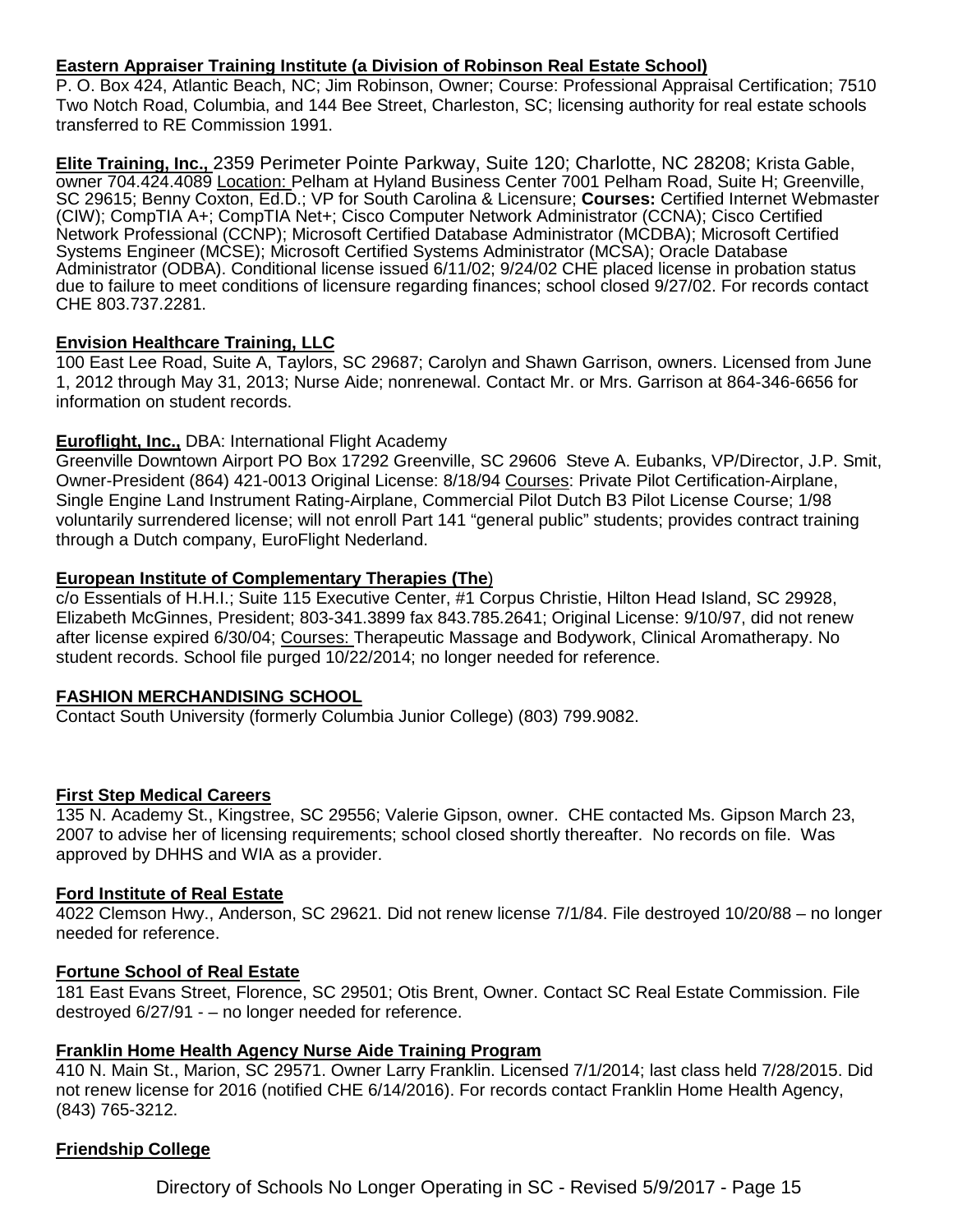Rock Hill; closed 12/18/81;owned by Baptist Convention of York & Chester Counties; filed for reorganized bankruptcy 2/81; established 1891 under the name Friendship Institute; it served as an elementary school until 1920. In 1906, Friendship Institute was chartered as Friendship Normal and Industrial College. The elementary grades were eliminated in 1938 and the high school in 1949. FJC offered two post-secondary programs – transfer (liberal arts curriculum) and terminal (business education). Fire destroyed main academic building 1967; non-accredited; bankruptcy filed in 2/71. There are copies in the CHE library of two studies, also available in PDF. There is a 12/71 Status Study; it mentions unaccredited status and recommended "the most viable option" to consolidate with Morris College. Also, 7/72 An Attitudinal and Imagery Study of Friendship Junior College in the Rock Hill Community mentions unaccredited status. Both were conducted through a grant, U.S. Office of Education. Contact CHE for copies. For student records, contact: Office of Admissions and Records, Morris College; 100 W. College Street, Sumter 29150; (803) 775-9371; send \$3.00 per copy money order with request.

## **Gallery School of Real Estate, Inc., c/o The Strickland Company**

162 South McQueen Street, Florence, SC 29503; J. Pinckney Kellett, Director. School discontinued 9/19/79. File destroyed 10/20/88 – no longer needed for reference.

## **Gelare International Talent and Modeling, Inc.**

115 Pelham Road, Suite 24, Greenville, SC 29607; Becky Geer, Owner/Director; previously Lauri A. Moore; previously Karen Green, Director; Closed 1992; surrendered license; offered modeling and personal development. File destroyed 6/28/01 – no longer needed for reference.

### **General's Academy (formerly Harvest Training Center)**

7350 Dorchester Road, Suite A,N. Charleston, SC 29418 Mailing: P.O. Box 60396, Charleston, SC 29419 Theresa Sells, Member, Board of Directors 843.767.3328 fax 843.767.3090 [generalsacademy@bellsouth.net](mailto:generalsacademy@bellsouth.net) Cell 843.568.2160

Theresa Sells 4339 Great Oak Drive, N. Charleston, SC 29418 Lynn H. Oglesby, Administrator Board of Directors: Diane Pyatt, Marion Pyatt, Theresa Sells Licensed 2/10/2000-3/15/2008; 7/22/02 moved training location from 5101 Ashley Phosphate Road, Suite 144, N. Charleston to 107 S. Parler Avenue, St. George; 1/1/05 moved to 7951 Dorchester Road location, with General's Academy; from Heathwood Executive Offices 3236 Landmark Drive, Suite 105 N. Charleston, SC 29418; sold training facility at 107 South Parler Avenue, St. George, SC 29477 4/23/09 Notified by certified mail license expired, non-renewal; bond cancelled 6/18/09 Business Essentials (189 clock hours).

## **George Washington University School of Business**

710 21st Street NW, Washington, DC 20052. Offered M.S. in Project Management at USC-Aiken, classes beginning in Spring 2005. Students transferred to on-line version of the program per 1/3/2008 telephone Ralph Byington, USC-A School of Business; 10/20/2014 updated school file; destroyed, no longer needed for reference.

## **Georgia Institute of Therapeutic Massage**

2160 Central Avenue, P. O. Box 3657, Augusta, GA 30914-3657; Daniel H. Platt, Administrator, (706) 737- 9291; Licensed to recruit SC residents: 10/1/97-12/31/2000; Course: Massage Therapy; notified teach-out; 12/2010 file destroyed; no longer needed for reference.

#### **Georgia School of Bartending**

3330 Piedmont Road, N.E., Atlanta, GA. Marcus A. Katz, President. Found letter stating they were removed from the "licensed list" dated 6/26/89. No info given on records location. File destroyed 10/94 – no longer needed for reference. Refer students to Georgia licensing for records.

## **Georgia School of Construction**

ATSNetwork-Georgia, LLC, 581 Sigman Road, Suite 500, Conyers, GA 30013 Darrell Woodrum President; Matthew Klabacka and Garry Hayes; licensed to recruit 6/4/2007 through 10/31/2010 Did not renew.

#### **Global Academy**

Directory of Schools No Longer Operating in SC - Revised 5/9/2017 - Page 16 2951 Piedmont Road, Atlanta, GA 30328; Licensed in SC from 10/27/87 Closed 6/14/91; Some records available from: Nonpublic Postsecondary Ed Comm; 2082 East Exchange Place, Suite 245; Tucker, GA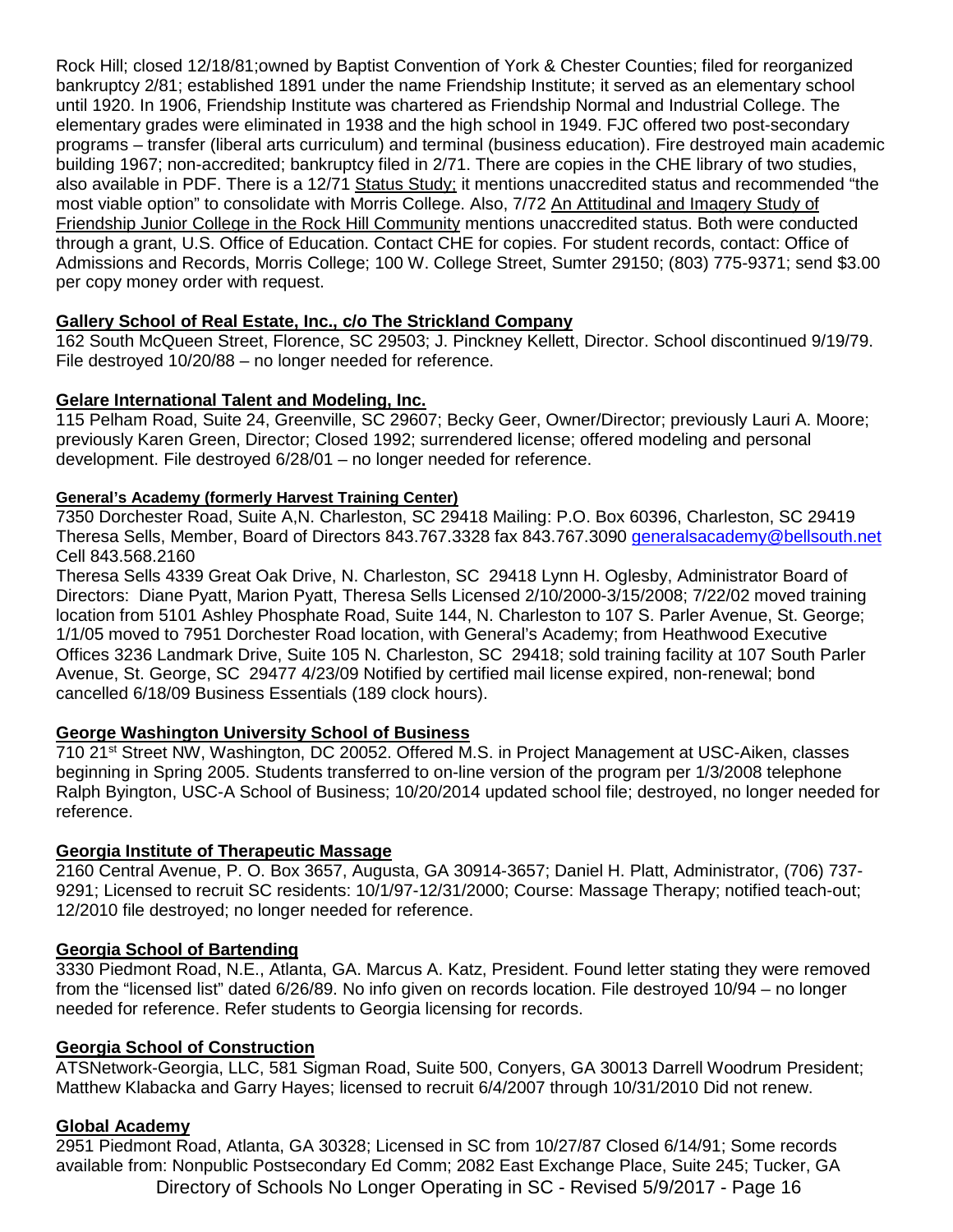30084-5303 (404) 414-3300; Airline and Travel Career Training Program. File destroyed 6/28/01 – no longer needed for reference.

#### **Global Career Academy, Inc.**

8757 Georgia Avenue, Silver Springs, MD 20910; W. Drew Boyd, VP. Ceased operation 7/24/84. File destroyed 10/20/88 – no longer needed for reference.

#### **Gloryland Bible Institute**, Florence, SC

Exempt from licensure. Student records are maintained at Cathedral Bible Institute, Myrtle Beach, SC; contact Linda Stowe at 843-477-1503.

## **Grayson's School of Floral Design**

3303 Millwood Avenue, Columbia, SC 29205; Silas Grayson Hartgrove, Jr., President; Course: Professional Design; licensed 2/13/89 through 12/31/94 – nonrenewal. File destroyed 6/28/01 – no longer needed for reference.

### **Greenville Aviation Services, Inc.**

South Ramp, Greenville Airport, Greenville, SC 29606; Raymond Alllen, Manager. Did not renew license 7/1/83. File destroyed 10/20/88 – no longer needed for reference.

### **Greenville Business College**

Telephone inquiry March 2002; no information at CHE on the operation of this institution; former student said she graduated in 1963 and that the Greenville County Library shows the last telephone book listing in 1969.

### **Greenville County Museum School of Art**

420 College Street, Greenville, SC 29601; Thomas W. Styron, Executive Director, Robert A. Strother, Administrator; 864.271.7570. CHE licensed 1/4/79 – 12/31/2000. Records maintained at the museum. Continues non-degree, personal development programs. Offered A.A. in Fine Arts: Drawing/Printmaking, Painting; and A.A. in Applied Arts: Advertising Design, Ceramics, and Photography.

#### **Greenville General Hospital**

Offered a three-year diploma program in Nursing (not licensed by CHE). For records contact: Employee Information Department, Office of Human Resources, Employee Services Building, 701 Grove Road, Greenville, SC 29605. (Info obtained 3/1/07).

#### **Greenville School of Therapeutic Massage**

#1 Chick Springs Road, Suite 214, Greenville, SC 29609George W. Baugham, President. Phone 864.370.2030. Initial date of licensure 8/15/97 to offer a 500-hour course in massage therapy. Due to complaints against the school, for which the Commission placed the school on probation, George Baugham decided to teach out the students and close the school. Teach out completed 10/31/2001. For records contact CHE.

#### **Greenville Woman's College**

Consolidated with Furman University in 1937

## **Greenwood College of Commerce**

Closed prior to 1970; No records are available.

#### **Hall Institute of Real Estate**

300 Candi Lane, Columbia, SC 29210; Nancy Zeigler, VP. Bond cancelled 6/30/84. File destroyed 10/20/88 – no longer needed for reference.

#### **Harbison Junior College**

Columbia; fire destroyed school and records.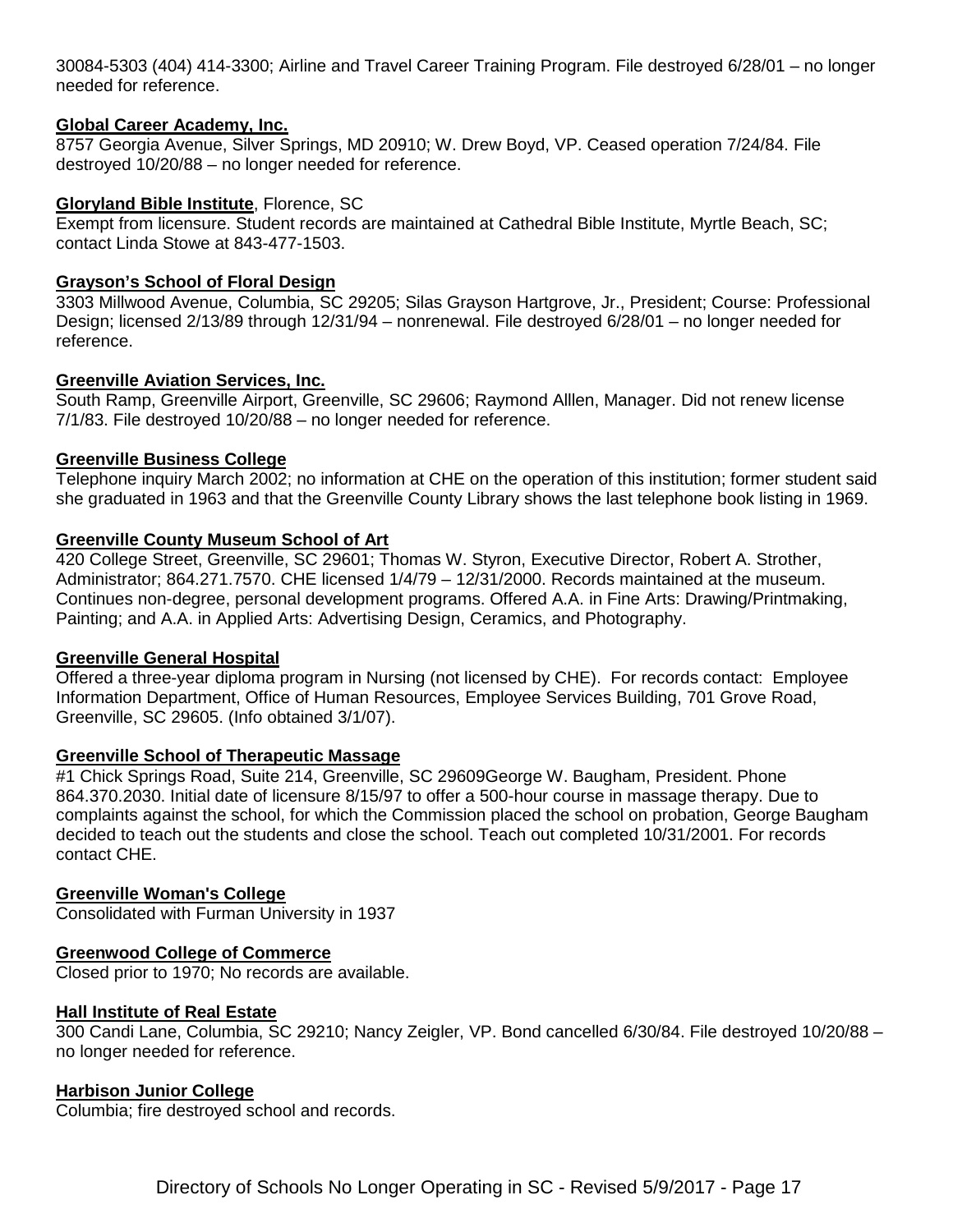## **Harrison College**

500 North Meridian Street, Suite 500, Indianapolis, IN 46204. Frederick G. Pfannenstiehl, President/Treasure. Licensed to recruit for diplomas, associates, and bachelor's degrees. No longer required to be licensed as of 1/29/2016.

## **Healy Real Estate Institute**

5001 No. Kings Hwy., Myrtle Beach, SC 29577; John E. Healy, Director. License revoked by SC Real Estate Commission 4/15/81. File destroyed 10/20/88 – no longer needed for reference.

## **Health Care Training Institute**

560 King Street, Charleston, SC; Changed name to Rush Institute in 12/89. For records see Rush Institute.

## **Heritage University, Inc.**

James O. (Jim) Bakker, President; F. Brooks Sanders, Executive Director, Charlotte, NC and Fort Mill (York County), SC, an outgrowth of the ministry of the PTL Club. May have also been known as Heritage School of Evangelism. Offered majors in Bible and Theology, Communications, and Liberal Arts, evidently from September 1978 through March 16, 1979. Applied for licensure and a team visited in November 1978; the team did not recommend licensure. Records are not available.

## **High Tech Institute**

2250 W. Peoria Avenue, Suite A200, Phoenix, AZ 85029; Dennis Pobiak, President, Owner. Licensed 9/6/01 to recruit South Carolina residents to campuses in Nashville, TN and Orlando, FL; added Atlanta, GA campus 10/30/02. In August 2007 accreditation with ACCSCT was placed in probation status; as of June 2009 no longer recruiting SC residents and closed Atlanta campus. Records available for those who attended Nashville campus by contacting High Tech Institute- Nashville, 560 Royal Parkway, Nashville, TN 37214; (615) 232-3700. Records available for those who attended Orlando campus by contacting High Tech Institute- Orlando, 3710 Maguire Blvd., Orlando, FL 32803; (407) 893-7400. Records available for those who attended the Atlanta (Marietta) campus by contacting High-Tech Institute-Atlanta, 1090 Northchase Parkway Marietta, GA 30067; (678) 279-7000.

## **Hilton Head Institute of Real Estate**

6349 Abercorn Street, Savannah, GA 31405. Did not renew 7/1/84. File destroyed 10/20/88 – no longer needed for reference.

## **HomeCare Resources**

1400 Pickens Street, Columbia, SC. Offered Nursing Assistant. Licensed from 1/7/97 – 2/29/00. Contact Karen Scott @ 803-401-3100

## **Horizons Computer Training LLC, dba New Horizons Computer, 8085 Rivers Ave, Ste F, North**

**Charleston, SC 29406; [www.newhorizons.com;](http://www.newhorizons.com/)** Tricia Sheldon, President; never licensed to operate in SC; applied for license but did not meet financial criteria; bond not submitted; offered computer training courses and closed 5/19/04, owing approximately 10 students refunds. For records contact Tricia Sheldon, 8005 Old Hazlewood Rd, North Charleston, SC 29406, 843-345-2504.

## **ITT Technical Institute**

Closure effective 9/6/2016. CHE licensed the following campuses of ITT: Charleston- 2431 W. Aviation Avenue, North Charleston, SC 29406 Columbia- 1628 Browning Road, Suite 180, Columbia, SC 29210 Greenville- 6 Independence Pointe, Greenville, SC 29615 Myrtle Beach- Galleria Shopping Center, 9654 N. Kings Highway, Ste. 101, Myrtle Beach, SC 29572

The Commission does not have any records for ITT students. Students who attended ITT in 2001 or after may request transcripts and diplomas through Parchment: [http://www.parchment.com/itt/.](http://www.parchment.com/itt/) The bankruptcy trustee for ITT seized all other student records which are being housed at a warehouse in Indiana. Students may request copies of their student files from the records maintenance company, GRM, either online at <https://ittstudents.visualvault.com/> or by mail: GRM Document Management, ATTN: ITT Student Request,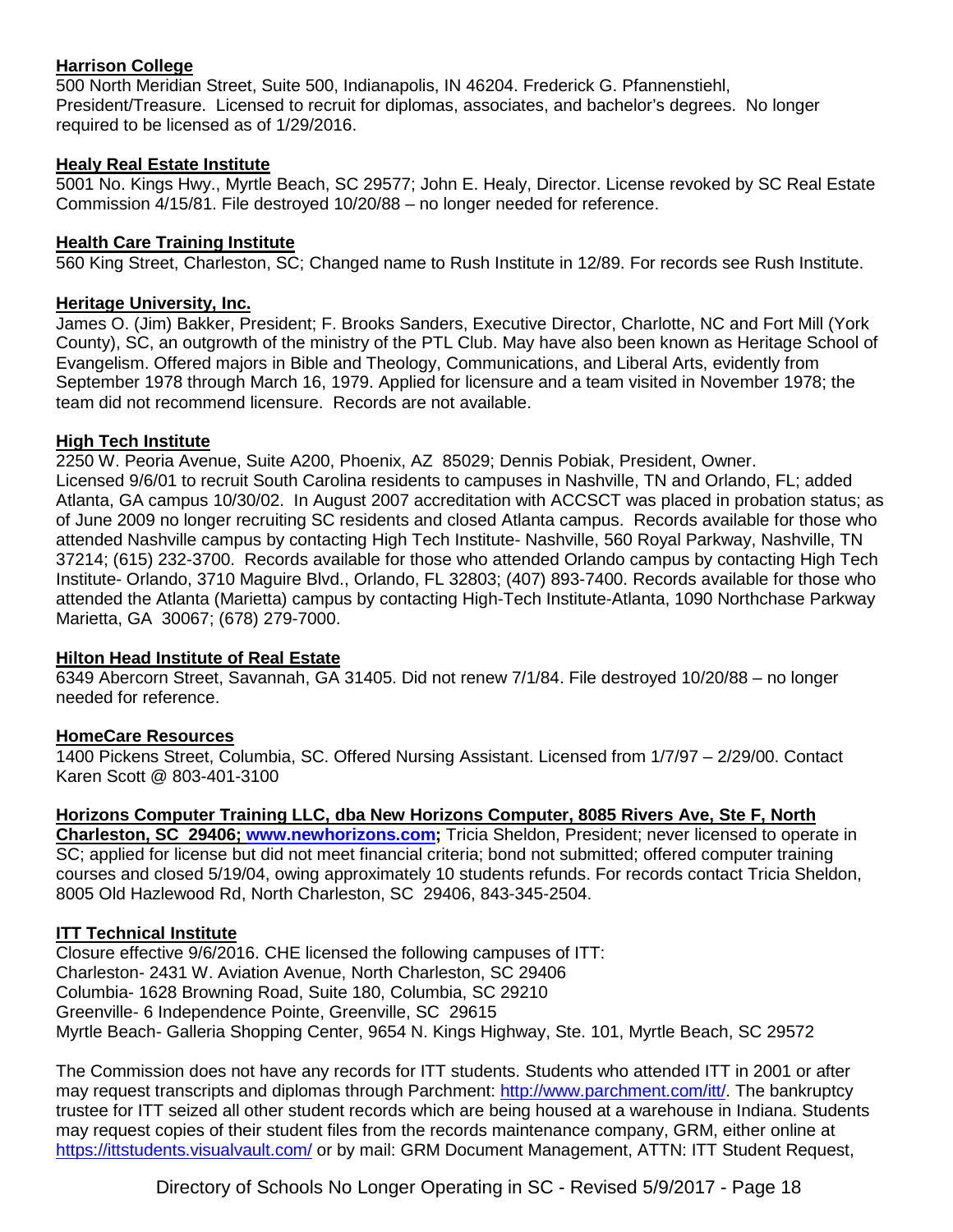2002 S. East Street, Indianapolis, IN 46225. Any request must include (a) Verifying Information to verify the student's identity, and (b) a check or money order made out to GRM for the \$36.00 fee. Verifying information means (a) a student's full legal name, (b) the name and location of the ITT Tech campus that the student attended, (c) the last four digits of the student's social security number, and (d) the student's date of birth.

## **Identity Models, Inc.**

477 Haywood Rd, Suite F, Greenville, SC 29607; Anne Poore Wing, Owner; licensed from 12/5/90-6/30/92; Did not renew; no longer training. Offered: Female Major Modeling, Personal Style Development, Male Modeling, Young Beginners, Pre-Teen. File destroyed 6/28/01 – no longer needed for reference.

## **International Visions Travel School**

100 West Antrim Drive, Greenville, SC 29607. James (Mike) Putman, owner, 864-672-1052. The school operated under Putman Travel. Offered Travel Agent Training from 8/15/1995 until 10/31/2007. Cancelled for non-renewal. Contact Putman Travel for records. 12/2010 file destroyed; no longer needed for reference.

## **Ikon Office Solutions, Education Services**

1001 Keys Drive, Greenville, SC 29615; Sonia Cantrell, General Manager; additional location at 7 Technology Circle, Columbia, SC 29203; location at 3870 Leeds Avenue, Suite 200, N. Charleston, SC 29405; offered Tech 2000 program. Licensed 11/1/2000; renewal through 10/31/2002, purchased by Sun Capital Partners effective 12/12/01; closed Greenville office 1/11/02; taught out students. Records at Computer Education Services Corp, 920 Albany Shaker Road, Latham, NY 12110 (see Computer Education Services Corporation, above)

## **InnoVista Learning USA, LLC**

1301 Gervais Street, Suite 450, Columbia, SC 29201. Jeff Moses, CEO and Larraine Moses, Operations Manager, licensed from 2/8/2004- 6/30/2017. Did not choose to renew license; no longer training. Various computer-training courses offered. Records are available through the computer-training venders.

## **Institute of Real Estate Education**

1323 Platt Springs Road, West Columbia, SC 29169; Harry L. Tinsley, Owner. License revoked by SC Real Estate Commission March 1981. File destroyed 10/20/88 – no longer needed for reference.

## **Insurance Information Service**

714 Calhoun Street, Columbia, SC 29201; Mary M. Brewer, Owner; courses: Life and Health Basics-Pictorial, Property and Casualty-Pictorial, Adjusters Training. Licensed from 12/17/87 through 6/30/93. File destroyed 6/28/01 – no longer needed for reference.

## **Integrated Technology Center, LLC**

3120 N. Beltline Blvd., Columbia, SC 29204; Arthur Brown, Owner; course: Computer Repair Training. Licensed from June 21, 2012 through June 30, 2013. Did not renew license. No students enrolled.

## **International Air Academy, Inc.**

2901 East Mill Plain Blvd., Vancouver, WA 98661; Arch Miller, President; licensed to recruit in SC 2/28/92. Wrote letter to our office on 11/30/93, requesting cancellation due to SAFECO Ins Co canceling bond; surrendered license 12/19/93. Courses: airline & travel career course; airline reservations & airport service program. File destroyed 6/28/01 – no longer needed for reference.

## **International Bartending Institute (Columbia, SC)**

652 Bush River Road, Bush River Plaza, Suite 210; Columbia, SC 29210 Owners: Tony S. & Gail C. Crandall (formerly owned by Eric Moser (5/1/94-4/30/95, then Melanie Arrowood closed sometime between 7/19/95 and 8/3/95); Licensed: 4/12/96 to offer Bartending/Mixology. School closed 11/15/96 after teaching-out all students enrolled. All office records were turned over to CHE and are located in the closed school file.

## **International Bartending Institute of Greenville, Inc.**

2320 East North Street, Suite K, Greenville, SC 29607; Wells B. Arnett, President; closed 3/19/93; surrendered license; sold school to Brad Hofmann; dropped IBI franchise, name changed to Academy of

Directory of Schools No Longer Operating in SC - Revised 5/9/2017 - Page 19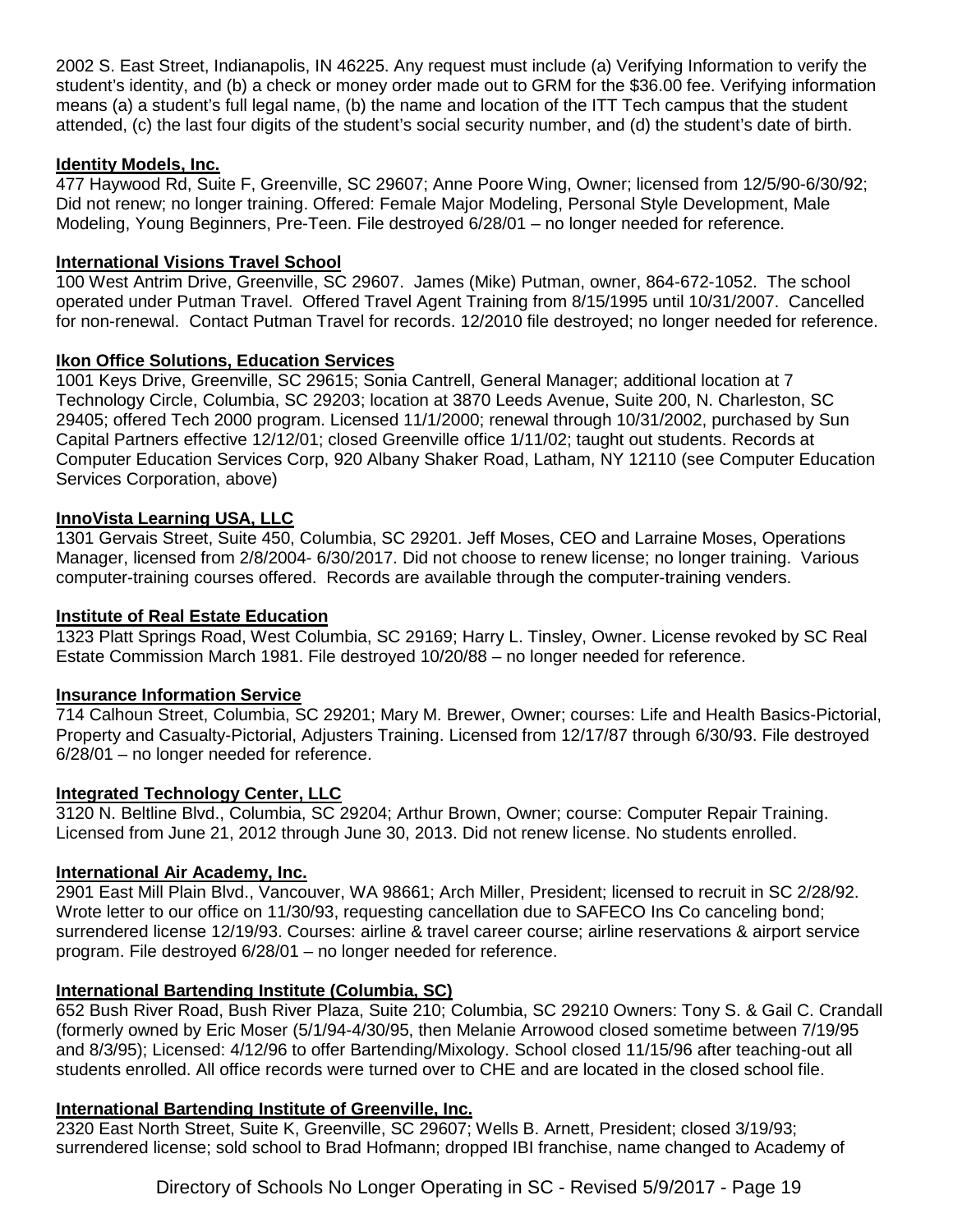Bartending; sold school to Dominic Parisi 2/95; closed summer, 1995. File destroyed 6/28/01 – no longer needed for reference.

## **International English Institute of Columbia**

1233 Washington St, Suite 200, Columbia, SC 29201; Colin Durham, Adm. Dir., Pete Cannon, Owner (803) 779-2852 Original License: 2/10/95 English As a Second Language; never offered classes; did not renew

## **International Technical Institute**

8407 Laurel Fair Circle, Tampa, FL 33610; Larry Nero, President; licensed from 8/12/85 through 6/30/92 to recruit in SC; Courses: accounting, business management, computer programming/analyst, data entry administration, executive assistant, air conditioning/refrigeration, automotive/diesel technology, marine/diesel technology, mechanical drafting, architectural drafting. File destroyed 6/28/01 – no longer needed for reference.

## **IQ Interactive, Inc. (IQI)**

906-6 Tiger Boulevard, Clemson, SC 29631; Jeff Hopkins, President/CFO; Michael C. Thornton, Managing Partner; 864.654.2260 fax 864.654.2246; [www.iq-interactive.com;](http://www.iq-interactive.com/) Original License: 6/1/02; closed July 2004; taught out final MB&C 11/2004; closed owing refunds to students. Bond paid partial refunds for students who could not complete training and prepaid, unused test fees. CHE has copies of completion certificates. Contact 803-737-2260. Courses: A+ Certification, Certified Internet Webmaster (CIW), Cisco Computer Network Administrator (CCNA), Microsoft Certified Database Administrator (MCDBA), Microsoft Certified Professional (MCP), Microsoft Certified Solution Developer (MCSD), Microsoft Certified Systems Administrator (MCSA), Microsoft Certified Systems Engineer (MCSE), Microsoft Office Specialist (MOUS), Network+ Certification (iNET+), Pharmacy Technician Track, Medical Billing and Coding Track

## **Jackson Hewitt Tax Schools**

Various locations throughout South Carolina. Originally licensed by SC Department of Education as private, non-degree vocational training provider 1994; licensing function moved to SC Commission on Higher Education October 2001. August 27, 2015, informed Commission no longer charging tuition or fees, which made it exempt from the licensing requirement. For information and student records, contact [Thomas.Zeigler@JTax.com](mailto:Thomas.Zeigler@JTax.com) as provided by Gary P. Weinstein, Vice President, Associate General Counsel, Jackson Hewitt Tax Service Inc. 3 Sylvan Way | Parsippany, NJ 07054 (973) 630-0706.

## **Jenny Trussell Modeling Studio and Agency**

105 Jamestown Square, 1345 Garner Lane, Columbia, SC; Jenny Trussell, Executive Director; Courses: male modeling, professional, advanced, adult, little ladies and gentlemen, pre-teen ladies and gentlemen; licensed 7/30/1985-12/31/1998. 12/2010 filed destroyed; no longer needed for reference.

## **Johnson & Wales University, Charleston Campus**

701 East Bay Street, Port City Center, Charleston, SC 29403. CHE licensed from 8/6/1983 until it taught-out the students at Charleston 6/30/2006. J&W opened a new campus in Charlotte, NC, in September 2004. All Charleston graduate and alumni records were transferred to the Charlotte campus (801 W Trade Street, Charlotte, NC 28202, 980-598-1000 or 1-866-598-2427). At Charleston, J&W offered: AAS in Baking and Pastry Arts; Culinary Arts; Food and Beverage Management; Hotel Management; Restaurant Management; Travel-Tourism Management; and B.S. in Food Service Management; Hotel Management; International Hotel and Tourism Management; Sports/Entertainment/Event Management; Travel-Tourism Management.

## **King Memorial College**

Columbia, SC

## **Kritter Kastle Academy of Pet Grooming**

106 Bon Air Street, Mauldin, SC; Patricia H. Phillips, Owner/Director; licensed from 10/1/94-5/15/95 to offer "Career Pet Stylist"; voluntarily surrendered license. Records: Custom Home Builders, Inc., P. O. Box 446, Mauldin, SC 29662. File destroyed 6/28/01 – no longer needed for reference.

## **L.S. Technical Institute**

Directory of Schools No Longer Operating in SC - Revised 5/9/2017 - Page 20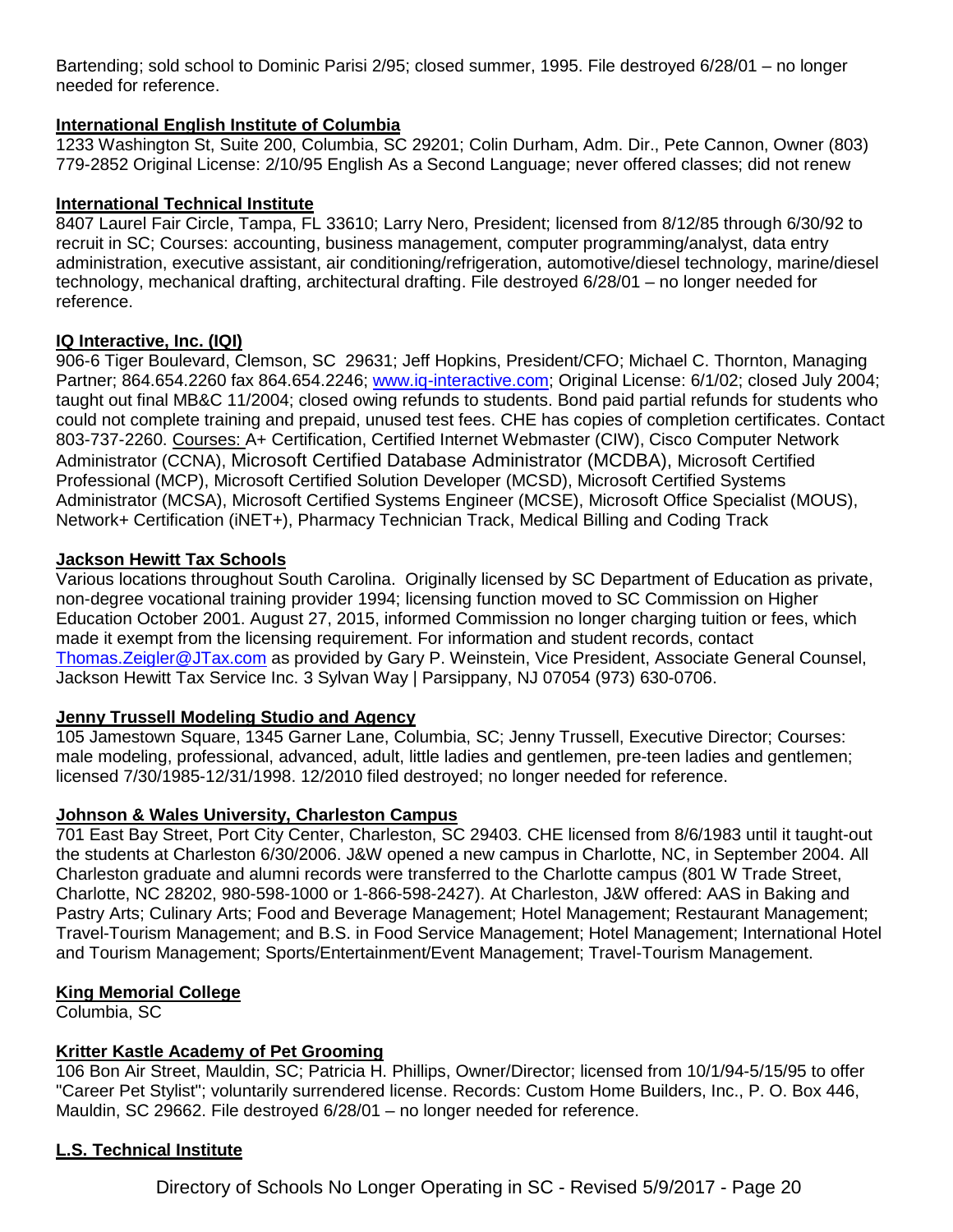15 Brendan Way, Ste. 140, Greenville, SC 29615; Dave Just, Don Snizaski, Jeff Spicher, owners. Licensed 4/9/2012 to offer nurse aide training. Discontinued operations April 2014.

## **Lincoln Technical Institute**

9325 Snowden River Parkway, Columbia, Maryland 21046; Paul McGuirk, Executive Director 410-290-7100; offered Automotive Technology & A/C, Ref., Htg. Technology from 4/1/99 – 3/31/00.

### **Lowcountry Medical Training Center**

North Charleston a/k/a Southern Medical Institute of Technical Training; owner: Helen & Ralph Maxwell; license revoked: May 8, 1985; using unqualified instructors, failure to pay refunds, failure to maintain adequate financial resources, failure to maintain adequate equipment and instructional material; failure to maintain attendance and progress records. Records are no longer available.

### **Low Country Nurses Aide Training School**

77 Sorentrue Avenue, Charleston, SC 29405; Julia C. Parr, President/Owner; offered Nurses Aide Training from July 1, 1977 until closure in December 1999. No records are available. 12/2010 file destroyed; no longer needed for reference. No records are available.

### **LTV Ed. Systems, Inc.**

(Cecil's Business College); Contact Person: Phyllis D. Speck, Director; Department of Education; Task Force at Old Post Office Building; Dallas, TX.

#### **Lucas Travel School**

377 Carowinds Boulevard #107, Fort Mill, SC 29715; Susan VanReen, Director; licensed 1/4/93; 1975 Magwood Road, Charleston; and 7745 N. Kings Hwy, Myrtle Beach. Susan VanReen, Director; Dave and Jan Landry, Owners. SC branches of 2201 Coronation Blvd #150, Charlotte, NC 28227. School went bankrupt and ceased operation July 1, 1999. NC & SC records are to be shipped to NC Division of Archives & History, 4610 Mail Service Center, Raleigh, NC 27699-4610; telephone (919) 733-7305. 12/2010 file destroyed; no longer needed for reference. No records are available.

#### **Manners and Modeling**

655 St. Andrews Road, Columbia, SC 29210 Marci Delaney, Owner (803) 798-4986 Licensed 5/1/1996- 12/31/1997 Did not renew license - No longer offering courses. File destroyed 12/2010 as no longer needed for reference. No records available.

#### **Mansfield Business College/Charleston**

Post and Courier Building, 6296 Rivers Ave; N. Charleston 29418; Lora James, Director; licensed for nondegree programs: nurse assistant, medical assistant; office automation specialist; professional business: accounting technology, hospitality management; professional office: legal office specialist, word processing specialist, data entry specialist, medical office specialist; ACICS accredited (as branch of Columbia); owned by Careercom. Closed 4/16/93. CHE has records.

#### **Mansfield Business College/Columbia**

6699 Two Notch Rd; Columbia 29223; moved from 2638 Two Notch Road between May and November 1990; Elaine Cue, Director; licensed programs same as Charleston branch; ACICS accredited 1989. Each unit credit hour12 classroom, 24 lab, 36 externship. Closed 4/29/93. CHE has records..

11/19/92 article in The State In a federal indictment handed down Wednesday in Columbia, the grand jury charged "The director of Mansfield Business College in Columbia with filing false statements with a federal agency. Kevin J. Daughtry, 35, of Asheville, N.C., deliberately caused college employees to misstate when students receiving government aid discontinued their studies, the grand jury said. Since federal law requires schools to refund to the government unused portions of federal grants, the college made money by misstating dropout dates by a month to a year, the grand jury said. If convicted on all 12 counts of the indictment against him, Daughtry could face up to 60 years in prison and fines totaling \$2 million."

Note: Kevin Daughtry was tried, found guilty, and served a sentence. However, according to U.S. Department of Education Inspector General's office, Daughtry successfully appealed the decision because it was of negligible importance at that point, U.S. Ed did not fight the appeal.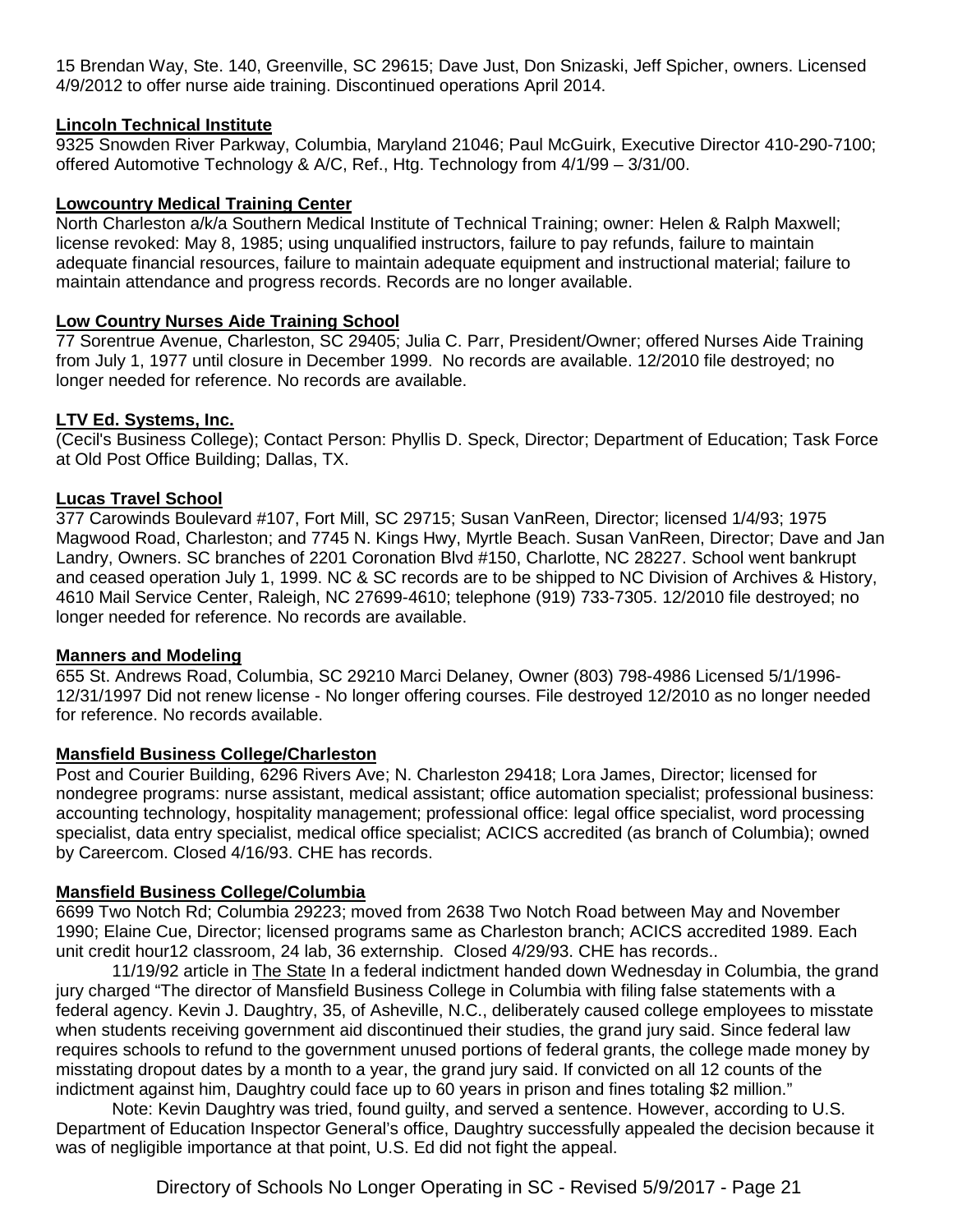## **Mansfield Business Clg/Spartanburg;**

See Blanton's College

### **Massage by the Sea, Myrtle Beach –** see New Life Center listing

#### **The Massage School of MTA, Inc.**

1901 Laurens Road, Suite H, Greenville, SC 29607; Kenn Elrod, Owner/CEO. Licensed from 7/1/97 through September 30, 2000. Did not renew license; bond cancelled; school closed. No records available.

#### **Mather Junior College, Beaufort**

Closed 6/30/1968; Records at Benedict College Columbia, SC 29204 **The Mather College** was established in Beaufort by the Baptist Home Missionary Society in 1868 to educate the daughters of newly-freed slaves. It is now Technical College of the Low Country, Beaufort.

#### **MedTech Inc.**

397 Highland Street, Bethlehem Center, Spartanburg, 29306. Scarlette Johns, Owner. Licensed 4/5/2013- 9/11/2015. Closed due to loss of clinical site and declining enrollments; several students unable to complete the course and are owed refunds. CHE has records.

### **Medical Training Center**

Licensed 3/13/79; taken over by PTI – records not available.

### **Mejias Medical Training Center**

938 S. Irby St., Florence, SC 29501 Mary Mejias, Owner [mrhmejias@yahoo.com](mailto:mrhmejias@yahoo.com)

License revoked effective 4/7/2014; license revocation due to surety bond cancellation. School closed owing refunds, no recourse; did not provide adequate clinical experiences for students; history of complaints. Barred from future licensure. Records not available. Mary Mejias 843-206-2944 (cell). \*As of 8/12/2014 Mary Mejias' cell is disconnected.

#### **Metropolitan School of Real Estate**

1711 Gervais Street, Columbia, SC 29201; G. Rudi Laub, Executive Director. Did not renew license 7/1/84. File destroyed 10/20/88 – no longer needed for reference.

#### **Midlands Aviation Corporation**

1400 Jim Hamilton Blvd.; Columbia, SC 29205 Licensed 2/10/72. Exempted from licensure on 11/19/93-no longer offering contract training; Courses: Commercial pilot, instrument pilot, multi-engine, airline transport, flight instructor, private pilot. Contact Midlands Aviation Corp. Jimmie L. Hamilton, President; 803.771-7915. File destroyed 6/28/01 – no longer needed for reference.

#### **MicroStaff IT Holdings, Inc.**

1702 Laurel Street, Columbia, SC 29201; George M. Lusk, Jr., President; (803) 799.7321; [http://www.microstaffit.com](http://www.microstaffit.com/); Original License: 3/18/02; Courses: Microsoft Certified Systems Engineer, MCSE). Microsoft Certified Systems Administrator (MCSA), Microsoft Certified Solution Developer (MCSD), Microsoft Certified Database Administrator (MCDBA). Did not renew license expired 3/31/2003.

#### **Miller Aeronautics, Inc.**

PO Box 538, Cayce, SC 29033; Francis Miller, President. Bond cancelled 5/27/82. File destroyed 10/20/88 – no longer needed for reference.

**Miller-Motte**, Rock Hill, SC No student records available.

**Millie Lewis**, Columbia, SC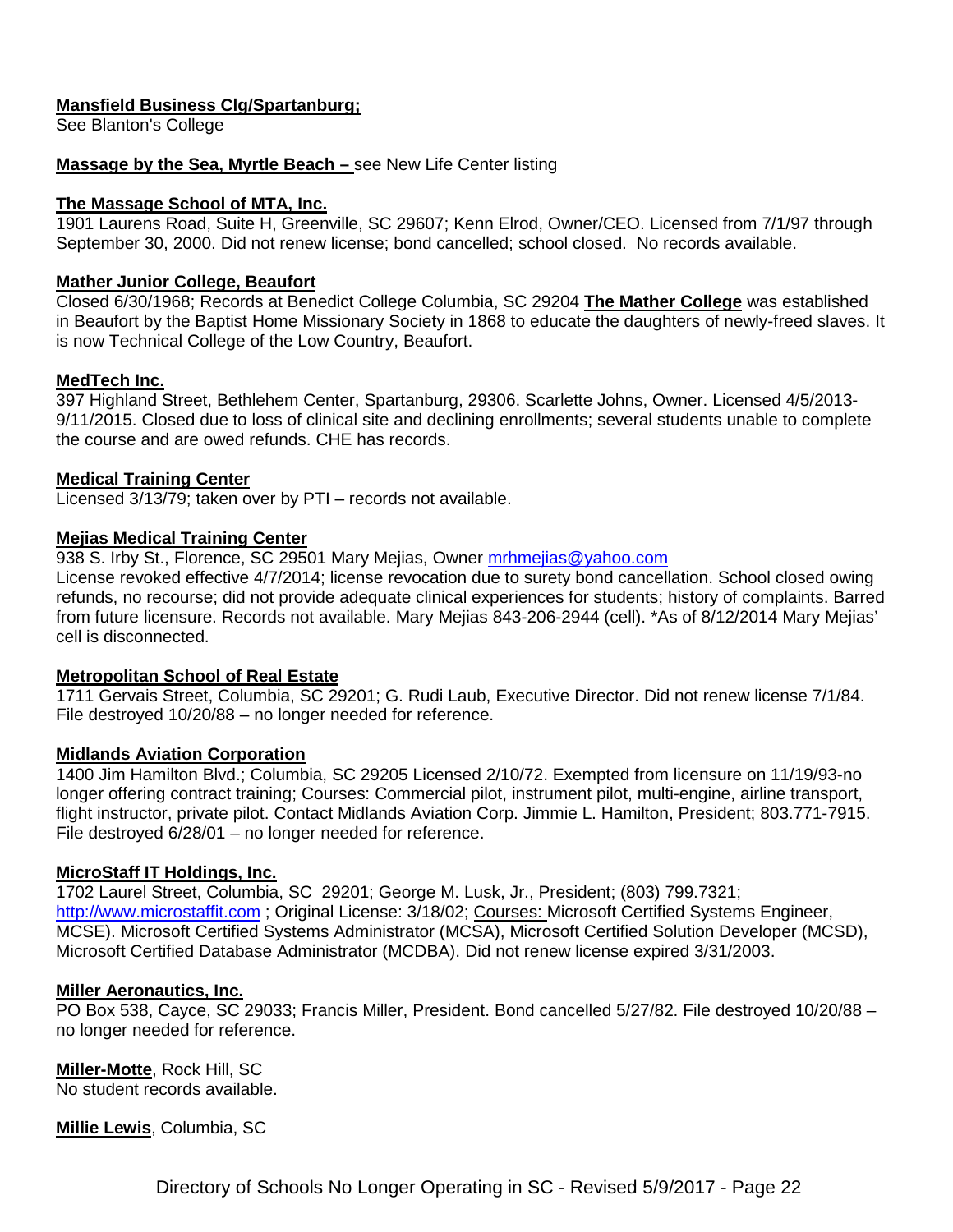3612 Landmark Drive, Suite D, Columbia, SC 29204; Sheilah Dixon, owner. Licensed from 4/17/1990 through 11/30/2011. Did not renew license. Courses offered were Advanced and Professional Modeling. Contact Sheila Dixon at 803-782-7338 for student records.

## **Mille Lewis Modeling/Finishing School & Agency of Greenville, Inc.**

1228 S. Pleasantburg Dr., Greenville SC 29605. George and Barbara Corell, owners. Licensed from 7/29/1974 through 2/25/2016. Licensure no longer required. Courses offered were Professional Modeling, Professional Kids' Club Modeling, and Advanced Modeling. Contact 864-299-1101 for records.

## **The Model's Studio**

821 W. Richardson Avenue, Summerville, SC 29483; Avis MacLellan, Director/Owner. Licensed from 4/1/08 through 2/1/10 to offer modeling courses. Contact 843-991-4957 for records.

## **MTA School**

1155 Highway 66 South, **Kernersville, NC** 27284; Clifton W. Phillips, Director; owned by CareerCom; licensed to recruit for Tractor Trailer Driver. Licensed 1/4/90; closed 6/30/93. 1801 Oberlin Road, **Middletown, PA** 17057; Arthur McMeans, Director; owned by CareerCom; licensed from 5/2/86 through 7/1/88. Files destroyed 6/28/01 – no longer needed for reference.

## **Myotherapy Institute of Massage**

1174 East 2700 South, Suite 14-15, Salt Lake City, UT, 84106; Shirley M. Foster Director/Owner. SC branch-Shirl's Therapeutic Massage, 18 Pope Ave, Executive Park Road, Suite 5B, Hilton Head Island, SC 29928 843.681.4325. Licensed for Massage Therapy (500hrs). Licensed 7/15/2000-6/30/2004. Files destroyed 11/17/2014- no longer needed as reference.

## **Nanny Institute of Beverly Hills**

3312 Piedmont Road, N.E., Suite 265; Atlanta, GA 30305 (404) 262-7177. Robyn Taylor, Director. Found letter stating they had been removed from the "licensed list" dated 6/26/89. No info given on records location. File destroyed 10/94 – no longer needed for reference.

## **National Academy for Paralegal Studies, Inc.**

c/o Winthrop College, Rock Hill; Licensed 1/17/89; Closed 12/21/94; Linda Luongo, Licensing Coordinator PO Box 907, 28 Industrial Drive, Middletown, NY 10940; Walter Heinsohn, Esq. (803) 324-4181 Accredited by: Accrediting Council for Continuing Education & Training (ACCET). Paralegal/Legal Assistant, Paralegal/Legal Assistant II, Paralegal/Legal Assistant III. Records are not available. June 6, 2000 CHE received notification from US Bankruptcy Court District of New Jersey that the 5-year records-retention-period expired February 1, 2000, and the court scheduled a hearing on destruction of the books and records for June 26, 2000.

## **National Cat Groomers School**

701 Pendleton St., Greenville, SC. Owned by Danelle German. Licensed 1/13/2010-8/21/2015. Voluntary nonrenewal of license. Ms. German continues to operate the National Cat Groomers Institute of America in Greenville, SC. For records, contact Ms. German at 864-271-7430.

## **NCPT (The National Center for Paralegal Training)**

100 Embassy Row, Atlanta, GA 30328; telephone 770-730-8553 or 1-800-275-7842. Robyn Rickenbach, President. Licensed from 1/5/77 until 12/31/01 – voluntary withdrawal of license in SC – will not recruit outside home state of GA. Offered certificate programs in Paralegal Studies, Legal Nurse Consultant, and Legal Secretary.

## **National Radio Institute (NRI)**

McGraw-Hill Continuing Education Center; 4401 Connecticut Avenue, NW, Washington, DC 20008; licensed from 7/1/80-6/30/92; no longer had agent soliciting in SC, license not renewed; DETC (formerly NHSC) accredited. File destroyed 6/28/01 – no longer needed for reference.

## **National School of Radio & TV Broadcasting**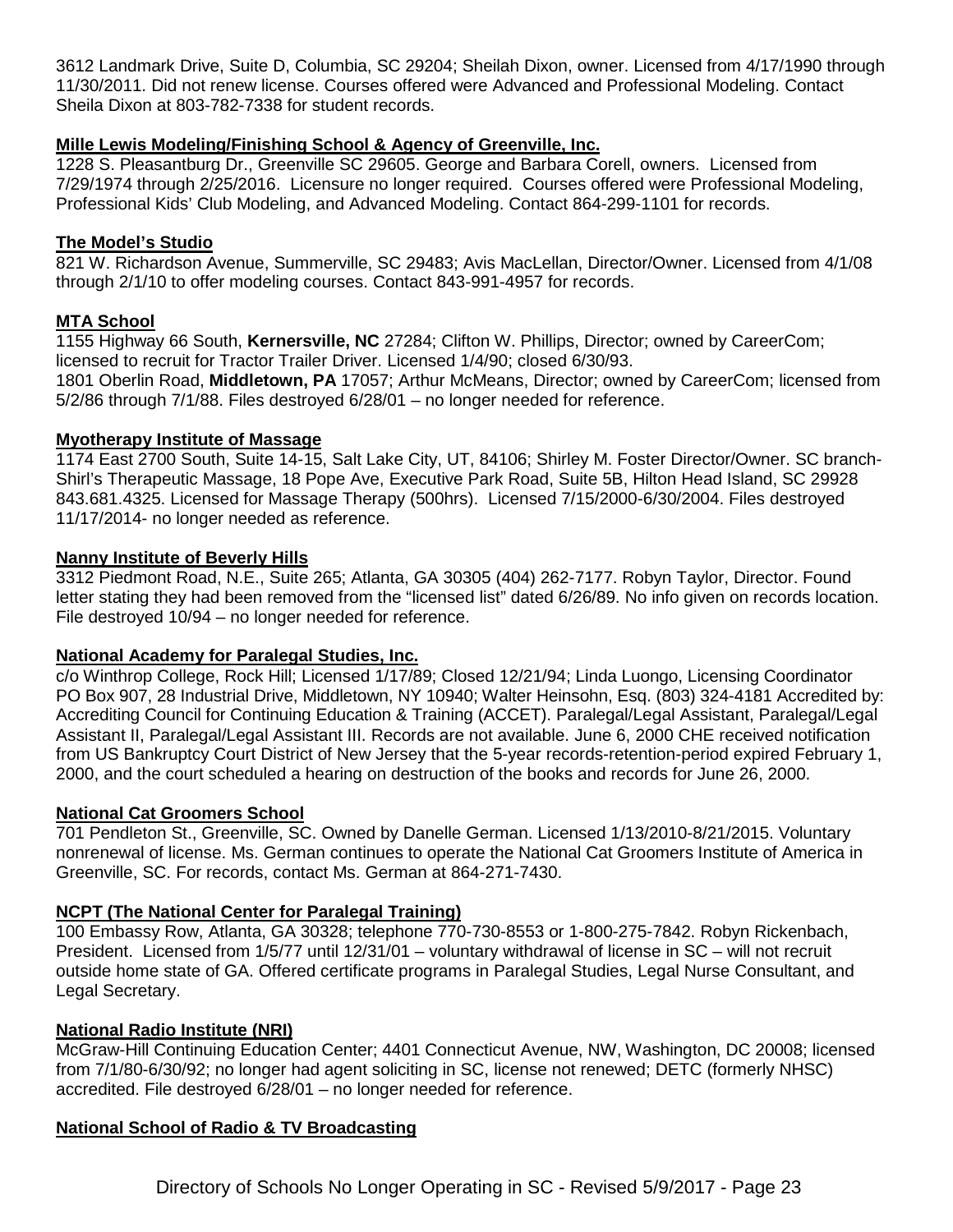1182 West Peachtree Street NW, Atlanta, GA 30309; J. D. Garmon, President. License expired 6/30/79 and school did not renew. File destroyed 10/20/88 – no longer needed for reference.

#### **National Training, Inc.**

188 College Road, P. O. Box 1899, Orange Park, FL 32067-1899; Frank J. Lark, President; licensed for Independent Trucker - Resident Independent Trucker; 1/9/84 originally licensed; decided not to renew 6/30/93; no longer recruiting in SC. Re-licensed from 1/9/95 through 1/31/2001. Did not renew license.

#### **National Training Service, Inc.**

One Spruce Avenue, P. O. Box 508, Kirkwood, NJ 08043; Michael F. Bell, President; Course: General Civil Service Test Preparation; exempt from licensing by amended license statute passed in 1992; decided not to renew 8/23/93

#### **New Faces of Charleston**

300 Coleman Blvd., Suite 106, Mt. Pleasant, SC 29464; Jody Newman, President. File destroyed 6/27/91 – no longer needed for reference.

#### **New Generations Job Training Center**

2724 W. Palmetto Street, Suite 5, Florence, SC 29501; Karen Artis-Bocate, owner; cell phone (843-618- 1958). Licensed 10/7/2010; bond canceled 1/17/2013. Offered Nursing Assistant, Phlebotomy, Hospice Home Health Aide, EKG Telemetry, Medical Unit Clerk w/Basic Medical Terminology, Medication Technician, PT Aide, Child Care Assistant, Intro to Medical Billing and Coding, Pharmacy Technician. Unknown as to whereabouts of records at this time.

#### **New Horizons Computer, Charleston**

See Horizons Computer Training LLC.

#### **New Horizons Computer Learning Centers, Columbia and Greenville**

Initial contacts seeking school to apply for licensure 1989-2001; original license date 6/11/02 CHE issued conditional license; school to escrow prepaid tuition in a separate account and transfer funds as earned; 7/23/03 License placed in probation status due to financial status.

Updated 8/29/06. Former student reported refund not made for enrollment in June 2001, training not completed. Closing a school owing refunds places Scudder/Granville/Baker on debarment from CHE licensure.

August 2004, Charles Scudder sold the assets of the Columbia training center to Cooke & Moses; attained licensure 12/8/04. In December 2004 Charles Scudder sold the assets of the Greenville training center to Larry Granville. The SC Secretary of State issued articles of incorporation to Larry Granville as Carolina Computer Training, Inc., on December 22, 2004. CCT offers corporate training and enrolls self-pay students only under one-year \$1,500 passport under which students may take courses for \$250 each, not packaged as occupational-training.

33 Villa Road, Suite 100, Greenville, SC 29615; 244 Greystone Boulevard, Mailing address: P. O. Box 224, Columbia, SC 29202; Columbia, SC 29210; Charles D. Scudder, III; CEO, Owner (VP and Treasurer of CLC-South Carolina, Inc.); Jerry Ann Barker, President; Larry K. Granville, VP and General Manager; GV 864.232.5828 x 106 Fax 864.232.9535; Nathan Schoch, General Operations Manager; Ron Rowland, VP of Sales; Columbia 803.935.0555 Fax 903.935.4590; CLC-South Carolina, Inc. 1/27/97; CLC-Columbia, Inc. 2/2/98; One incorporator listed on Articles of Incorporation: Robert A. Fein, 1300 East Ninth Street, Suite 900, Cleveland, Ohio 44114. Programs: A+ Certification; Certified Internet Webmaster (CIW); Cisco Computer Network Administrator (CCNA); Microsoft Certified System Engineer (MCSE); Microsoft Certified Systems Administrator (MCSA); Microsoft Certified Solution Developer (MCSD); Microsoft Certified Database Administrator (MCDBA); Microsoft Office User Specialist (MOUS); Oracle 8iDBA.

#### **New Life Center (formerly Massage By The Sea)**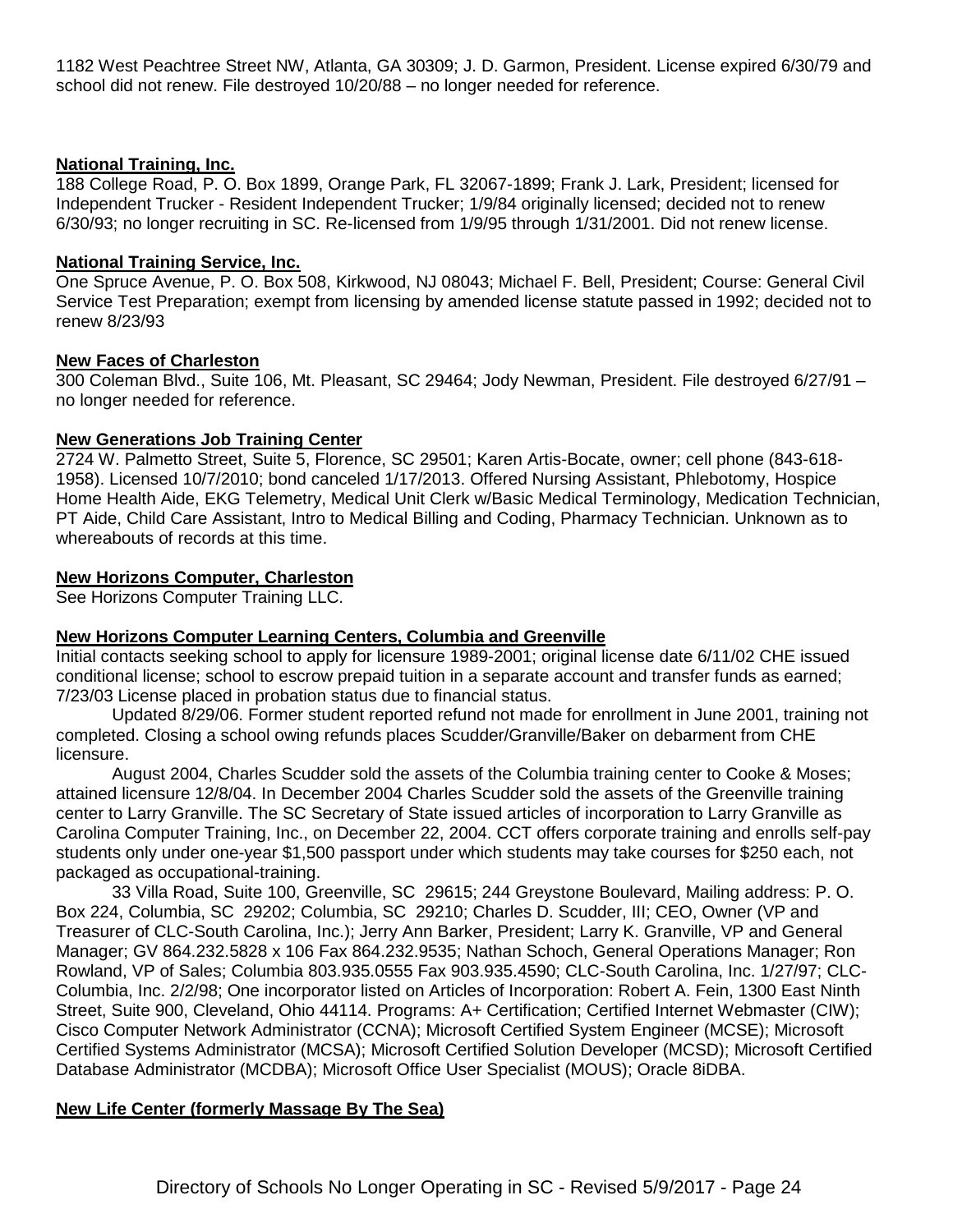1601 N. Oak Street, Suite 409, Myrtle Beach, SC 29577; Ms. Barbra Wolff, Director, (843) 916.9195, Original License: 12/2/96, Massage Therapy; taught out students and closed 5/31/2001. There are no student records available.

## **Nielsen Electronics Institute (NEI)**

1275 Barracks Road, Myers Branch, Box 6086, N. Charleston, SC 29405; licensed to offer Associate of Electronics Technology 7/6/78-12/22/99. Robert R. Nielsen, Sr., President; ACCSCT accredited. Also offered truck driver training licensed under Department of Public Safety. Records for electronics students contact SC Commission on Higher Education 803.737.2260. **NEI Truck Driver Training School** closed 6/30/04 and there are no student records available; however, a roster of graduate information is available.

#### **North American Institute of Aviation (NAIA)**

Conway-Horry County Airport; 1700 Airport Road; Conway, SC 29527; Benjamin J. Creel, President; 843.397.9111 OR 1.800.327.6242 fax 843.397.3776; Cell 843.455.5901; Originally licensed by SC Department of Education as private, non-degree vocational training provider 7/1/78; licensing function moved to SC Commission on Higher Education October 2001. 9/29/00 NAIA, Douglas M. Becker, President, a subsidiary of AUS, Inc. (Associated Utility Services, Inc. d/b/a Utility Services Group), Joseph F. Brennan, COE, sold to Benjamin J. Creel; lost ACCSCT accreditation because of delay of reporting change of ownership; May 2002, fire caused by lightening destroyed flight and administration offices; October 2002 ACCSCT denied initial accreditation; 2003 retired Robert L. (Bob) Sunday, Executive VP. Last date of training 9/4/2008; closed owing refunds. Offered Professional Pilot Program- included: Private Pilot Certification Course (Airplanes), Commercial Pilot Certification Course (Airplanes), Instrument Rating Course (Airplanes), Multi-Engine Land Class Rating Course, Certified Flight Instructor (CFI), Certified Flight Instructor-Instrument (CFII), Multi-Engine Land Flight Instructor (additional course), Airline Transport Pilot Certification (additional course); Aviation Maintenance Technology; Airframe and Powerplant Certification. Records available; may need IT assistance in pulling some records.

#### **North Carolina State University**

CHE licensed 11/7/1996-12/31/2005 (Taught out) Offered a B.S. in Engineering with Nuclear Engineering Emphasis at Carolina Power and Light, H.B. Robinson Nuclear Plant, Hartsville, SC, phone 919.546.6098. NC State official, Charles Mayo, Ph.D., Professor, Department of Nuclear Engineering. Former students contact NCSU for transcripts.

#### **Northwest Schools**

1221 Northwest 21<sup>st</sup> Avenue, Portland, Oregon 97209; W.A. Sawyer, President. Bond cancelled 4/11/81. Relicensed and file destroyed 7/26/93 – no longer needed for reference.

#### **Northwestern Technical Institute, Inc.**

PO Box 6115, Indianapolis, IN 46268; William J. Ewbank. Did not renew license in 1985. File destroyed 9/18/90 - – no longer needed for reference.

#### **Norwich University, Vermont College**

Montpelier, Vermont 05602; Richard W. Schneider, Ph.D., President; Robert J. Wittman, Ph.D., Provost and Dean of the Faculty; Thomas L. Potter, CFO/Treasurer/Secretary; Brian P. Webb, Head, Div. of Graduate Studies; (802) 828-8740; Original License: 12/4/91; Degree Course(s):;NON-SITE SPECIFIC INDIVIDUALIZED INSTRUCTION; Master of Arts in Liberal Arts Concentrations; ceased enrolling students, 2001; records available at the institution.

#### **Nurse Aide Institute of Excellence**

410 S. Herlong Avenue, Suite 102, Rock Hill, SC 29732; 704-712-7748; Ramona Sparrow, owner. Licensed from 6/12/2013 through 8/31/2014; nonrenewal. Unable to seek information on whereabouts of student records. Offered Nurse Aide I and Nurse Aide Refresher course.

#### **Nurses, Inc., "S.N.A.P."**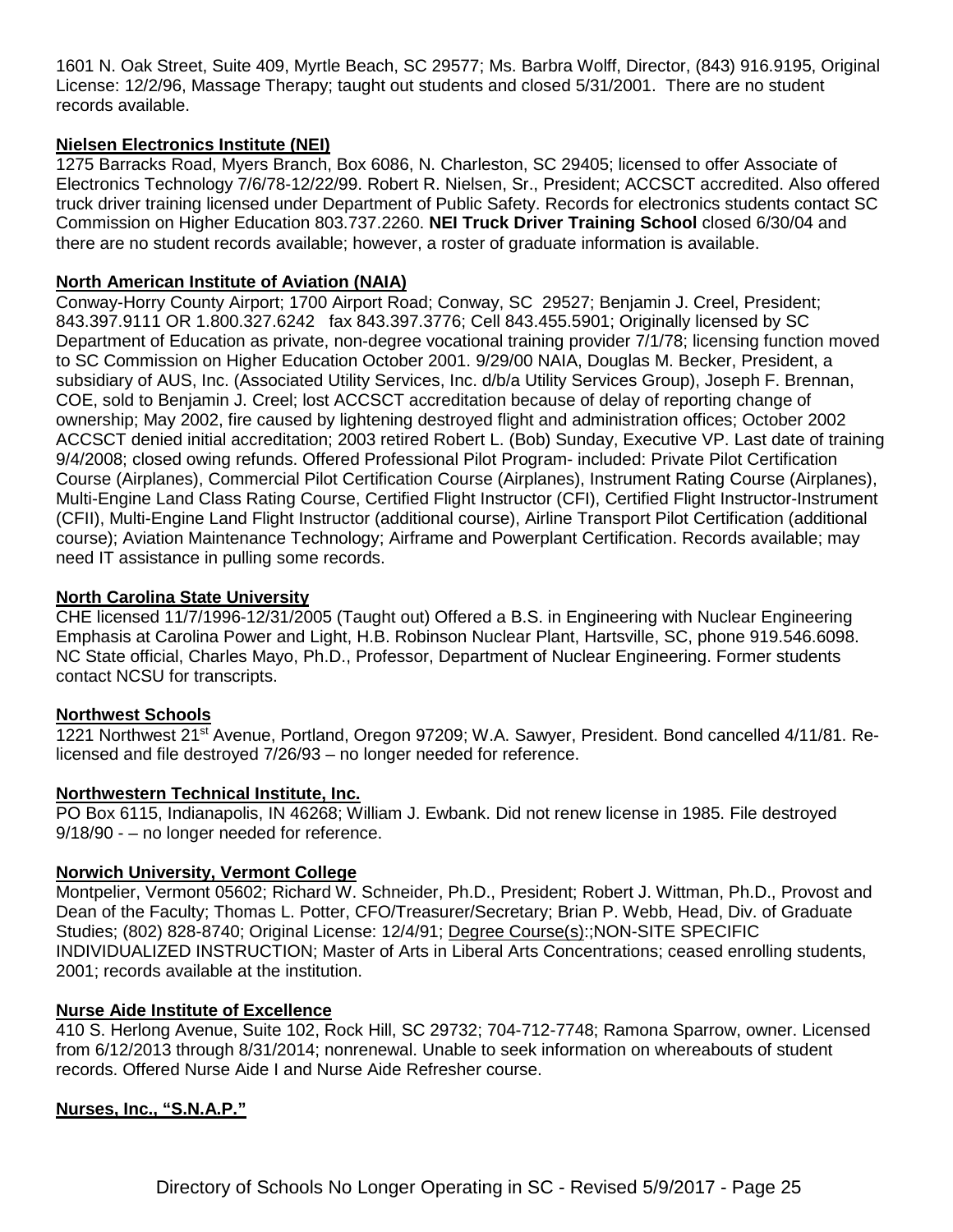5205 Forest Drive, Columbia, SC 29206; Mary Beson, President. Licensed 3/19/87; CHE letter dated 3/21/89 stating they were no longer operating. No info on records location. File destroyed 6/28/01 – no longer needed for reference.

## **Nurses, Inc.**

9225 University Boulevard #A, N. Charleston, SC 29406; Mary L. Beson, President; licensed 2/13/95 – 2/28/96 to offer 120-hour Homemaker/Home Health Aide program; did not renew license; taught out students; supervision notes dated 1/11/96 show awarding certificate for "Certified Nursing Assistant, Home Health Aide." File destroyed 6/28/01 – no longer needed for reference.

## **Nurses on Call (NOC) Homecare dba NOC Training Center**

2065 E. Bobo Newsom Hwy., Hartsville, SC 29550. Leslie McElveen, Owner, Dennis Carter, CEO. Offered certificate programs in Nurse Aide, Phlebotomy, EKG, Patient Care Technician. Discontinued license April 18, 2016. For records contact Nurses on Call, (843) 383-8921.

## **Nursing Aid Institute**

1924 Reynolds Avenue, North Charleston, SC 29405; Elizabeth Rabon, Owner. School closed for health reasons. File destroyed 6/27/91 – no longer needed for reference.

## **Opportunity Industrial Center**

Taylor Street, then Polaski Street, Columbia, SC; evidently operated in early 70's, before state oversight laws were enacted; no knowledge of owners or records. 3/7/2005 added to closed school list from telephone inquiry from a graduate.

## **OrrCo Corporation**

PO Box 1023, Spartanburg, SC 29304; B.B. Orr, President. File destroyed 9/18/90 – no longer needed for reference.

## **Our Lady of Mercy Junior College**

Charleston; Closed 1963; Contact: Our Lady of Mercy Convent; Box 12410; Charleston 29412

## **PAL Travel School**

2301 Beltline Blvd., Columbia, SC 29204; Michael A. Palyok, Owner/Director; licensed 9/1/86 – 11/30/00 to offer Travel Industry Introduction. Did not renew license.

## **Palmer College and Draughon's Columbia**

Merged with Columbia Technical Education Center; Contact: Attn: Records; Midlands Technical College, P. O. Box 2408; Columbia 29202; Registrar's Office (803) 738-7766. MTC can only produce transcripts; it cannot recreate diplomas.

**Information from Midlands Tech's web site:** Palmer College was issued a charter as a private non-profit educational institution in 1954. The institution began operating in Charleston in 1957. In 1960, the Association of Independent Schools and Colleges accredited the Columbia Campus as a Junior College of Business. By 1966, Palmer College had expanded its program offerings to become a comprehensive two-year college. In 1971 the Commission on Colleges of the Southern Association of Colleges and Schools accredited Palmer College as a general-purpose junior college. In July 1972 the State Board for Technical and Comprehensive Education and the Board of trustees of Palmer College completed a Merger Agreement, which merged Palmer College with the State Tech system. In August 1972 the Palmer College Board of Trustees and the State Board acknowledged approval of the merger by the State Budget and Control Board. Under the Merger Agreement, a feasibility study was conducted during the 1972-73 academic year. The primary recommendation of the Feasibility Study was to establish comprehensive two-year colleges in Columbia and Charleston. On March 21, 1973, after unanimous approval by the Richland County Legislative Delegation, the Lexington County Legislative Delegation, and the Richland-Lexington Counties Commission for Technical Education, the State Board unanimously approved the merger of the three institutions into a single institution, multi-campus concept with one campus to be located at the site of Columbia Tec (now the Airport Campus of Midlands Tech) and the other campus to be at the site of Midlands Tec (now the Beltline Campus). The South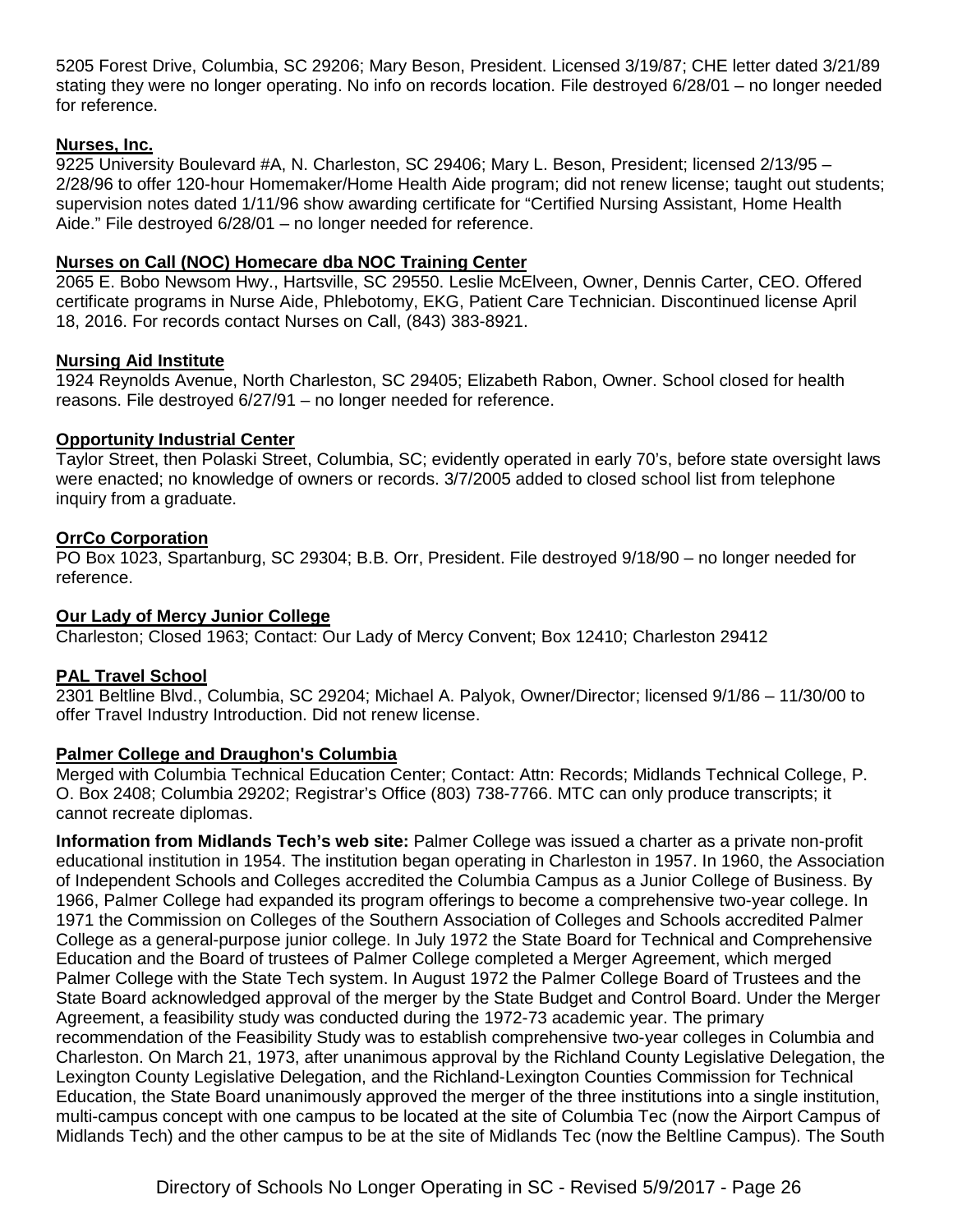Carolina Commission on Higher Education approved the merger in June 1973. In August 1973 the State Budget and Control Board and the Palmer College Board of Trustees finalized the merger.

## **Palmer College**

Charleston; Merged with Berkeley-Charleston-Dorchester TEC; Contact: Trident Technical College P. O. Box 10367; Charleston 29411; 843.572-6111. Information from TTC's web site: In 1964, the Berkeley-Charleston-Dorchester Technical Education Center was established as part of a statewide system founded by Gov. Ernest F. Hollings to meet the education and training needs of South Carolina. The center opened with two buildings and 226 students. In 1973, to accommodate its increasing growth, the center merged with Palmer College, a private business college in downtown Charleston.

**Palmetto Helicopters, Inc.**, 6725 Augusta Road, Greenville, SC 29605; William C. Owens, President; Don Rodgers, Chief Flight Instructor; (864) 277-6100; Original License: 9/27/91; surrendered license 1997 (chose not to renew because no longer training); Courses: Private Pilot Cert. Course Rotocraft-Helicopter; Additional Aircraft Rating Course Helicopter (Private); Commercial Pilot Cert. Course Rotocraft-Helicopter; Additional Aircraft Rating Course Helicopter (Commercial); Flight Instructor Cert. Course Rotocraft-Helicopter. File destroyed 6/28/01 – no longer needed for reference.

**Palmetto Verified Trade School**, Columbia, SC; August 2006 call to CHE from an employer attempting to confirm certificate programs in plumbing, electrical, HVAC earned in 1985; found no information: checked with State Tech, Richland School Districts 1 and 2.

**PeeDee Medical Training Center**, 202 Third Loop Road, Suite A, Florence, SC 29505; Veronica Bell, owner. Issued cease and desist letter to school March 8, 2007; school closed shortly thereafter. No records on file.

**Performance Training Institute**, 1012 Cox Cro Road, Suite 7, Tom's River, NY 08755. School not licensed in SC but enrolled SC residents. CHE has records.

## **Pettit School of Radiologic Technology**

316 Calhoun Street; Charleston, SC 29401; Linda Suess, Director; licensed 9/20/93; ceased operations 6/28/96 (teachout); Records maintained at Roper Hospital; 316 Calhoun Street; Charleston, SC 29401; (843) 724-2000. File destroyed 6/28/01 – no longer needed for reference.

## **Perceptions Personal Development Center**

141 Gadsden Street; Chester, SC 29706; 581-2278; Originally licensed 5/11/92; Didn't renew license for 1995; received letter dated 11/15/94; Contact Person: Fredrick T. Ehrlich, Owner; home Address: 104 Smith St.; Chester, SC 29705. File destroyed 6/28/01 – no longer needed for reference.

## **Phillips College - Columbia**

1700 Laurel St; Closed – February 15, 1991 **Phillips College - N. Charleston**

4639 Rivers Avenue; Closed 7/25/1991, except the Commission allowed six students until 12/31/1991 to complete their studies. John Almond was the N. Charleston director.

## **Phillips College - Spartanburg**

325 S. Church St, Spartanburg, SC 29303; previously at 765 N. Church Street and 366 N. Church Street; closed 7/25/1991. John Mussetto was the Spartanburg director.

## **Phillips College - Greenville**

617 E. McBee Ave; Closed - 7/25/1991. John Boggs was the Greenville director; former director Claudette Mathias (Formerly Rutledge College (see accreditation information under Rutledge College listing); Phillips purchased 7/13/89 from George Shinn; name changed to Phillips Junior College 1/15/90) School cited reason for closing, "Based upon the recently released cohort default rates, the college will soon become ineligible to participate in federal student loan programs.". ACICS Accredited (see dates at Rutledge College listing). Offered programs leading to the Associate in Applied Science degree, diplomas, and certificates in various business and allied health care fields. Gulfport, Mississippi officials: Dennis Dollar, Executive VP, Phillips Colleges, Inc.; James R. McEllhiney, VP for Academic Affairs; J. Robert Couch, Ed.D., Regional VP. CHE has records for all SC locations.

Directory of Schools No Longer Operating in SC - Revised 5/9/2017 - Page 27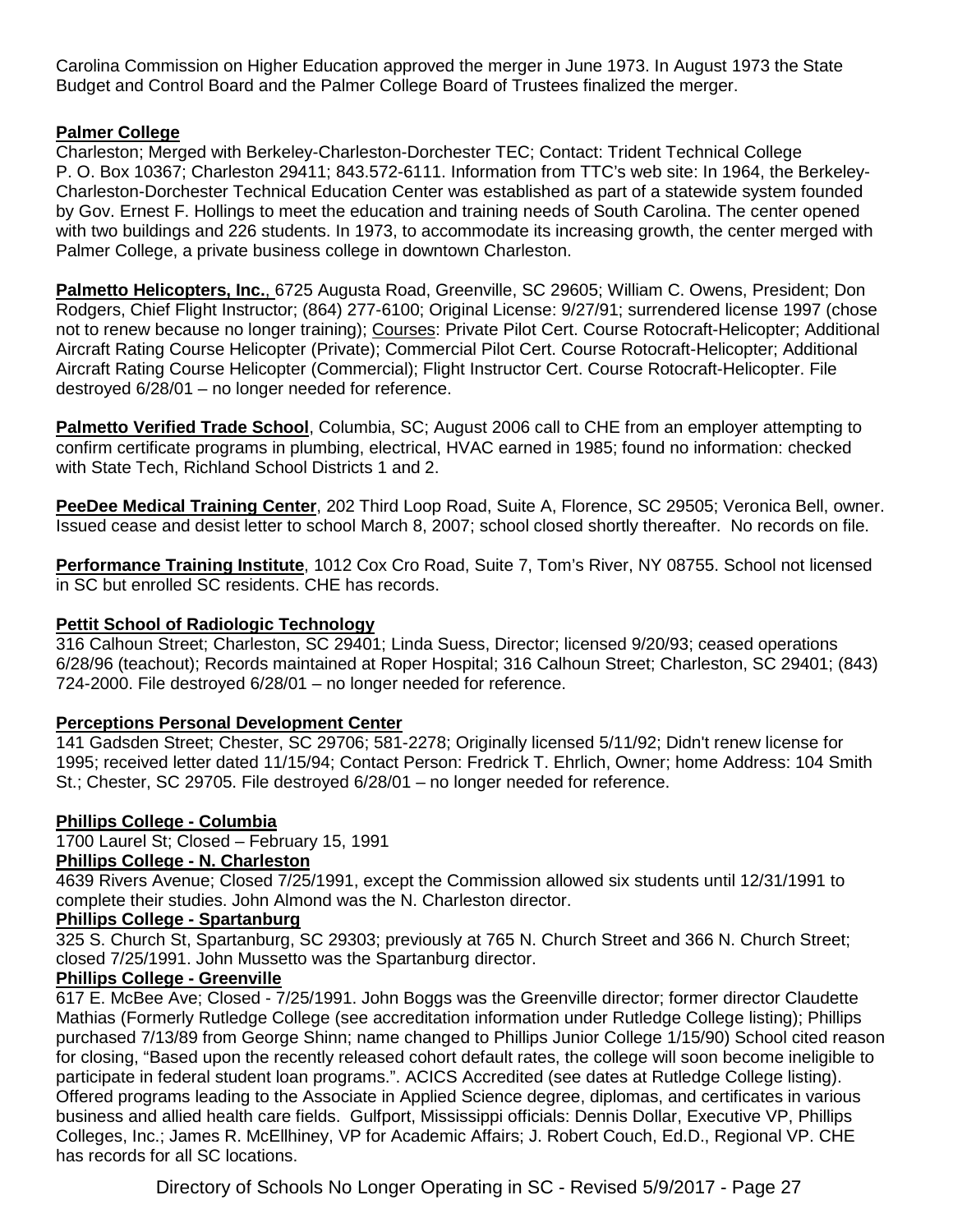## **Piedmont Institute of Real Estate**

531 East Main Street, P. O. Box 3126, Spartanburg, SC; JoAnn F. Eastes, Director; Course: Unit I, First year (temporary) sales license examination preparation course; Unit II, Final (permanent) Sales License Examination Preparation Course; exempt from licensure by statute passed in 1992.

#### **Pinecrest Dog Training Kennels**

Ravenel, SC 29470; Barbara Buswell, Owner. School closed November 1982. File destroyed 10/20/88 – no longer needed for reference.

### **Pinnacle I Tax School**

5060 Dorchester Road, North Charleston, SC 29418; Barbara Mills, VP. Did not renew 7/1/85. File destroyed 10/90 – no longer needed for reference.

### **Pompano Academy of Aeronautics**

1006 Northeast 10th St, Pompano Beach, FL; advertised briefly in Charleston News; withdrew ad when contacted about licensing requirement 7/10/96; listed on USEd "Closed School Report" for Oct 97 having closed effective 10/24/97; on FAA emergency suspension; ACCSCT accredited; no information on records 11/18/97.

### **Portofino Models**

710-A South Pleasantburg Drive, Greenville, SC 29607; John Harrison, Owner; Female Major Modeling; licensed 7/1/88 until ceased operation 1990. File destroyed 6/28/01 – no longer needed for reference.

### **Preferred Health Education, Inc.**

7210-J Broad River Road, Irmo, SC 29063, Laura Spigner, Owner/Director. Licensed from 3/18/02 until 5/12/05 closure. Certificate programs in Nursing Assistant, Medical Assistant, Phlebotomy, and Medical Office Administrative Assistant. Contact CHE for records; records for students who enrolled before date of licensure are not available at CHE. File destroyed 11/17/2014- no longer needed as reference.

#### **Preferred Real Estate School**

4600 Forest Drive, Columbia, SC 29206; Joseph Caldwell. Bond cancelled 10/10/82. File destroyed 10/20/88 – no longer needed for reference.

**Preston College of Technical and Business Careers**, 2221 Devine St, then, 1580 Sunnyside Drive, then 3321 Forest Dr, then 4949 Two Notch Road, Columbia; Owners: Herbert H. & Marion H. Moore - owned since April 1969; licensed 12/71; temporary closed in 1982 because of a fire; Herbert H. Moore and Robert E. Farrell, II, (financial aid officer) were indicted for conspiring to obtain federal student financial aid funds by misrepresenting the content of the medical assistance course, obtaining funds for students during a time when the school was closed, issuing checks to students who never took the course. USA vs. Herbert Moore and Robert Ferrell: jury acquitted the defendants. Subsequent owner (1983) and name changed to PTI, also merged with Medical Training Center (Joan Meetze, President): K. Sridharan, Paul Prevost, Eugene Quirk and Herbert Moore; offered Medical Assistant, Nursing Assistant, Hospital Unit Clerk, Secretarial (general, executive, medical, legal); National Association of Trade and Technical Schools (NATTS) accredited (NATTS merged with ACICS); PTI closed 8/4/89; Records Are not Available.

## **Private and Legal Investigators Institute**

#1 Chick Springs Road, Suite 201; Greenville, SC 29609; Robert H. Joseph, President. Licensed 9/1/92 through 9/30/96. Did not renew license. No longer offering training. Records may be obtained at the above address or call Carol Sutton at (864) 232-9007. File destroyed 6/28/01 – no longer needed for reference.

#### **The Professional Institute**

248 Broad Street, Sumter, SC 29151; Ronald Yound, President. File destroyed 7/26/93 – no longer needed for reference.

#### **Professional Nursing Services, dba Palmetto Healthcare Training Center**

Directory of Schools No Longer Operating in SC - Revised 5/9/2017 - Page 28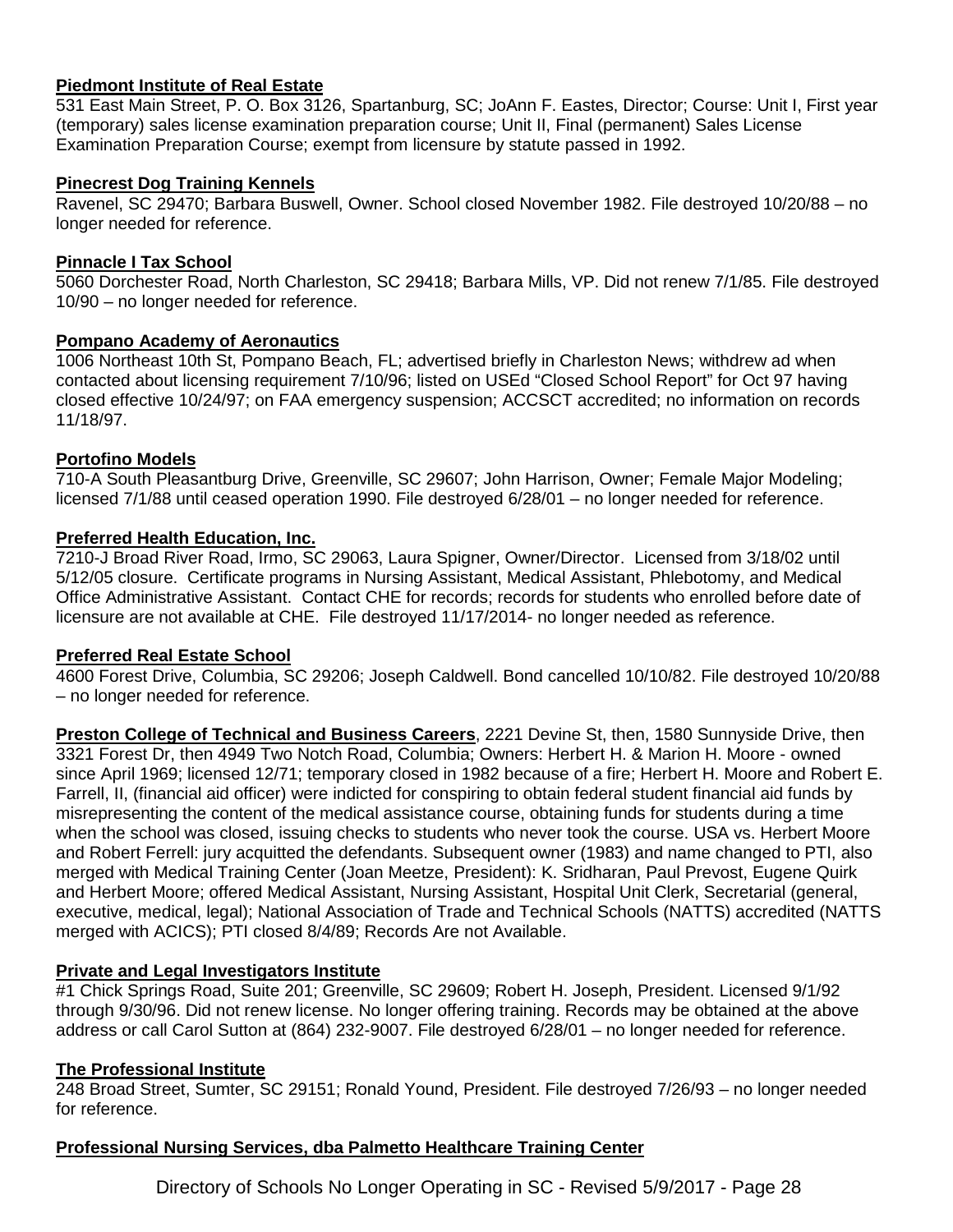115 West Fairlee Street, Marion, SC 29571; Kimberly Hunsucker, owner; licensed from 7/6/2004 through 7/31/2014; nonrenewal. For student records, contact Kimberly Hunsucker at 843-275-0110.

## **Professional School of Real Estate**

2010 Hawthorne Drive #5, North Charleston, SC 29418; Jackie O'Shaughnessy. Contact SC Real Estate Commission. File destroyed 9/18/90 – no longer needed for reference.

## **Professional Training Institute (PTI)**

Columbia and Greenville; Closed 8/4/89; Records not available; see Preston College for more detailed info on history of school (nondegree). List of active students at time of closure on y:/drive.

## **PRS Career Academy, Inc.**

2648 West Highway 434, Longwood, FL; Rosemary Castanesi. Received letter dated 5/5/88 stating that the school was no longer operating in SC. No info given on records location. File destroyed 6/27/91 – no longer needed for reference.

### **Radio License Institute**

216 East Montague Avenue, North Charleston, SC 29406; William G. Strong, President. School went out of business and bond cancelled 11/29/80. File destroyed 10/20/88 – no longer needed for reference.

#### **Ravenel Medical Center School for Nurse Aides and Phlebotomists**

5531 Savannah Hwy., Ravenel, SC 29470; Curtis Inabinett, Jr., Director. School neglected to respond to requests for license renewal; license revoked Aug. 27, 2014. No contact from school; records may be available at medical center. (843) 889-5000 or (843) 475-2660.

### **Real Estate Careers, Inc.**

615 Wesley Drive, Charleston, SC 29407; Floyd Waldrop, President. Bond cancelled 10/10/80. File destroyed 10/20/88 – no longer needed for reference.

## **Real Estate Education Center of Westminster**

4128 Clemson Road, PO Box 5083, Anderson, SC; Odell Short, Director. File destroyed 10/20/88 – no longer needed for reference.

#### **Real Estate Institute**

2002 Blossom Street, Columbia, SC 29205; James Edens, Owner. School out of business 5/1/80. File destroyed 10/20/88 – no longer needed for reference.

#### **Real Estate Institute, Inc.**

7525 Brandywine Road, North Charleston, SC 29418; Bert Brush, Owner. School sold to James Tobin 4/2/86. File destroyed 9/18/90 – no longer needed for reference.

#### **Real Estate Institute of York County**

1348 Ebenezer Road, Suite 300, Rock Hill, SC; John D. Rinehart, President; licensing authority transferred by statute to Real Estate Commission, 1991.

## **Rev. Ferdinand Jacobs' Seminary for Young Ladies (across the street from the Citadel)**

North Corner of Vanderhorst and King Streets, Charleston. 1853 advertisement furnished to CHE 11/18/2009 by USC faculty. The ad is as follows: The course of studies in this Seminary is as extensive as is pursued in similar Institutions of higher grade; and no labour is spared on the part of the Teachers to secure to the Pupils through attainments. While in the conduct of the Institution, healthful, moral and religious influences are earnestly aimed at, all sectarian or denominational tendencies are carefully avoided. The Principal is aided by an efficient Corps of Teachers. The Scholastic year begins October 1, and ends July 31, allowing a recess of eight days at Christmas, and is apportioned into Quarters… It lists the dates and terms per quarter (charges) English \$8 to \$15, French \$10, Latin and Greek \$5, Lessons on the Guitar, Piano, or Organ \$25, Use of Piano \$3, Drawing and Painting in Water and Oil colours \$25, Stationery 50 cents, Fuel for the season \$1, Board, including Washing and Lights, in advance, \$65. Pupils entering after the beginnings of a Quarter are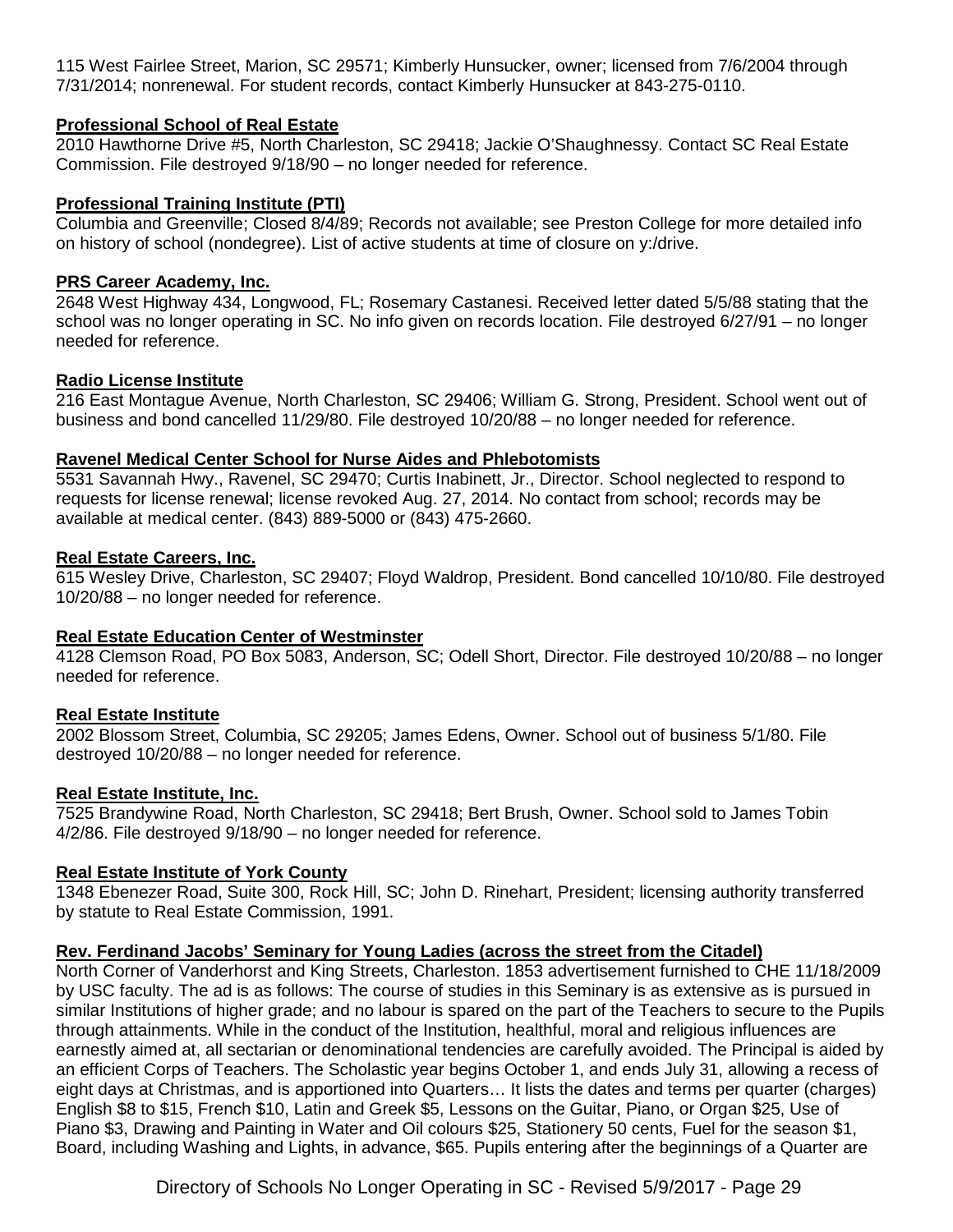charged only from the time of entrance, but afterwards no deduction is made for absence, unless caused by protracted sickness." There is also an image of the ad and a page from the same volume that shows a photograph of a sketch of the seminary, both pages on file at CHE.

### **Rice Business College**

Columbia and Charleston (AICS accredited 1966). Quarter plan; certificates. Accredited by Accrediting Commission for Business Schools (predecessor to ACICS). Contact: Commission on Higher Education 803.737.2260; some of these records are warehoused co-mingled with Phillips College, Charleston. Columbia branch name changed to Rutledge 1981, licensed by CHE 3/6/80 (2-year provisional)

**Richland Technical Education Center (Richland TEC)** Columbia – established in 1963; now Midlands Technical College

#### **Rose Hill College**

P. O. Box 3126, Aiken, SC 29802; located on Greenville Street; exempt from licensure; offered Bachelor of Theology degree; 17 students enrolled fall 1996; expected 18 for fall 1997; 5/7/98 article in Augusta Chronicle cited 25 enrolled; that article recanted financial woes and lawsuits with former employees over back pay; 9/4/98 article confirmed that it did not reopen in fall 1998. Owen Jones, President; William W. Weber, Provost; Julie Jones, Chancellor. For records (some were lost in the move, according to Julie Jones 8/2/99), contact Owen/Julie Jones, Chesterfield St. S, Aiken, SC 803.642.7252

#### **Rush Institute (formerly Health Care Training Institute)**

560 King Street, Charleston, SC; Jerry Faulkenberry, Director; enrollments stopped 8/19/91; institutional teach-out;Records not available confirmed by Alabama licensing HCTIA closed schools. Courses: nursing assistant, retail sales/management. File destroyed 6/28/01 – no longer needed for reference.

#### **Rutledge College**

Charleston (ACICS accredited 1981), Columbia (ACICS accredited 1966), Greenville (ACICS accredited 1970; associate degrees and certificates), Spartanburg (ACICS accredited 1953; certificates). Purchased by Phillips College 7/13/1989; See: Phillips Jr. College. CHE licensed (based on recognized accreditation) Rutledge in Spartanburg beginning on 7/6/78, and Columbia on 10/1/81. CHE has some records.

#### **Saint George Aviation**

St. George Municipal Airport, St. George, SC 29477; originally licensed 11/1988 owner David M. Bradley, Certified Flight Instructor, closed on or about November 30, 1990, owing refunds; \$10,000 bond paid out. File destroyed 6/22/2001. No longer needed for reference.

#### **School of Clock Repair and Restoration;**

6313 Come About Way, Awendaw, SC 29429; A. Michael Lizza, Director; (803) 928-3489; Original License: 10/1/86; Moved to NC 9/96; P. O. Box 300, Hays, NC 28635. File destroyed 6/28/01 – no longer needed for reference.

#### **Schuman Nursing Assistant Academy**

251 Magnolia St., Spartanburg, SC, 29306; Jacqueline Schuman, Owner. Original license: 10/26/2009. Closed 8/30/2011. For records contact: New York Life, 251 Magnolia St., Spartanburg, SC 29306 or contact Jacqueline Schuman at (864) 580-9779 or jackieschuman@comcast.net.

#### **Semi Truck Training School, Inc.**

6203 Abercorn Street, Savannah, GA 31406; Robert Richardson. Bond cancelled 7/5/85. File destroyed 10/20/89 – no longer needed for reference.

**Seneca Junior College**, Seneca 29678 (1930-1939) (65 semester hours credit accepted by S.C. Department of Education toward teacher certification)

#### **Shaw University**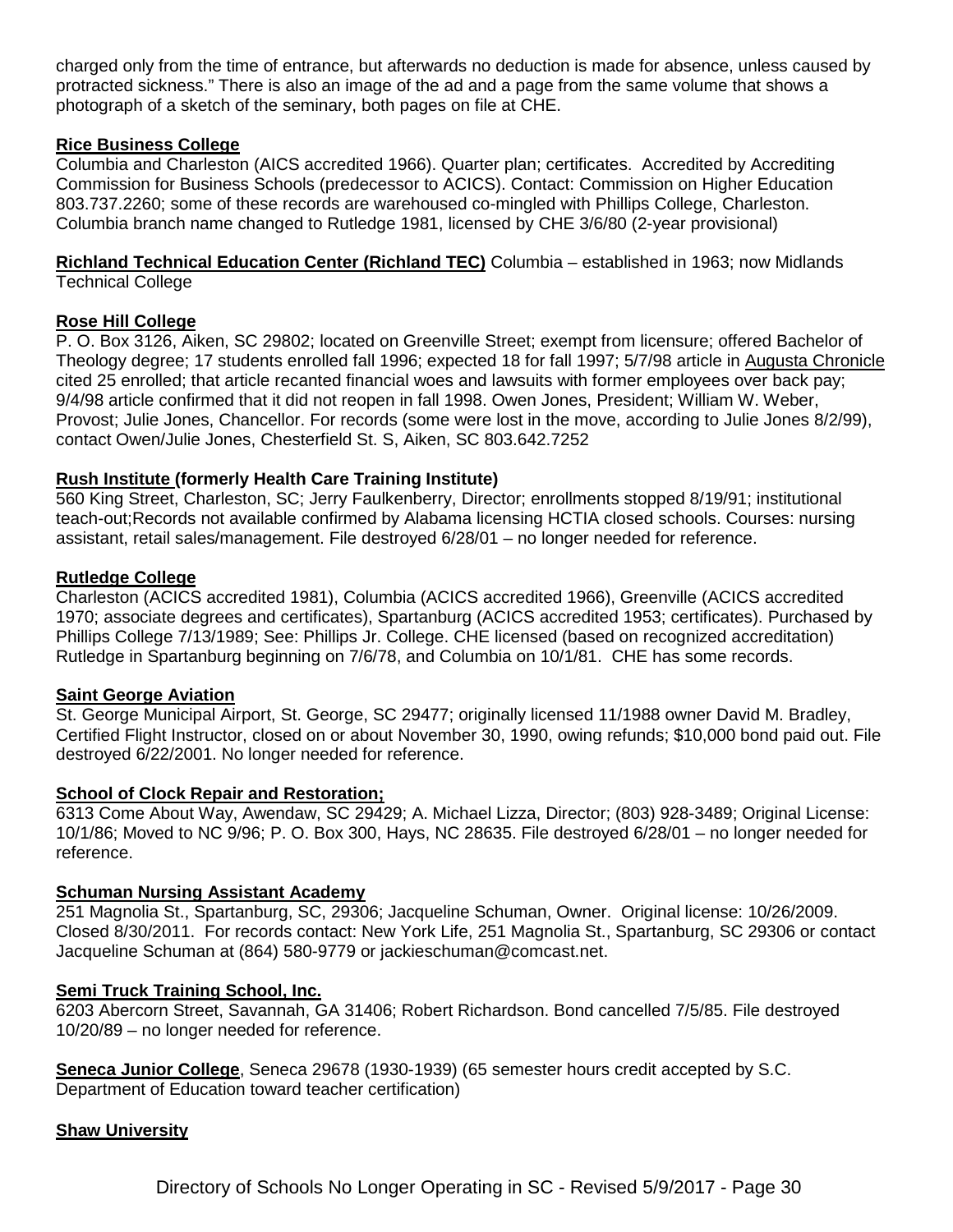Raleigh, NC 27602, Dr. Stanley H. Smith; CHE licensed as degree-granting institution provisionally (2-year) 5/1/80, and renewal provisionally for several more years, baccalaureate level in Charleston, SACS accredited. 3/12/85, Stanley H. Smith, President, notified CHE that Shaw would teach-out and discontinue operating in SC. The file included an article from The News and Observer, Charlotte, NC, about U.S. Representative Mervyn M. Dymally, D-California, a Shaw trustee. File retained at CHE. 6/27/01

## **Silver State Helicopters**

Columbia Airport, 101 Trade Zone Drive, Building B, West Columbia, SC; operated illegally in SC until it closed in January 2008. SC Commission on Higher Education provided licensing packet and sent cease and desist notice in July 2007, but school continued to operate and did not apply for licensure. Home site in Nevada; 35 branches, most operating under FAA "exemption from state oversight," but operating illegally in several other states too. Owner was Jerry Airola. Offered private pilot certificate (rotocraft), commercial pilot certificate (rotocraft), certified flight instructor certificate (rotocraft), external load proficiency course, and instrument rating.

## **Solid Computer Decisions, 8848 Red Oak Blvd., Suite H, Charlotte, NC 28217; [www.scdinc.com;](http://www.scdinc.com/)**

owned by Jerry W. Wingate, Charles S. Wingate, and Jennifer L. Papenfus; 225 S. Pleasantburg Drive, Greenville, SC 29607; 864.751.2700; also offered courses in Columbia, Rock Hill, Cheraw, and Florence; never licensed to operate in SC; applied for license but did not meet financial criteria; unable to post adequate bond; offered computer training courses and closed 4/16/02, owing approximately 321 students refunds. For records contact CHE or TECKnowledge.

**South Carolina Area Trade School**; established 1947 as public schools – Columbia now Midlands Tech (formerly Columbia Regional Technical Center and Richland Technical Education Center and Palmer College); Denmark now Denmark Technical College (formerly Denmark Regional Technical Center); Beaufort Tech, now Technical College of the Low Country (formerly Beaufort Regional Technical Center and Beaufort Tech).

## **South Carolina Helicopters, Inc.**

P. O. Box 636, Saluda County Airport, Saluda, SC 29138, Norma J. Corley, Secretary, John V. Corley, Jr., President, of Southeast Helicopters, Inc.; (864) 445-2226; licensed 4/16/90 - 6/30/99; did not renew; Private Pilot-Rotocraft, Helicopter, Commercial Pilot-Rotocraft Helicopter, Commercial Airplane to Commercial Helicopter, Flight Instructor Rotocraft Helicopter, Agricultural Aircraft Operations; previously owned by Lester F. Hembel who in 1987 sold to Voight (and Clara) Corley.

## **South Carolina Institute of Taxidermy Arts**

4859 Savannah Highway, Ravenel, South Carolina 29470; Stephen D. Rotramel, Owner/Director; (803) 889- 6000 Original License: 7/11/94 Nondegree Courses: Bird Taxidermy, Deer Taxidermy, Fish Taxidermy, Game Taxidermy, Full Taxidermy, Advanced African Taxidermy; no problem with school; surrendered license 8/97; Stephen Rotramel; 805 N 6th St; Vienna, IL 62995-1529; Phone: (618) 658-8156.

## **South Carolina Massage Institute, Inc.**

1996 the SC Commission on Higher Education licensed the South Carolina Massage Institute initially under the ownership of Danny Holland, 1216 Washington Street, Columbia, SC, and subsequently under ownership of Frank Smith. Mr. Smith ceased operating the school in December 1997, the corporation was dissolved effective 1/13/1998. He did not transfer records of former students to the Commission or to another school; therefore, they are not available.

## **South Carolina Realtors Institute**

P. O. Box 21827, Columbia, SC; Julie Watson, Director; licensing authority transferred to Real Estate Commission 1991.

## **South Carolina Realtors Institute of Hilton Head**

PO Box 21827, Columbia, SC 29221; Julie Watson. File destroyed 10/20/92 – no longer needed for reference. Contact SC Real Estate Commission.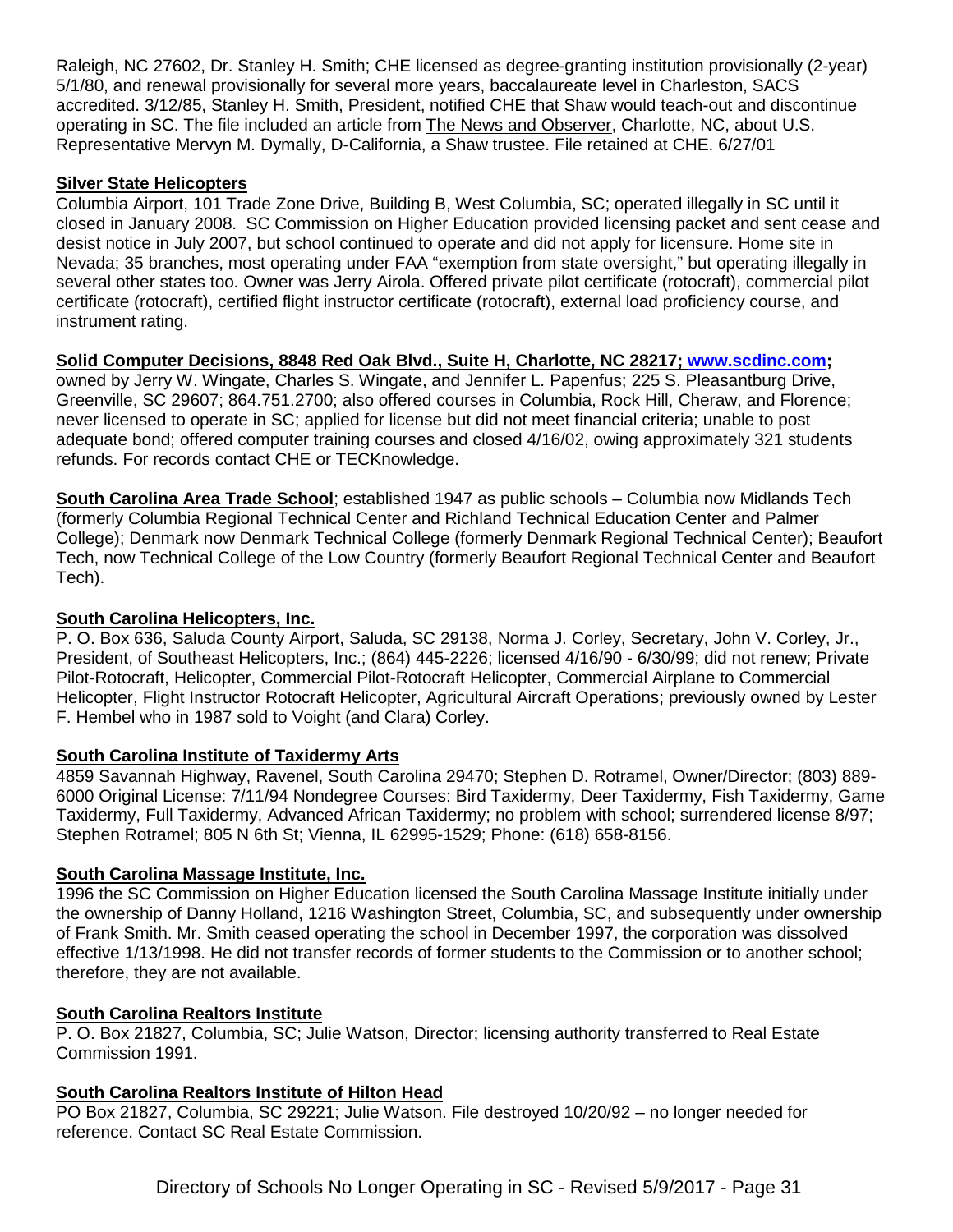## **South Carolina School of Bartending**

P. O. Box 1304, Clemson, SC 29631; Russell Willingham, Director/Owner; Will Enterprises; Originally licensed 3/8/82; license expired 7/31/93; did not renew. Offered Bartending 100 and Bartending 400; conducted classes at Ramada Inn, Clemson. File destroyed 6/28/01 – no longer needed for reference.

## **South Carolina School of Bartending**

1704-A Laurens Road, Greenville, SC; Tom Lowe; licensed 1/17/89; moved to Columbia, 6801 St. Andrews Rd, 6/93; surrendered license 2/24/94. File destroyed 6/22/01; no longer needed for reference.

### **South Carolina School of Dog Grooming**

10611 Broad River Road, Irmo, SC 29063; Kathleen N. White, Owner 803.781.6598 Fax 781.0430, [sc\\_dog\\_grooming@sc.twcbc.com.](mailto:sc_dog_grooming@sc.twcbc.com) Licensed 2/5/1991 (under previous ownership) to 11/30/2015; license expired, did not renew.

### **South Carolina School of Real Estate**

1238 St. Andrews Road, Columbia, SC; Ed Neeley, President; licensing authority transferred to SC Real Estate Commission 1991.

### **South Winds of SC, LLC**

Formally located at 1329 Haile Street, Camden, SC 29202. Patti Coates, Owner. Licensed from February 3, 2014 through September 30, 2015. Offered Nursing Assist course. For records contact Patti Coates at 803- 420-4568.

### **Southern Institute of Pet Grooming**

510 West Main Street, P. O. Box 1042, Central, SC 29630-1042. Deborah S. Beckwith, President/Director (864) 639-6872. Offered Professional Pet Stylist certificate. Original License: 7/1/90. Discontinued training program November 2009. Records not available.

#### **SE School for Career Development**

302 Pine Knoll Drive, Greenville, SC 29616, Darlene Owen, Owner; 864-433-0063; licensed from 8/15/2005 through 3/20/2015. Offered computer courses. No enrollments or records. Moving and may reapply for licensure at a later date.

## **Southeast Real Estate Institute**

PO Box 166, Conway, SC 29526; Jim Franks, Executive Director. School went out of business July 2, 1982. File destroyed 10/20/88 – no longer needed for reference.

#### **Southeastern Academy**

233 Academy Drive, P. O. Box 421768, Kissimmee, Florida 32742-1768, David L. Peoples, President, (407) 847-4444, Original License: 5/2/77 Closed 5/24/2001, Accredited by: Accrediting Commission of Career Schools and Colleges of Technology, Course(s): Airline/International Travel Industry Program (Resident), Airline/Travel Industry Program (Home Study/Resident), Specialized Airline/Travel Agency Program, (Home Study/Resident); Contact Florida State Board of Nonpublic Career Education.

## **Southeastern Graduate School**

University Center, Box 2473, Myrtle Beach, SC 29577, James Wayne Frye, Ph.D., President, "an alternative graduate program leading to the Doctor of Philosophy, Doctor of Education or Doctor of Communication Arts degrees." Later added degrees in "over fifty fields." August 31, 1976, Secretary of State granted a charter as a private, for-profit institution. May have also awarded Master's degree programs. Legislature adopted SC degree-granting licensing regulations in April 1978. The institution closed operation in SC and moved to Louisiana.

## **Southeastern School of Neuromuscular & Massage Therapy at Pinewood, Inc.**

1000 North Pine Street, Suite 2B; Spartanburg, SC 29303; Ms. Janice Schuelke, Asst. Director Dr. Wallace H. Privette, Director (864) 591-1134 Original License: 4/1/99 Course(s): Clinical Massage Therapy; closed

Directory of Schools No Longer Operating in SC - Revised 5/9/2017 - Page 32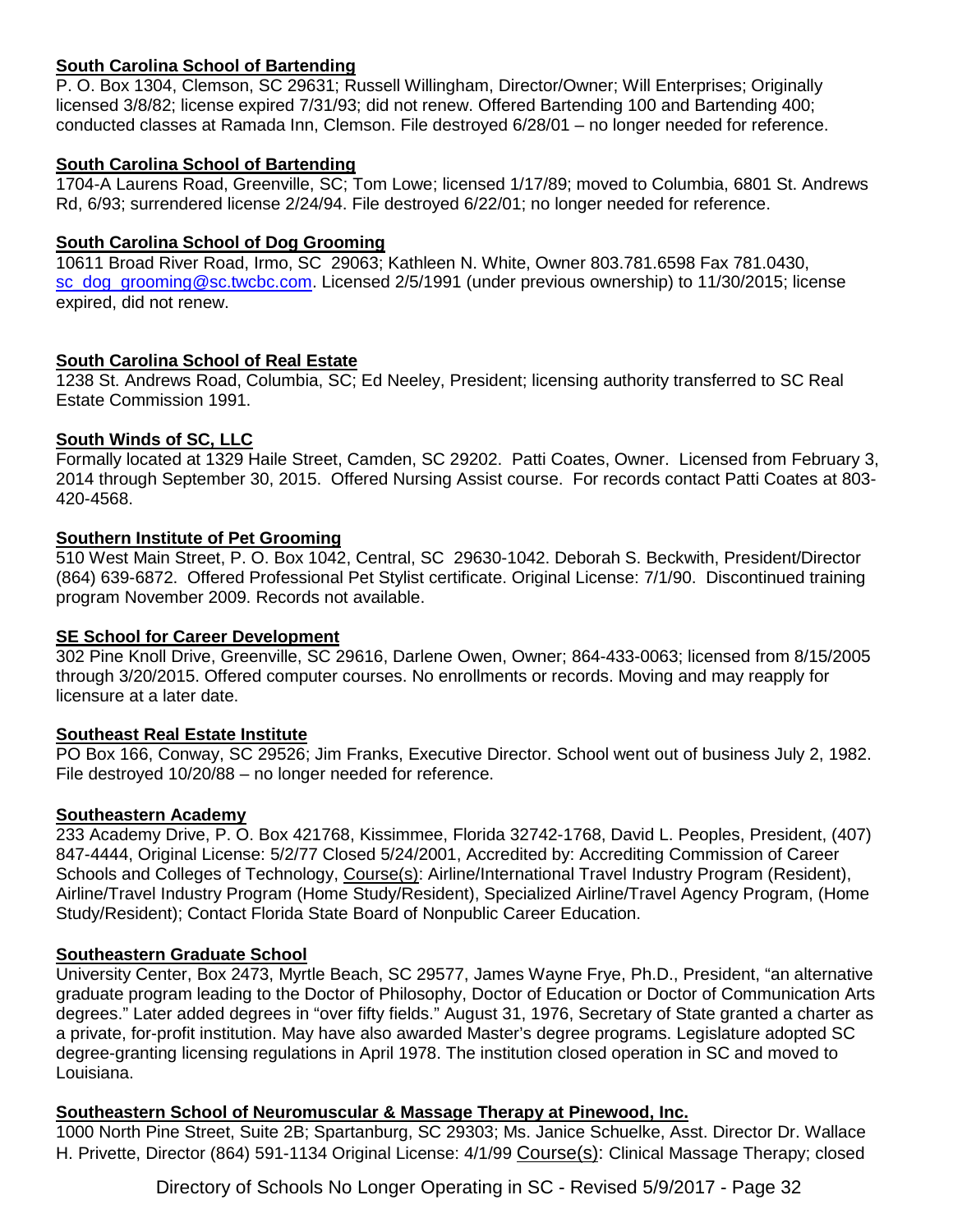12/1/2000; originally licensed as **Pinewood School of Massage**, Anne Gossett, CTMT, CA, Dr. H. D. Smith, Director licensed 6/20/95; sold to SE Paul Thompson, then to Janice Schuelke and Dr. Privette.

## **Southeastern School of Massage, Greenville (see Carolina Bodywork) 10/7/1997 (original license date)**

## **Southeastern University and Preparatory Schools, Incorporated**

110 Willard Street, P. O. Box 2107, Greenville, SC, Alfred Q. Jarrette, President, September 15, 1972 Secretary of State issued a charter "educational institution profit, then a non-profit charter on June 25, 1974. Legislature adopted degree-granting licensing regulations in April 1978. To avoid licensure, changed to Southeastern University Theological Seminary, limiting to awarding theological degrees. Also operated at 1017 East New York Avenue, Brooklyn, NY, continuing to award academic degrees for \$300. Also in the Virgin Islands. Evidently began in Boston, MA, in 1964. The Federal Bureau of Investigation (FBI) apparently investigated the institution and the Charlotte, North Carolina, office of that agency seized records. CHE maintains a file that includes a newspaper article describing the FBI investigation. For further information, contact the Charlotte FBI Office, 6010 Kenley Lane, Charlotte, NC 28217; White Collar Crime Squad 704- 377-9200

## **Southeastern Business College**

Angie Frazier owned; 560 King Street, Charleston, SC; Closed in 1981; No records are available

## **Southeastern Institute of Electrology**

Katherine Norton Dunbar, Owner; 412-A Old Trolley Road Summerville, SC 29485-5666; Licensed 5/27/88- 4/30/97. Did not renew. Norton will maintain and service student records. Phone # (843) 873-7737; 1999 Katherine Norton sold school to Robin Arnold; did not seek licensure.

## **Southeastern School of Auctioneering**

P. O. Box 9124, Greenville, SC 29604 (309 Eastview Road, Pelzer, SC 29669; previously Highway 25, Moonville; met at Howard Johnson on Laurens Road in Greenville), Larry J. Meares, Jr., President. Licensed 11/1/83 – 6/30/93; licensing no longer required; Course: Auctioneering; one week, 88 hours; was 104 hours, two weeks 1983-86. File destroyed 6/22/01; no longer needed for reference.

## **Southeastern University**

Greenville, SC 29601; Closed in 1981; Records seized by FBI as part of DIPSCAM (diploma mill). Not accredited, established in 1977. May contact Charlotte FBI Office, 6010 Kenley Lane, Charlotte, NC 28217; White Collar Crime Squad 704-377-9200.

## **Southern Career Institute**

164 West Royal Palm Road, P. O. Box 2158, Boca Raton, FL 33427; Susan F. Scholtz, Director of Education; licensed courses: professional paralegal, advanced real estate, advanced litigation assistant, advanced legal research, law office management, paralegal specialized practitioners, paralegal specialized associate degree; Licensed 6/2/92; surrendered license 6/29/93. File destroyed 6/28/01 – no longer needed for reference.

## **Southern College**

Cherry Road, Rock Hill, SC; original license as non-degree 1/30/1987; closed 9/22/92; known as Miller-Motte College (owned by Richard and Sharon Craig of Wilmington, NC, sold to Reed Educational Services, Inc., Judy and Ron Reed, 9/7/1988); 5/1/1989 name changed to Southeastern Business College of North Carolina, Inc., d/b/a Southeastern College of Technology; effective 6/18/1990 required by ACICS name changed to d/b/a Southern College of Technology; 1991 name changed to Southern College (and designated as a branch of Southern College, Gastonia, NC), AICS/SACS-12/1/1990 accredited; offered accounting, business administration, computer programming, executive secretarial, general office, medical office administrative assistant I, bank teller, medical secretarial, legal secretarial, clerical specialist. Owned by Judy and Ronald Reed (Ronald Roy Reed). School closed owing refunds; claims made against surety bond for recovery. Student records are not available. After the school closed, Ron Reed, moved to Brevard, NC, last known address 546 E. Main Street, Brevard, NC 28712 telephone 828.884.3889.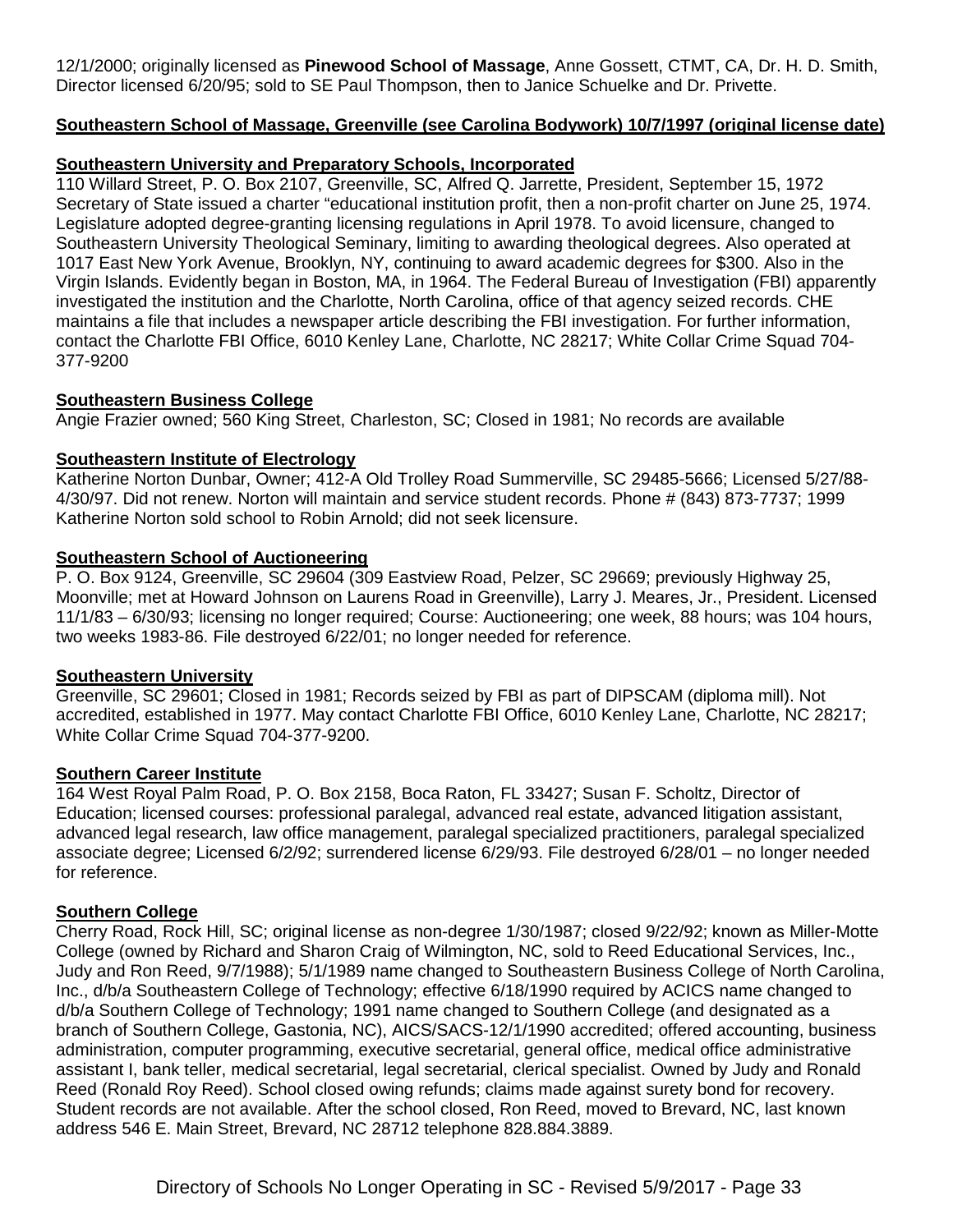## **Southern College of Optometry**

1245 Madison Avenue, Memphis, Tennessee 38104; Dr. Spurgeon B. Eure, President. CHE licensed 12/4/80, first professional degree.

**Southern Illinois University at Carbondale, Workforce Education and Development,** Mailcode 6828, Carbondale, Illinois 62901-6828 telephone 618.453.3321; Dr. Thomas H. Beebe, Director of Military Programs; CHE licensed 1/1/96-11/30/98 to offer a Bachelor of Science, Workforce Education and Development (WED) at Westinghouse Savannah River Company, Aiken, SC; accredited North Central Association of Colleges and Schools; taught-out students; not enough enrolled to continue.

## **Southern Institute of Pet Grooming**

P.O. Box 1042, Central, SC, 29630. Debbie Beckwith, Owner. Originally licensed 7/1/1990; discontinued training 11/15/2009. Offered Professional Pet Stylist (12 weeks, 360 hours). Will maintain records at place of business: Southern Comfort Groom and Board, 510 West Main St., Central, SC 29630. For records contact (864) 639-6872.

### **Southern Institute of Real Estate**

10 Diamond Lane, Columbia; Charles H. Browne, III, President. Location at Holiday Inn I-20 at SC 19, Aiken originally licensed 7/31/1990 - bond cancelled effective 3/11/91; license surrendered 3/14/91. Courses: Unit I, First year (temporary) and Unit II (permanent) License Examination Preparation Courses. Also licensed in Myrtle Beach, Rock Hill, Florence, Graniteville and Gaffney. File destroyed 6/22/01; no longer needed for reference. Licensing authority transferred to Real Estate Commission 1991

**Southern Medical Institute of Technical Training**; see LowCountry Medical Training Center.

**Southern Technical Institute/College** Closed 3/2/92; 2110 Beltline Boulevard, Columbia, SC; quarter-hour credit. SC Dept of Ed licensed as a non-degree granting institution from 9/14/87 through 11/88. Kenneth Shuler, Pres Robert C. MacElhiney, Ex.Dir. Accredited by National Association of Trade and Technical Schools (NATTS); NATTS merged with ACICS. 12/1/88, CHE granted Southern a 5-year license to confer the associate degree in merchandising; also offered certificate programs in: Medical Assistant, Nursing Assistant, Child Care, and Data Entry/Word Processing. Change of ownership effective 3/11/91 filed with NATTS shows LeRoy R. Brown, Ph.D., Pres, Larkin V. Campbell, Owner/Chairman of the Board, Nathaniel Abraham, Secretary. Contact SC Commission on Higher Education (803) 737-2260 regarding student records.

From the July 1987 catalog:

1960 Southern Technical College was originally opened as Capital Barber College by Hugh Smith, located at 2024 Main Street, Columbia, SC.

- 1964 it moved to 1117 "B" Avenue, West Columbia
- 1972 it moved to 1730 Broad River Road, Columbia
- 1981 added cosmetology curriculum
- 1984 moved barber program to 6026 St. Andrews Road; name became Kenneth Shuler's School of Barber Styling to reflect the popularity of unisex styling

1986 Kenneth Shuler, Myrtle Beach, purchased the school

1987 name changed to Southern Technical College, located at 6017 North Main Street, Columbia

## **Spartanburg Junior College**

Spartanburg 29301; name changed to Spartanburg Methodist College 7/1/74 (telephone 864-587-4213).

#### **Star Aviation, Inc.**

209 Piedmont, Florence, SC 29501; Harriett Smith, VP. School closed 11/1/80; FAA withdrew 1/19/81; license withdrawn 1/19/81. File destroyed 10/20/88 – no longer needed for reference.

## **State National Training Service, Inc.**

One Spruce Avenue, Kirkwood, NJ 08043; William F. Bell, President; originally licensed 7/1/76 for General Civil Service and GED test prep; as of November 1, 1993, no longer licensable under Act 497 of 1992 (not a "nonpublic" institution as defined in the act). School subsequently closed in Dec. 1994. File destroyed 6/28/01 – no longer needed for reference.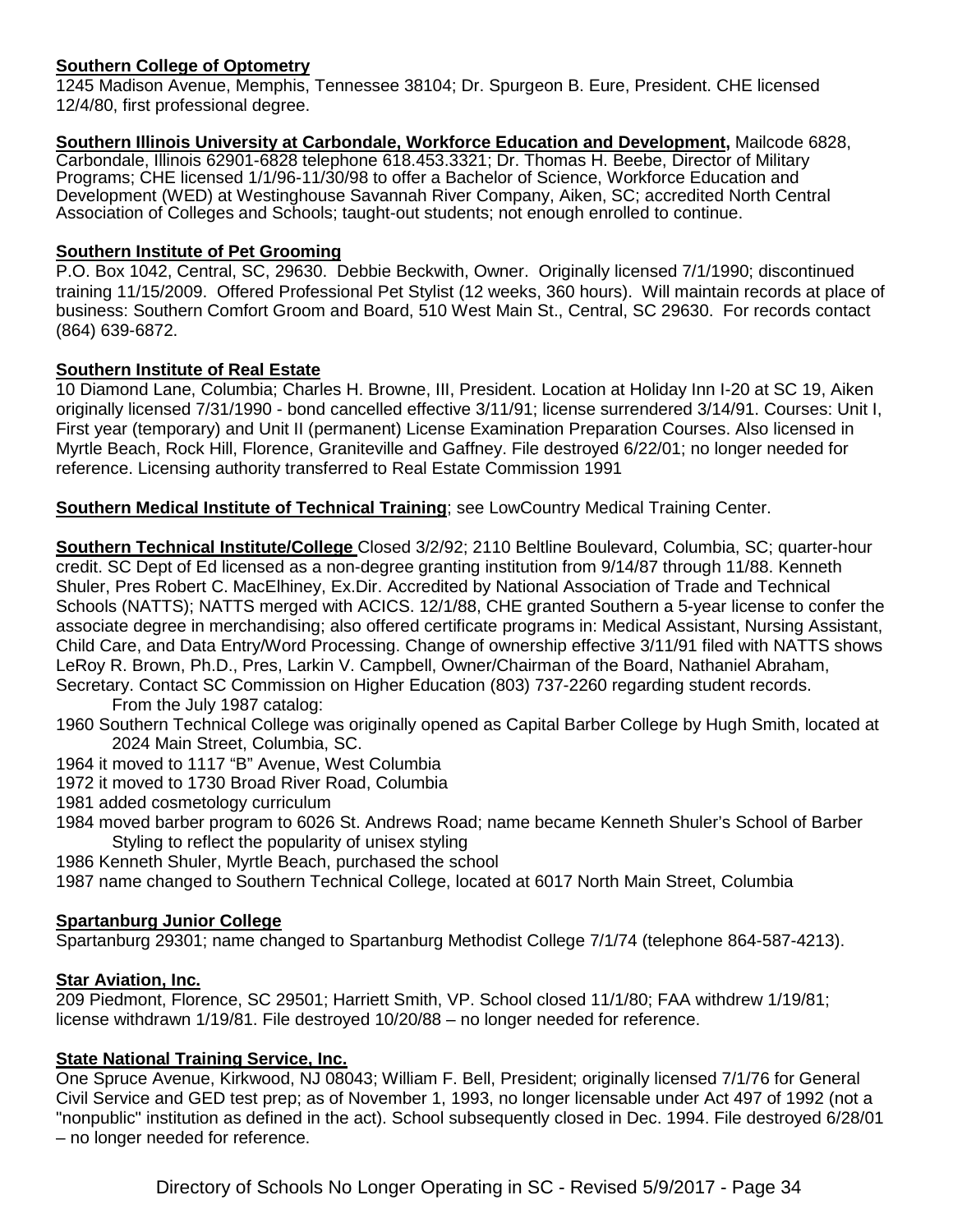## **Stephens College**

Columbia, Missouri 65201, Dr. Arland F. Christ-Janer, CHE licensed 1/4/79, associate and baccalaureate degrees, NCACS accredited.

## **Stratford College**

Hilton Head, W. Cola, Greenwood, Greenville, Columbia; owned by Oliver Schools, Inc., Rochester, NY; Michael J. Kelly, President; AICS NY school accredited in 1985, added Hilton Head branch May 1986 and suspended accreditation when all schools closed on 4/17/89, SDE licensed as non-degree granting school 2/14/1986 (Hilton Head); Patricia Lusk, Director; then Dennis Tarr. Initially licensed to offer a program in Fine Arts; then on 7/1/88 added programs in Automated Office Systems Specialist and Automated Office Processor. Some student information is available at CHE.

#### **Summerland College**

Newberry; Consolidated with Newberry College, 1930; Newberry 29108

### **Summerville Aviation, Inc.**

850 Greyback Road, Summerville, SC 29483; John Shelton, President. File destroyed 7/26/93 – no longer needed for reference.

### **Sumter Airways, Inc**.

PO Box 1509, Sumter, SC 29150; E.C. Carter, Jr., President; 10/23/81 – no longer offering flight training. File destroyed 10/20/88 – no longer needed for reference.

### **Sunrise School of Dental Assisting**

1009 Spring Forest Road, Raleigh, NC 27615; Richard Vice, Owner/Manager; 7/1/2017 closed SC training site at: Vista Smiles of Columbia, 515 Richland St, Columbia, SC 29201.

#### **Superior Training Services**

11460 North Meridian Street, Indianapolis, IN 46268; William Ewbanks, VP. File destroyed 7/26/93 – no longer needed for reference.

#### **TAI Travel Academy of Greenville**

Walter H. Burgess, Owner; licensed 10/16/89; 1901 Laurens Rd; moved to Woodruff Gallery, Suite 11, 1178 Woodruff Road in 1994; did not renew license which expired on 5/31/94. File destroyed 6/28/01 – no longer needed for reference.

#### **TAI Travel Academy of Mt. Pleasant**

905 Houston Northcutt Blvd., Mt. Pleasant 29464 Randy Chatwood, Owner (803) 884-2700 Did not renew license - No longer offering school. Records remain at travel agency.

#### **TAI Travel Academy of Summerville**

14 Summerville Plaza, Summerville, SC 29483; Jane H. Vail, President. File destroyed 7/26/93 – no longer needed for reference.

#### **TAI Travel of Rock Hill**

Elliott A. Hardison, Owner; 2002 Cherry Road, Love's Plaza; Rock Hill, SC 29732; Surety Company (Aetna Casualty) cancelled bond effective 10/16/93. Original license 11/16/92. File destroyed 6/28/01 – no longer needed for reference.

#### **Take Two Finishing School and Modeling Agency**

2601 East Main Street Extension; Webber Square, Spartanburg, SC. Lynn McGraw, President. License revoked effective 1/15/88 for failure to secure a bond. No info given on records location. File destroyed 6/27/91 – no longer needed for reference.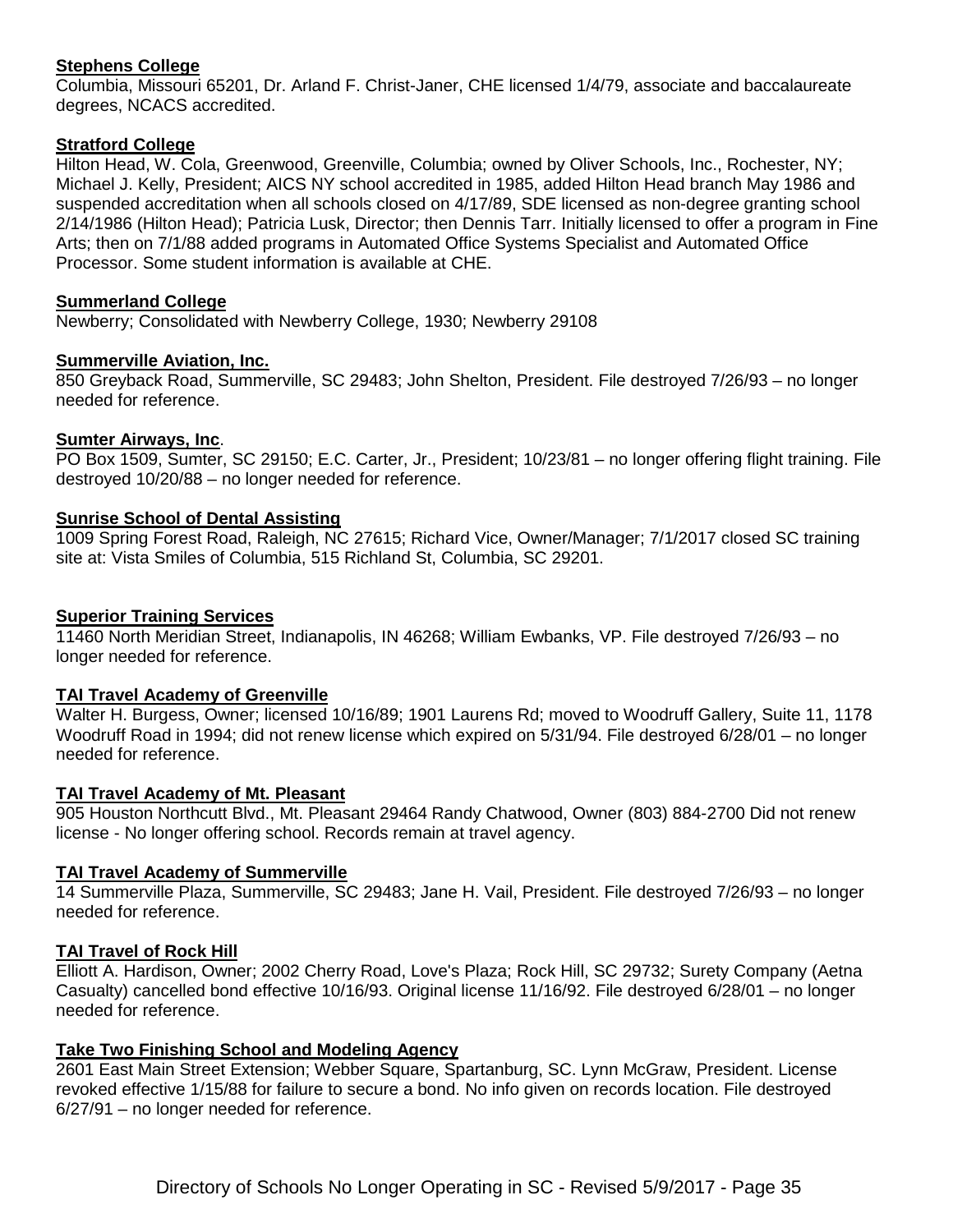## **Technical Information Center**

64 Society Street, Charleston, SC 29401; J.W. Fenner, Director. School closed 1/20/83. File destroyed 10/20/88 – no longer needed for reference.

## **TECKnowledge**

600 Laurens Road; Greenville, SC 29607; Darlene Grimes, President; 864-751-2700 [www.tecknowledge.biz;](http://www.tecknowledge.biz/) Original license 5/15/02 Did not renew license expired 5/31/05; Courses: Microsoft Certified Systems Engineer (MCSE), Net+ Track; Microsoft Certified Systems Engineer (MCSE), Net+ and CompTIA A+ Certification Track; Microsoft Certified Systems Administrator (MCSA), Net+ and A+ Track; Certified Internet Webmaster (CIW) Track; Certified Internet Webmaster (CIW) and CompTIA A+ Certification Track; CompTIA A+ Certification Track; Microsoft Certified Database Administrator (MCDBA) Track; Microsoft Certified Solution Developer (MCSD) Track; Oracle Certified Professional (OCP) Track

### **Tiger Tax Service**

7202-A Highway 76, Pendleton, SC 29670; Barbara Gilliland, Owner; 864-646-9468. Licensed 9/12/94 to offer tax courses. Did not renew license that expired 12/31/04.

### **TLC Training for Long-Term Care**

110 West Church Street, Suite B, Greer, SC 29650; Nakehya Stanton, owner. Licensed from June 2, 2014 through January 1, 2015. Closed due to lack of students. Contact CHE for student records.

### **TLC Your Way Caregiver Academy**

14 Executive Court, Lake Wylie, SC 29710; Natalia Feely, President. Licensed from January 3, 2014 to February 15, 2017. Closed due to lack of students.

### **Tomlinson College**

P. O. Box 3030; Cleveland, TN 37320-3030 Voluntarily surrendered license (See CHE minutes 11/4/92. Lost SACS accreditation June, 1992)

#### **Travel Agents International Academy**

905 Houston Northcutt Blvd, Mt. Pleasant 29464 licensed 8/10/1992-8/31/1997; Randall O. Chitwood. File destroyed 12/2010; no longer needed for reference. No records are available.

#### **Trident Tec Manpower Skill Center**

Name changed to Trident One Stop Career Center, 1930 Hanahan Road, Suite 200, North Charleston, SC 29406, telephone (843) 574-1800; fax (843) 574-1808; www.toscc.org. Records were maintained for five (5) years and then destroyed.

#### **Tri-State School of Trucking**

Shiloh Road, PO Box 1420, Forest City, NC 28043; Patricia Workman, President. Cancelled for non-renewal 7/85. File destroyed 9/18/90 – no longer needed for reference.

#### **United Electronics Institute**

Charleston. Transcripts are not available. The SC Commission on Higher Education has list of graduates.

## **United Schools, Inc.**

#### **United Truck Master**

3250 US 19 North, Clearwater, FL 34618-6399; George Eyler, Owner. School closed 1/90 and school license surrendered. File destroyed 7/95 – no longer needed for reference.

#### **United Travel Schools, Inc.**

3250 US Hwy 19 North, Clearwater, FL 34621; Mark Perkins, President. File destroyed 7/26/93 – no longer needed for reference.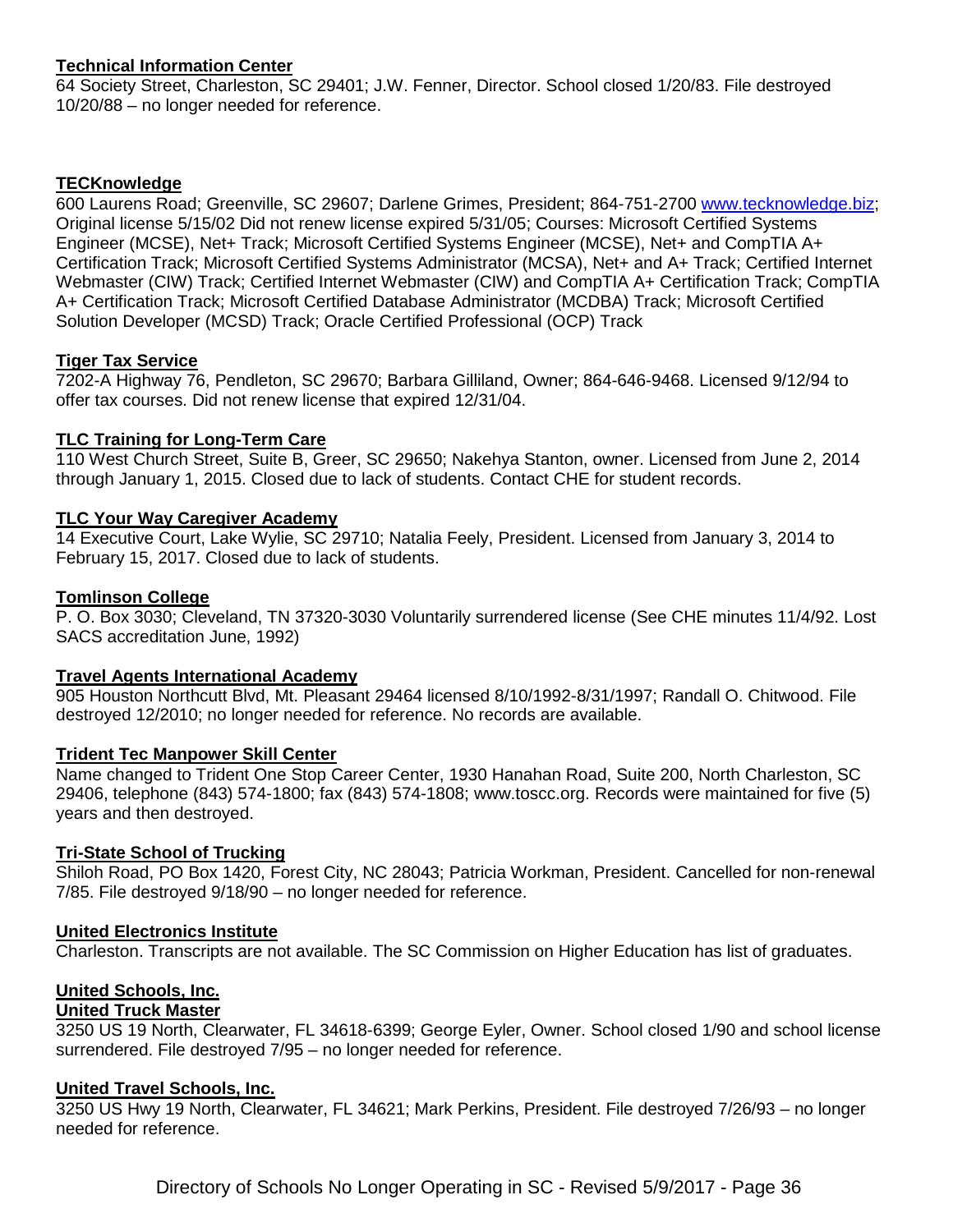## **Universal Polygraph**

119 Latonea Drive, Columbia, SC 29210; Clayborne Lowry, Director. Cancelled for non-renewal 7/85. File destroyed 9/18/90 – no longer needed for reference.

## **University of Maryland University College**

University Boulevard at Adelphi Road, College Park, Maryland 20742-1600; Dr. Douglas C. Malloch; Director, Institutional Planning; (301) 985-7074; Original License: 5/7/87 Accredited by: Commission on Higher Education of the Middle States Association of Colleges and Schools Degree Program: Bachelor of Science in Environmental and Hazardous Materials Management Site: Westinghouse Savannah River Company Aiken, SC; taught out courses spring 1998.

**Upstate School of Neuromuscular and Massage Therapy** formally located at 107 Spartanburg Highway, Lyman, SC 29365. Lee Givins and Tina McCoy, owners. Closed on December 1, 2015. No records available.

### **USA Training Academy, Inc.**

955 S. Chapel St, Newark, DE 19714-6032; John Loftus, Jr.; (302) 731-1555; Surrendered license 10/11/89. SC-CHE has no student records. File destroyed 10/94 – no longer needed for reference.

### **Virginia College-Technical (VC-Tech)**

2790 Pelham Parkway, Pelham, AL 35124. Dick Daigle, President. Licensed to recruit SC students beginning April 14, 2004; completed teach-out Sept. 22, 2007. For records, contact Marie Ford, Education Corporation of America; 300 Riverhills Business Parkway, Birmingham, AL 35242; (205) 329-7885; [mford@vc.edu](mailto:mford@vc.edu)

### **Wade Hampton College**

1984-85; Florence; records not available.

#### **Wagoner Truck Driver School**

100 Terminal Court, Concord, NC 28025; Bruce D. wagoner, Owner. Telecon w/Bruce Wagoner 10/27/88 – business sold to Blanton's Jr. College. File destroyed 10/93 – no longer needed for reference.

#### **Walt G. Farrar & Associates**

201 Executive Center Drive, Suite 104, Columbia, SC 29210; Walter G. Farrar, Jr., President; courses: Dale Carnegie, and Dale Carnegie Sales; licensed from 4/6/76 through 6/30/93. File destroyed 6/28/01 – no longer needed for reference.

#### **Walterboro Air Service, Inc.**

Walterboro Airport, Walterboro, SC 29488; George L. Welch, President. Did not renew license 7/1/81. File destroyed 10/20/88 – no longer needed for reference.

#### **Watterson College**

Fairfield Park, Suite 105; 1064 Gardner Road, Charleston 29407; Carol L. Feldman, Director; licensed nondegree programs: computer operations, legal assistant, medical assistant, medical transcription, word processing; closed 5/27/93; accredited by ACICS as a branch of Watterson College, 4400 Breckinridge Lane, Louisville, KY 40218. Contact: SC Commission on Higher Education 803.737.2260

#### **[Westwood College](http://www.westwood.edu/)**

Alta Colleges, Inc.; 2000 South Colorado Boulevard, 2-800; Denver, CO 80222. Original License: 12/7/06; accredited by Accrediting Council for Independent Colleges and Schools (ACICS). Licensed to recruit into: Westwood College-Atlanta Northlake, 2309 Parklake Drive NE, Atlanta, GA 30345 (404) 962-2998 FAX: (404) 770-934-9539; and Westwood College-Atlanta Midtown, 1100 Spring Street NW, Suite 200, Atlanta, GA 30309-2648; (404) 745-9862 FAX (404) 892-7253. Programs: to recruit SC residents into programs leading to the A.O.S. (Medical Assisting); A.A.S., and B.S. degrees in various business and computer majors. Surrendered license 11/12/2014 no longer recruiting or soliciting in SC.